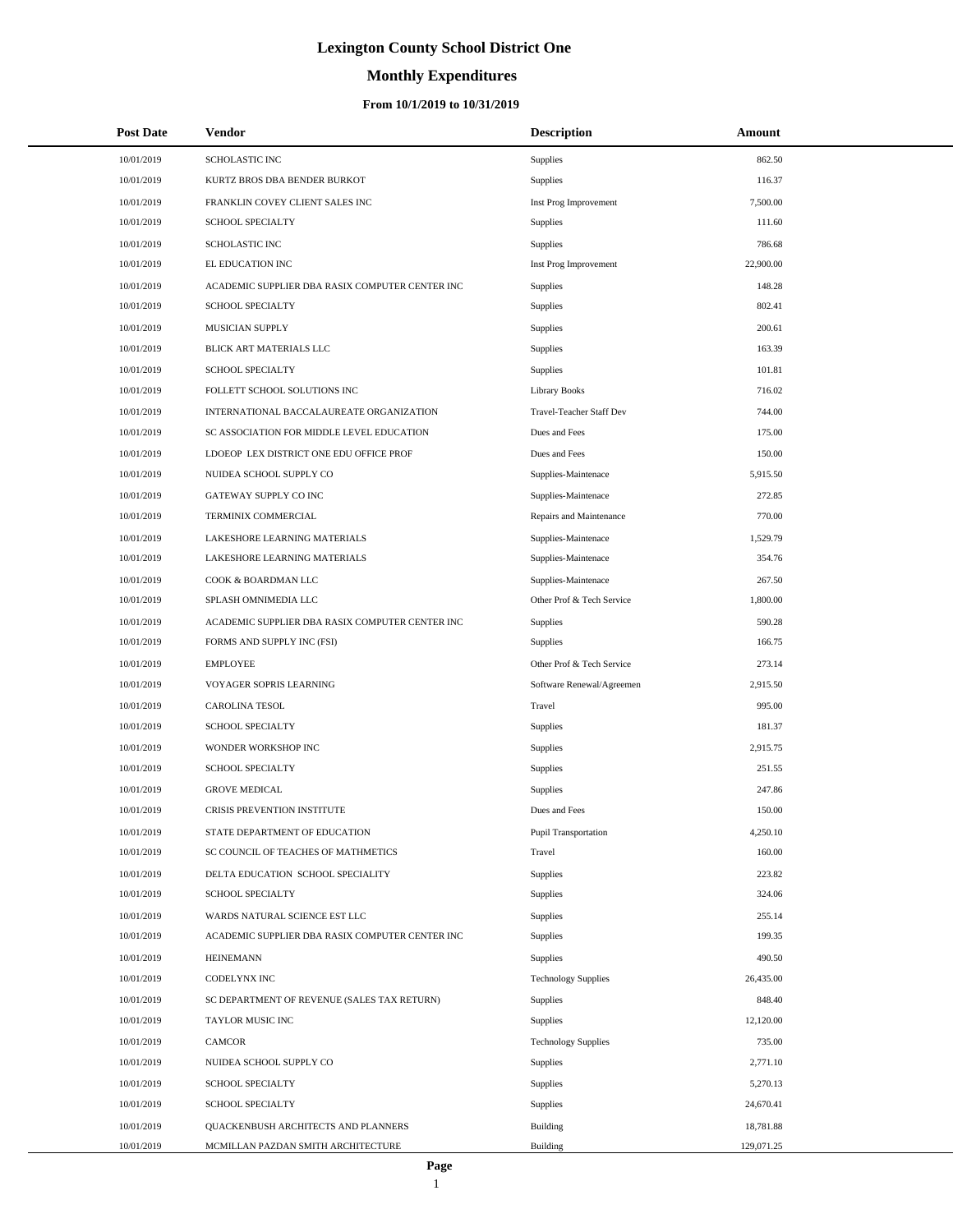# **Monthly Expenditures**

#### **From 10/1/2019 to 10/31/2019**

| <b>Post Date</b> | Vendor                                          | <b>Description</b>        | Amount    |
|------------------|-------------------------------------------------|---------------------------|-----------|
| 10/01/2019       | CC AND I SERVICES LLC                           | Building                  | 20,029.00 |
| 10/01/2019       | MAKEMUSIC INC                                   | Pupil Activity            | 1,027.20  |
| 10/01/2019       | <b>MUSICAL INNOVATIONS</b>                      | Pupil Activity            | 144.70    |
| 10/01/2019       | <b>REALITYWORKS</b>                             | Pupil Activity            | 409.00    |
| 10/01/2019       | NEWSELA INC                                     | Pupil Activity            | 750.00    |
| 10/01/2019       | NEWSELA INC                                     | Pupil Activity            | 6,500.00  |
| 10/01/2019       | SC DEPARTMENT OF REVENUE (SALES TAX RETURN)     | Pupil Activity            | 455.00    |
| 10/01/2019       | SCHOLASTIC INC                                  | Pupil Activity            | 3,054.98  |
| 10/01/2019       | SARGENT WELCH LLC A VWR CO                      | Pupil Activity            | 149.78    |
| 10/01/2019       | WARDS NATURAL SCIENCE EST LLC                   | Pupil Activity            | 106.99    |
| 10/01/2019       | <b>IXL LEARNING</b>                             | Pupil Activity            | 1,650.00  |
| 10/01/2019       | SC DEPARTMENT OF REVENUE (SALES TAX RETURN)     | Pupil Activity            | 115.50    |
| 10/01/2019       | WARDS NATURAL SCIENCE EST LLC                   | Pupil Activity            | 783.11    |
| 10/01/2019       | SCHOOL SPECIALTY                                | Pupil Activity            | 119.80    |
| 10/01/2019       | <b>SCRUB TRENDZ LLC</b>                         | Pupil Activity            | 140.00    |
| 10/01/2019       | <b>BSN SPORTS</b>                               | Pupil Activity            | 387.88    |
| 10/01/2019       | HEALY AWARDS INC                                | Pupil Activity            | 882.43    |
| 10/01/2019       | <b>BSN SPORTS</b>                               | Pupil Activity            | 714.47    |
| 10/01/2019       | <b>BSN SPORTS</b>                               | Pupil Activity            | 513.60    |
| 10/01/2019       | <b>CAROLINA IDEAS</b>                           | Pupil Activity            | 299.60    |
| 10/01/2019       | <b>BSN SPORTS</b>                               | Pupil Activity            | 6,301.99  |
| 10/01/2019       | COACHES VIDEO LLC                               | Pupil Activity            | 2,208.50  |
| 10/01/2019       | SC DEPARTMENT OF REVENUE (SALES TAX RETURN)     | Pupil Activity            | 105.63    |
| 10/01/2019       | 323 SPORTS                                      | Pupil Activity            | 820.96    |
| 10/01/2019       | 323 SPORTS                                      | Pupil Activity            | 282.48    |
| 10/01/2019       | SCHOOL CUTS SCREENING AND EMBROIDERY            | Pupil Activity            | 571.86    |
| 10/02/2019       | ACADEMIC SUPPLIER DBA RASIX COMPUTER CENTER INC | Supplies                  | 407.85    |
| 10/02/2019       | SCHOLASTIC INC                                  | Supplies                  | 557.75    |
| 10/02/2019       | <b>EMPLOYEE</b>                                 | Travel                    | 496.48    |
| 10/02/2019       | THE COLOR SPOT                                  | Supplies                  | 106.85    |
| 10/02/2019       | SCHOOL SPECIALTY                                | Supplies                  | 115.05    |
| 10/02/2019       | <b>EMERALD COACHES</b>                          | Pupil Transportation      | 5,347.00  |
| 10/02/2019       | EL EDUCATION INC                                | Inst Prog Improvement     | 22,550.00 |
| 10/02/2019       | SOUTHEASTERN SPEECH AND LANGUAGE SERVICES LLC   | Other Prof & Tech Service | 5,400.00  |
| 10/02/2019       | <b>LRADAC</b>                                   | Other Prof & Tech Service | 4,468.70  |
| 10/02/2019       | NASN (NATIONAL ASSN OF SCHOOL NURSES)           | Travel                    | 116.00    |
| 10/02/2019       | DODGE LEARNING RESOURCES                        | Supplies                  | 122.30    |
| 10/02/2019       | POWER SCHOOL GROUP LLC                          | Other Prof & Tech Service | 170.00    |
| 10/02/2019       | <b>DOMINION ENERGY</b>                          | <b>Public Utilities</b>   | 15,321.85 |
| 10/02/2019       | BONITZ FLOORING GROUP INC                       | Supplies                  | 11,746.50 |
| 10/02/2019       | <b>DOMINION ENERGY</b>                          | <b>Public Utilities</b>   | 57,125.69 |
| 10/02/2019       | EA SERVICES LLC                                 | Repairs and Maintenance   | 500.00    |
| 10/02/2019       | <b>DOMINION ENERGY</b>                          | <b>Public Utilities</b>   | 13,183.29 |
| 10/02/2019       | EA SERVICES LLC                                 | Repairs and Maintenance   | 160.00    |
| 10/02/2019       | <b>BATTERIES PLUS BULBS</b>                     | Supplies-Maintenace       | 798.22    |
| 10/02/2019       | EA SERVICES LLC                                 | Repairs and Maintenance   | 160.00    |
| 10/02/2019       | <b>DOMINION ENERGY</b>                          | <b>Public Utilities</b>   | 7,038.35  |
| 10/02/2019       | <b>DOMINION ENERGY</b>                          | <b>Public Utilities</b>   | 21,390.53 |

L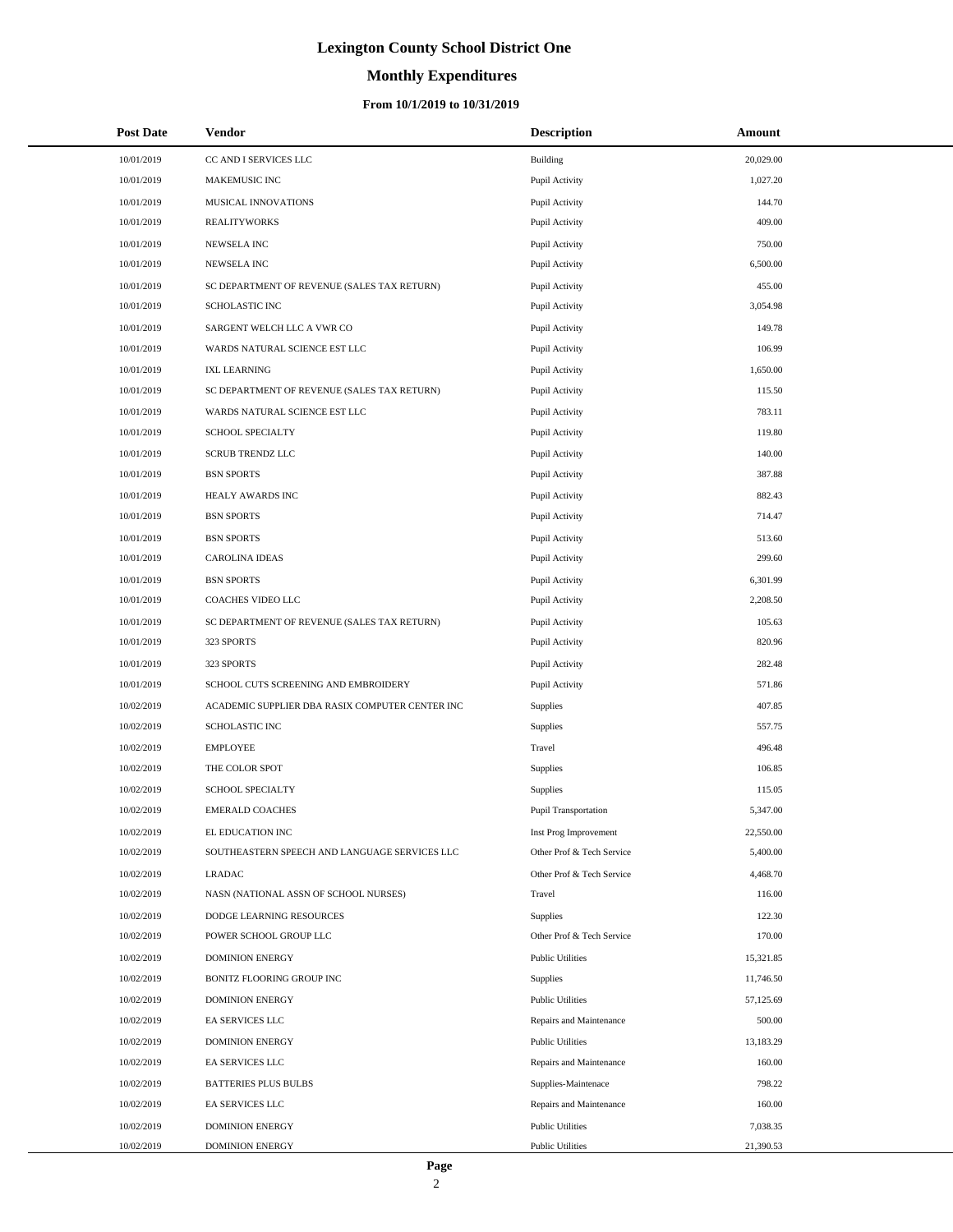# **Monthly Expenditures**

#### **From 10/1/2019 to 10/31/2019**

| <b>Post Date</b> | <b>Vendor</b>                                      | <b>Description</b>          | Amount       |
|------------------|----------------------------------------------------|-----------------------------|--------------|
| 10/02/2019       | <b>DOMINION ENERGY</b>                             | <b>Public Utilities</b>     | 17,463.90    |
| 10/02/2019       | <b>DOMINION ENERGY</b>                             | <b>Public Utilities</b>     | 10,787.70    |
| 10/02/2019       | <b>DOMINION ENERGY</b>                             | <b>Public Utilities</b>     | 11,178.24    |
| 10/02/2019       | <b>DOMINION ENERGY</b>                             | <b>Public Utilities</b>     | 18,958.59    |
| 10/02/2019       | SANDLAPPER SOUND                                   | Repairs and Maintenance     | 5,983.99     |
| 10/02/2019       | EA SERVICES LLC                                    | Repairs and Maintenance     | 160.00       |
| 10/02/2019       | EA SERVICES LLC                                    | Repairs and Maintenance     | 2,430.00     |
| 10/02/2019       | <b>DOMINION ENERGY</b>                             | <b>Public Utilities</b>     | 127.66       |
| 10/02/2019       | EA SERVICES LLC                                    | Repairs and Maintenance     | 200.00       |
| 10/02/2019       | EA SERVICES LLC                                    | Repairs and Maintenance     | 400.00       |
| 10/02/2019       | <b>DOMINION ENERGY</b>                             | <b>Public Utilities</b>     | 10,483.29    |
| 10/02/2019       | EA SERVICES LLC                                    | Repairs and Maintenance     | 400.00       |
| 10/02/2019       | EA SERVICES LLC                                    | Repairs and Maintenance     | 200.00       |
| 10/02/2019       | EA SERVICES LLC                                    | Repairs and Maintenance     | 325.00       |
| 10/02/2019       | <b>EA SERVICES LLC</b>                             | Repairs and Maintenance     | 200.00       |
| 10/02/2019       | EA SERVICES LLC                                    | Repairs and Maintenance     | 200.00       |
| 10/02/2019       | EXTRA DUTY SOLUTIONS                               | Other Prof & Tech Service   | 4,331.26     |
| 10/02/2019       | AZURA INVESTIGATIONS LLC                           | Other Prof & Tech Service   | 460.00       |
| 10/02/2019       | POWER SCHOOL GROUP LLC                             | Software Renewal/Agreemen   | 50,675.39    |
| 10/02/2019       | SC DEPARTMENT OF REVENUE (SALES TAX RETURN)        | Software Renewal/Agreemen   | 3,526.73     |
| 10/02/2019       | SHI (SOFTWARE HOUSE INTN'L)                        | Software Renewal/Agreemen   | 2,360.00     |
| 10/02/2019       | CAROLINA ANCHOR PSY AND EDUCATIONAL CONSULTING LLC | <b>Pupil Services</b>       | 2,500.00     |
| 10/02/2019       | DELTA EDUCATION SCHOOL SPECIALITY                  | <b>Supplies</b>             | 129.66       |
| 10/02/2019       | LEXINGTON COUNTY SCHOOL DIST 1                     | <b>Pupil Transportation</b> | 416.64       |
| 10/02/2019       | DODGE LEARNING RESOURCES                           | <b>Supplies</b>             | 593.67       |
| 10/02/2019       | DAVIS FRAWLEY ATTORNEYS AT LAW                     | Land                        | 1,588,960.89 |
| 10/02/2019       | <b>APPLE INC</b>                                   | <b>Technology Supplies</b>  | 26,911.57    |
| 10/02/2019       | BARNES & NOBLE BOOKSELLERS INC                     | Pupil Activity              | 238.80       |
| 10/02/2019       | ROUSEY, NICOLE                                     | Pupil Activity              | 102.10       |
| 10/02/2019       | BRYAN, GEORGE K                                    | Pupil Activity              | 125.10       |
| 10/02/2019       | DOUGLAS, JERRY D                                   | Pupil Activity              | 108.00       |
| 10/02/2019       | HUGHES, DAVID K                                    | Pupil Activity              | 125.10       |
| 10/02/2019       | JOHNSON, DAVID MICHAEL                             | Pupil Activity              | 140.40       |
| 10/02/2019       | MAUFFRAY, JONATHAN                                 | Pupil Activity              | 108.00       |
| 10/02/2019       | OSBORNE, ARTHUR                                    | Pupil Activity              | 128.70       |
| 10/02/2019       | ROBINSON, RICKY D                                  | Pupil Activity              | 152.10       |
| 10/02/2019       | STROMAN, ANTHONY C                                 | Pupil Activity              | 108.00       |
| 10/02/2019       | STUTTS, JAMES ROYCE                                | Pupil Activity              | 155.70       |
| 10/02/2019       | WILLIS, WILLIAM J                                  | Pupil Activity              | 108.00       |
| 10/02/2019       | CHEERSOUNDS MUSIC AND TRAINING LLC                 | Pupil Activity              | 2,700.00     |
| 10/02/2019       | CAROLINA SCREEN PRINTERS                           | Pupil Activity              | 818.71       |
| 10/02/2019       | <b>CUSTOM INK</b>                                  | Pupil Activity              | 656.66       |
| 10/03/2019       | DELL COMPUTERS                                     | <b>Technology Supplies</b>  | 230.04       |
| 10/03/2019       | CAROLINA OFFICE EQUIPMENT                          | <b>Supplies</b>             | 390.55       |
| 10/03/2019       | NUIDEA SCHOOL SUPPLY CO                            | <b>Supplies</b>             | 797.58       |
| 10/03/2019       | FORMS AND SUPPLY INC (FSI)                         | <b>Supplies</b>             | 229.41       |
| 10/03/2019       | HERALD OFFICE SUPPLY INC                           | <b>Supplies</b>             | 1,915.30     |
| 10/03/2019       | MUSICAL INNOVATIONS                                | <b>Supplies</b>             | 2,410.60     |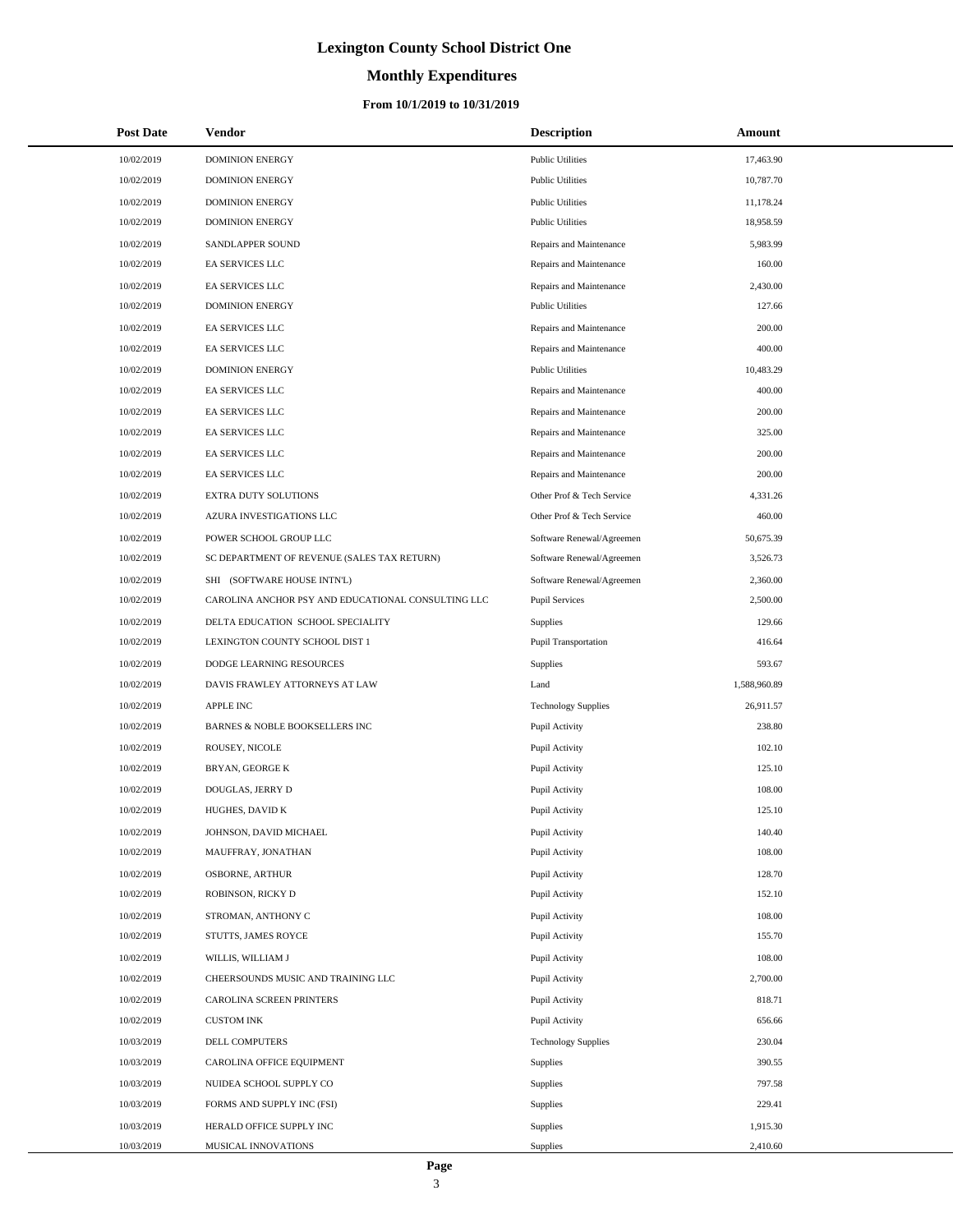# **Monthly Expenditures**

| <b>Post Date</b> | <b>Vendor</b>                               | <b>Description</b>             | Amount   |
|------------------|---------------------------------------------|--------------------------------|----------|
| 10/03/2019       | SC DEPARTMENT OF REVENUE (SALES TAX RETURN) | Supplies                       | 168.74   |
| 10/03/2019       | CAMCOR                                      | Supplies                       | 299.59   |
| 10/03/2019       | DELL COMPUTERS                              | <b>Technology Supplies</b>     | 230.05   |
| 10/03/2019       | FORT POTTERY COMPANY LLC                    | Supplies                       | 187.80   |
| 10/03/2019       | INDIANAPOLIS MARRIOTT DOWNTOWN              | Travel                         | 1,826.20 |
| 10/03/2019       | SOLIANT HEALTH INC                          | Other Prof & Tech Service      | 1,953.00 |
| 10/03/2019       | FIRST PRIORITY INC                          | Other Prof & Tech Service      | 2,250.00 |
| 10/03/2019       | SWANK MOVIE LICENSING USA                   | Software Renewal/Agreemen      | 642.00   |
| 10/03/2019       | JOINT MUNICIPAL WATER AND SEWER COMMISSION  | <b>Public Utilities</b>        | 137.69   |
| 10/03/2019       | PALMETTO STATE GLASS INC                    | Repairs and Maintenance        | 1,690.00 |
| 10/03/2019       | <b>COX TIRE LLC</b>                         | Supplies-Maintenace            | 382.95   |
| 10/03/2019       | SOUTHEASTERN PAPER GROUP                    | Supplies-Maintenace            | 267.07   |
| 10/03/2019       | JOINT MUNICIPAL WATER AND SEWER COMMISSION  | <b>Public Utilities</b>        | 2,622.06 |
| 10/03/2019       | TMS TOTAL MAINTENANCE SOLUTIONS             | Supplies-Maintenace            | 306.02   |
| 10/03/2019       | TMS TOTAL MAINTENANCE SOLUTIONS             | Supplies-Maintenace            | 110.10   |
| 10/03/2019       | JOINT MUNICIPAL WATER AND SEWER COMMISSION  | <b>Public Utilities</b>        | 2,088.28 |
| 10/03/2019       | JOINT MUNICIPAL WATER AND SEWER COMMISSION  | <b>Public Utilities</b>        | 854.84   |
| 10/03/2019       | <b>GE APPLIANCES</b>                        | Supplies-Maintenace            | 664.47   |
| 10/03/2019       | JOINT MUNICIPAL WATER AND SEWER COMMISSION  | <b>Public Utilities</b>        | 1,891.92 |
| 10/03/2019       | JOINT MUNICIPAL WATER AND SEWER COMMISSION  | <b>Public Utilities</b>        | 1.880.31 |
| 10/03/2019       | TMS TOTAL MAINTENANCE SOLUTIONS             | Supplies-Maintenace            | 149.52   |
| 10/03/2019       | JOINT MUNICIPAL WATER AND SEWER COMMISSION  | <b>Public Utilities</b>        | 3,607.12 |
| 10/03/2019       | REPUBLIC SERVICES INC                       | Supplies-Maintenace            | 295.00   |
| 10/03/2019       | SHERWIN WILLIAMS CO                         | Supplies-Maintenace            | 296.34   |
| 10/03/2019       | TMS TOTAL MAINTENANCE SOLUTIONS             | Supplies-Maintenace            | 298.53   |
| 10/03/2019       | JOINT MUNICIPAL WATER AND SEWER COMMISSION  | <b>Public Utilities</b>        | 492.37   |
| 10/03/2019       | JOINT MUNICIPAL WATER AND SEWER COMMISSION  | <b>Public Utilities</b>        | 474.76   |
| 10/03/2019       | <b>WW GRAINGER</b>                          | <b>Supplies</b>                | 512.74   |
| 10/03/2019       | JOINT MUNICIPAL WATER AND SEWER COMMISSION  | <b>Public Utilities</b>        | 589.21   |
| 10/03/2019       | JOINT MUNICIPAL WATER AND SEWER COMMISSION  | <b>Public Utilities</b>        | 698.21   |
| 10/03/2019       | JOINT MUNICIPAL WATER AND SEWER COMMISSION  | <b>Public Utilities</b>        | 3,011.91 |
| 10/03/2019       | JOINT MUNICIPAL WATER AND SEWER COMMISSION  | <b>Public Utilities</b>        | 1,045.00 |
| 10/03/2019       | JOINT MUNICIPAL WATER AND SEWER COMMISSION  | <b>Public Utilities</b>        | 732.81   |
| 10/03/2019       | JOINT MUNICIPAL WATER AND SEWER COMMISSION  | <b>Public Utilities</b>        | 573.04   |
| 10/03/2019       | JOINT MUNICIPAL WATER AND SEWER COMMISSION  | <b>Public Utilities</b>        | 215.00   |
| 10/03/2019       | TMS TOTAL MAINTENANCE SOLUTIONS             | Supplies-Maintenace            | 945.54   |
| 10/03/2019       | COX TIRE LLC                                | Repairs and Maintenance        | 240.15   |
| 10/03/2019       | <b>A Z LAWN MOWER PARTS</b>                 | Supplies-Maintenace            | 342.36   |
| 10/03/2019       | JOINT MUNICIPAL WATER AND SEWER COMMISSION  | <b>Public Utilities</b>        | 1,310.41 |
| 10/03/2019       | REPUBLIC SERVICES INC                       | <b>Other Property Services</b> | 219.50   |
| 10/03/2019       | JOINT MUNICIPAL WATER AND SEWER COMMISSION  | <b>Public Utilities</b>        | 1,401.62 |
| 10/03/2019       | CAMCOR                                      | <b>Technology Supplies</b>     | 141.55   |
| 10/03/2019       | SC DEPARTMENT OF REVENUE (SALES TAX RETURN) | Software Renewal/Agreemen      | 103.18   |
| 10/03/2019       | VOYAGER SOPRIS LEARNING                     | Software Renewal/Agreemen      | 6,668.40 |
| 10/03/2019       | LS DE LLC                                   | <b>Supplies</b>                | 2,915.75 |
| 10/03/2019       | <b>GROVE MEDICAL</b>                        | Supplies                       | 147.07   |
| 10/03/2019       | DELTA EDUCATION SCHOOL SPECIALITY           | Supplies                       | 100.58   |
| 10/03/2019       | SC DEPARTMENT OF REVENUE (SALES TAX RETURN) | Software Renewal/Agreemen      | 332.50   |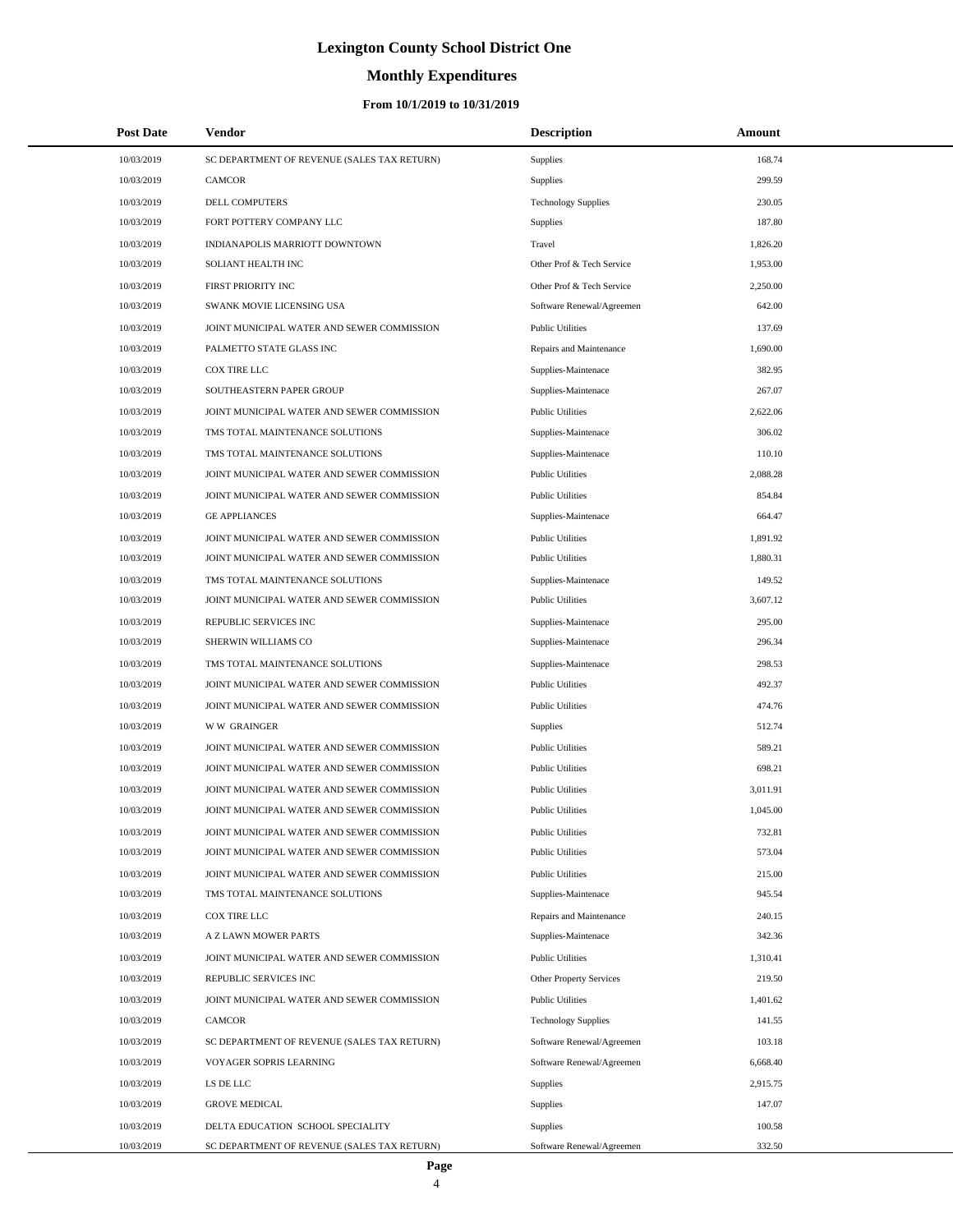# **Monthly Expenditures**

#### **From 10/1/2019 to 10/31/2019**

| <b>Post Date</b> | <b>Vendor</b>                                   | <b>Description</b>             | Amount    |
|------------------|-------------------------------------------------|--------------------------------|-----------|
| 10/03/2019       | TEST OUT CORPORATION                            | Software Renewal/Agreemen      | 4,750.00  |
| 10/03/2019       | <b>CONVERSE COLLEGE</b>                         | Inst Prog Improvement          | 3,000.00  |
| 10/03/2019       | M B KAHN CONSTRUCTION CO INC                    | Building                       | 10,133.33 |
| 10/03/2019       | M B KAHN CONSTRUCTION CO INC                    | <b>Building</b>                | 6,500.00  |
| 10/03/2019       | M B KAHN CONSTRUCTION CO INC                    | Building                       | 3,912.50  |
| 10/03/2019       | BEECHWOOD MIDDLE SCHOOL                         | Pupil Act-Fee/Collection Refnd | 122.00    |
| 10/03/2019       | FORMS AND SUPPLY INC (FSI)                      | Pupil Activity                 | 138.24    |
| 10/03/2019       | DRIVEN SIGN SOLUTIONS                           | Pupil Activity                 | 684.80    |
| 10/03/2019       | NUIDEA SCHOOL SUPPLY CO                         | Pupil Activity                 | 2,986.75  |
| 10/03/2019       | HEALY AWARDS INC                                | Pupil Activity                 | 210.00    |
| 10/03/2019       | US SPECIALTY COATINGS INC                       | Pupil Activity                 | 1,404.38  |
| 10/03/2019       | BEECHWOOD MIDDLE SCHOOL                         | Pupil Activity                 | 175.00    |
| 10/03/2019       | <b>BSN SPORTS</b>                               | Pupil Activity                 | 239.68    |
| 10/03/2019       | <b>TAND T SPORTS</b>                            | Pupil Activity                 | 2,229.02  |
| 10/03/2019       | <b>BSN SPORTS</b>                               | Pupil Activity                 | 804.64    |
| 10/03/2019       | <b>BSN SPORTS</b>                               | Pupil Activity                 | 288.89    |
| 10/03/2019       | BEECHWOOD MIDDLE SCHOOL                         | Pupil Activity                 | 150.00    |
| 10/03/2019       | PALMETTO STATE ARTS EDUCATION                   | Travel                         | 625.00    |
| 10/04/2019       | KURTZ BROS DBA BENDER BURKOT                    | Supplies                       | 207.83    |
| 10/04/2019       | <b>LEWIS BUS LINE</b>                           | Pupil Transportation           | 5,400.00  |
| 10/04/2019       | <b>EMPLOYEE</b>                                 | Travel                         | 443.06    |
| 10/04/2019       | <b>EMPLOYEE</b>                                 | Travel                         | 103.24    |
| 10/04/2019       | DODGE LEARNING RESOURCES                        | Supplies                       | 380.70    |
| 10/04/2019       | <b>EMPLOYEE</b>                                 | Travel                         | 260.46    |
| 10/04/2019       | <b>EMPLOYEE</b>                                 | Travel                         | 158.92    |
| 10/04/2019       | FOLLETT SCHOOL SOLUTIONS INC                    | <b>Library Books</b>           | 113.43    |
| 10/04/2019       | <b>EMPLOYEE</b>                                 | Travel                         | 137.34    |
| 10/04/2019       | <b>EMPLOYEE</b>                                 | Travel                         | 307.80    |
| 10/04/2019       | FORMS AND SUPPLY INC (FSI)                      | <b>Supplies</b>                | 110.02    |
| 10/04/2019       | MANSFIELD OIL CO OF GAINESVILLE INC             | Supplies-Maintenace            | 5,157.42  |
| 10/04/2019       | CITY OF CAYCE                                   | <b>Public Utilities</b>        | 4,883.00  |
| 10/04/2019       | <b>CITY OF CAYCE</b>                            | <b>Public Utilities</b>        | 4,944.22  |
| 10/04/2019       | GREENVILLE OFFICE SUPPLY CO INC                 | Supplies-Maintenace            | 177.58    |
| 10/04/2019       | CITY OF WEST COLUMBIA WATER COLLECTION DIVISION | <b>Public Utilities</b>        | 1,335.40  |
| 10/04/2019       | <b>EMPLOYEE</b>                                 | Travel                         | 291.18    |
| 10/04/2019       | <b>EMPLOYEE</b>                                 | Travel                         | 309.74    |
| 10/04/2019       | <b>EMPLOYEE</b>                                 | Travel                         | 1,062.50  |
| 10/04/2019       | <b>EMPLOYEE</b>                                 | Travel                         | 110.20    |
| 10/04/2019       | LOVE AND LOGIC INSTITUTE CUSTOMER SERVICE       | Supplies                       | 405.00    |
| 10/04/2019       | AIKIDO ACADEMY OF SELF DEFENSE LLC              | Other Prof & Tech Service      | 200.00    |
| 10/04/2019       | STATE DEPARTMENT OF EDUCATION                   | Pupil Transportation           | 1,180.48  |
| 10/04/2019       | STATE DEPARTMENT OF EDUCATION                   | Pupil Transportation           | 958.52    |
| 10/04/2019       | STATE DEPARTMENT OF EDUCATION                   | Pupil Transportation           | 1,481.80  |
| 10/04/2019       | ACADEMIC SUPPLIER DBA RASIX COMPUTER CENTER INC | Supplies                       | 286.15    |
| 10/04/2019       | <b>BOOKSOURCE</b>                               | Supplies                       | 556.23    |
| 10/04/2019       | <b>COMPORIUM</b>                                | Communication                  | 809.87    |
| 10/04/2019       | FOLLETT SCHOOL SOLUTIONS INC                    | Pupil Activity                 | 264.48    |
| 10/04/2019       | US SPECIALTY COATINGS INC                       | Pupil Activity                 | 1,546.15  |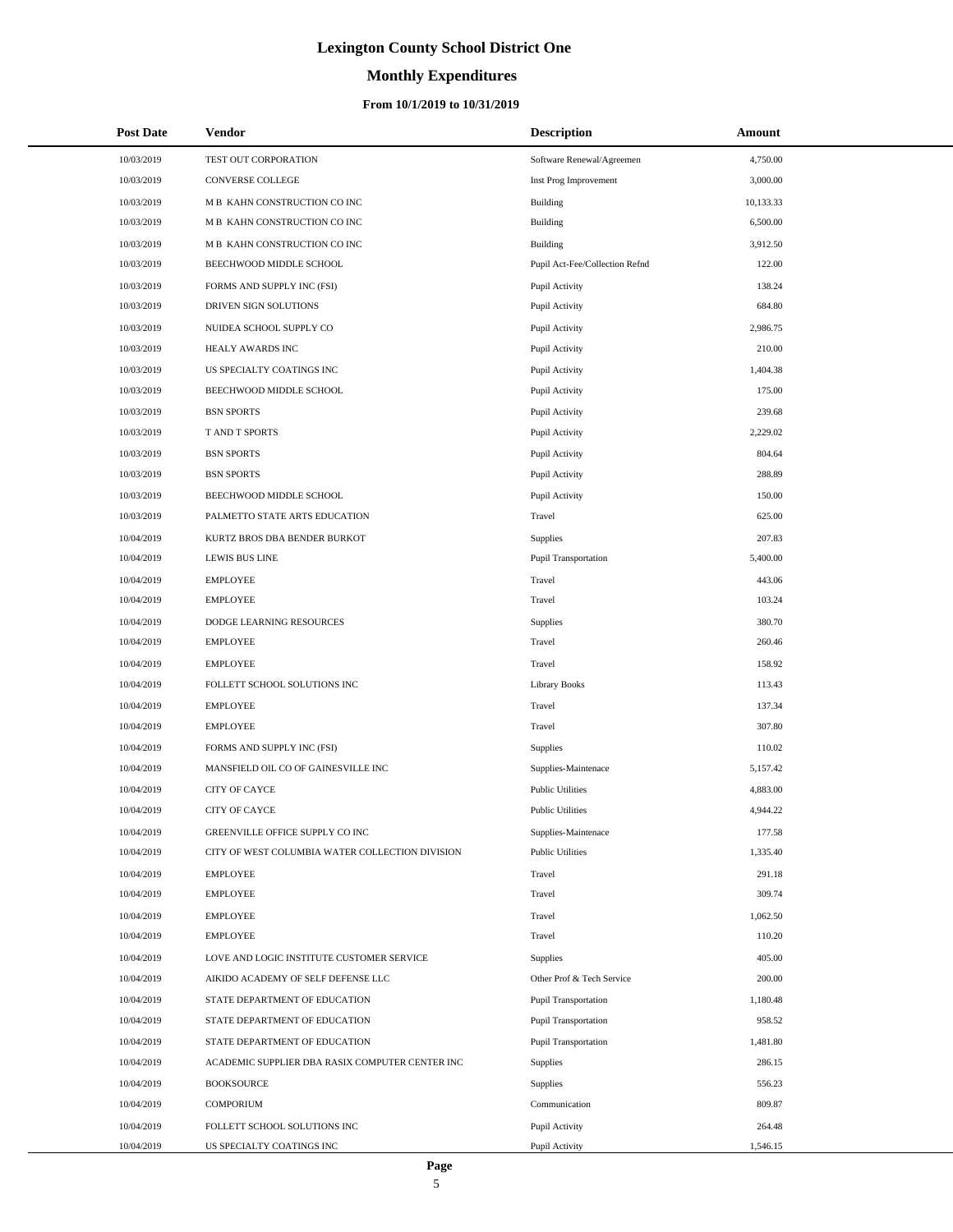# **Monthly Expenditures**

| <b>Post Date</b> | <b>Vendor</b>                                      | <b>Description</b>             | Amount    |  |
|------------------|----------------------------------------------------|--------------------------------|-----------|--|
| 10/07/2019       | SUNTEX INTERNATIONAL INC                           | Software Renewal/Agreemen      | 1,064.00  |  |
| 10/07/2019       | PINE PRESS OF LEXINGTON INC                        | Printing and Binding           | 397.58    |  |
| 10/07/2019       | <b>HEINEMANN</b>                                   | <b>Supplies</b>                | 11,016.15 |  |
| 10/07/2019       | CAMCOR                                             | <b>Technology Supplies</b>     | 318.13    |  |
| 10/07/2019       | SUNTEX INTERNATIONAL INC                           | Software Renewal/Agreemen      | 1,064.00  |  |
| 10/07/2019       | <b>SCHOOL SPECIALTY</b>                            | <b>Supplies</b>                | 218.57    |  |
| 10/07/2019       | ACADEMIC SUPPLIER DBA RASIX COMPUTER CENTER INC    | Supplies                       | 131.38    |  |
| 10/07/2019       | <b>SCHOOL SPECIALTY</b>                            | Supplies                       | 227.08    |  |
| 10/07/2019       | SONG LAKE BOOKS LLC                                | Supplies                       | 750.00    |  |
| 10/07/2019       | NUIDEA SCHOOL SUPPLY CO                            | Supplies                       | 5,225.88  |  |
| 10/07/2019       | <b>CAPITOL TOURS</b>                               | Travel                         | 164.54    |  |
| 10/07/2019       | COLUMBIA FLAG AND SIGN COMPANY LLC                 | Supplies                       | 449.40    |  |
| 10/07/2019       | MACHINE AND WELDING SUPPLY CO DBA ARC3 GASES SOUTH | Supplies                       | 1,549.87  |  |
| 10/07/2019       | ADVANCED TRAVEL THERAPY                            | Other Prof & Tech Service      | 525.00    |  |
| 10/07/2019       | ACADEMIC SUPPLIER DBA RASIX COMPUTER CENTER INC    | Supplies                       | 1,159.80  |  |
| 10/07/2019       | INTERNATIONAL BACCALAUREATE ORGANIZATION           | Dues and Fees                  | 9,500.00  |  |
| 10/07/2019       | INTERNATIONAL BACCALAUREATE ORGANIZATION           | Travel-Teacher Staff Dev       | 744.00    |  |
| 10/07/2019       | DAVIS FRAWLEY ATTORNEYS AT LAW                     | Legal Services                 | 1,020.00  |  |
| 10/07/2019       | TOWN OF LEXINGTON                                  | <b>Public Utilities</b>        | 464.95    |  |
| 10/07/2019       | COOK & BOARDMAN LLC                                | Supplies-Maintenace            | 156.22    |  |
| 10/07/2019       | TOWN OF LEXINGTON                                  | <b>Public Utilities</b>        | 5,111.46  |  |
| 10/07/2019       | PALMETTO SPORTS FLOORS LLC                         | Repairs and Maintenance        | 750.00    |  |
| 10/07/2019       | REPUBLIC SERVICES INC                              | Other Property Services        | 960.00    |  |
| 10/07/2019       | TOWN OF LEXINGTON                                  | <b>Public Utilities</b>        | 1,116.03  |  |
| 10/07/2019       | REPUBLIC SERVICES INC                              | Other Property Services        | 512.00    |  |
| 10/07/2019       | <b>GE APPLIANCES</b>                               | Supplies-Maintenace            | 1,242.00  |  |
| 10/07/2019       | REPUBLIC SERVICES INC                              | Other Property Services        | 768.00    |  |
| 10/07/2019       | REPUBLIC SERVICES INC                              | Other Property Services        | 768.00    |  |
| 10/07/2019       | REPUBLIC SERVICES INC                              | Other Property Services        | 768.00    |  |
| 10/07/2019       | REPUBLIC SERVICES INC                              | Other Property Services        | 1,024.00  |  |
| 10/07/2019       | TOWN OF LEXINGTON                                  | <b>Public Utilities</b>        | 574.84    |  |
| 10/07/2019       | REPUBLIC SERVICES INC                              | Other Property Services        | 256.00    |  |
| 10/07/2019       | TOWN OF LEXINGTON                                  | <b>Public Utilities</b>        | 646.04    |  |
| 10/07/2019       | REPUBLIC SERVICES INC                              | Other Property Services        | 768.00    |  |
| 10/07/2019       | REPUBLIC SERVICES INC                              | Other Property Services        | 512.00    |  |
| 10/07/2019       | TOWN OF LEXINGTON                                  | <b>Public Utilities</b>        | 917.28    |  |
| 10/07/2019       | REPUBLIC SERVICES INC                              | <b>Other Property Services</b> | 512.00    |  |
| 10/07/2019       | REPUBLIC SERVICES INC                              | Other Property Services        | 386.00    |  |
| 10/07/2019       | REPUBLIC SERVICES INC                              | Other Property Services        | 512.00    |  |
| 10/07/2019       | REPUBLIC SERVICES INC                              | Other Property Services        | 448.00    |  |
| 10/07/2019       | REPUBLIC SERVICES INC                              | <b>Other Property Services</b> | 768.00    |  |
| 10/07/2019       | REPUBLIC SERVICES INC                              | Other Property Services        | 768.00    |  |
| 10/07/2019       | TOWN OF LEXINGTON                                  | <b>Public Utilities</b>        | 836.53    |  |
| 10/07/2019       | REPUBLIC SERVICES INC                              | Other Property Services        | 512.00    |  |
| 10/07/2019       | REPUBLIC SERVICES INC                              | <b>Other Property Services</b> | 512.00    |  |
| 10/07/2019       | REPUBLIC SERVICES INC                              | Other Property Services        | 512.00    |  |
| 10/07/2019       | TOWN OF LEXINGTON                                  | <b>Public Utilities</b>        | 623.23    |  |
| 10/07/2019       | REPUBLIC SERVICES INC                              | Other Property Services        | 512.00    |  |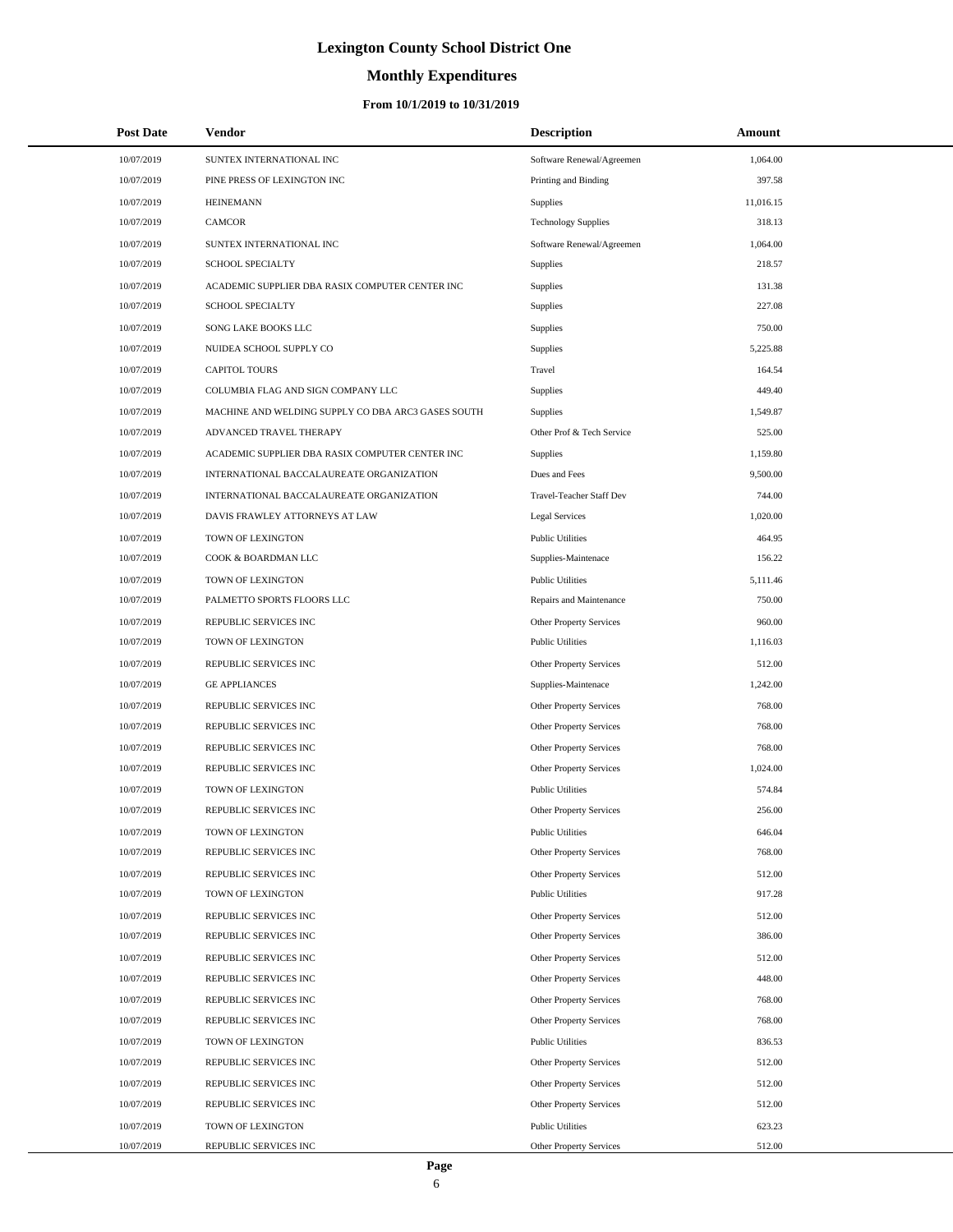### **Monthly Expenditures**

| <b>Post Date</b> | <b>Vendor</b>                               | <b>Description</b>             | Amount    |
|------------------|---------------------------------------------|--------------------------------|-----------|
| 10/07/2019       | REPUBLIC SERVICES INC                       | Other Property Services        | 768.00    |
| 10/07/2019       | TOWN OF LEXINGTON                           | <b>Public Utilities</b>        | 663.05    |
| 10/07/2019       | REPUBLIC SERVICES INC                       | Other Property Services        | 512.00    |
| 10/07/2019       | TOWN OF LEXINGTON                           | <b>Public Utilities</b>        | 1,103.87  |
| 10/07/2019       | REPUBLIC SERVICES INC                       | Other Property Services        | 512.00    |
| 10/07/2019       | HYMAN PAPER CO INC                          | Supplies-Maintenace            | 545.39    |
| 10/07/2019       | REPUBLIC SERVICES INC                       | Other Property Services        | 512.00    |
| 10/07/2019       | REPUBLIC SERVICES INC                       | Other Property Services        | 512.00    |
| 10/07/2019       | REPUBLIC SERVICES INC                       | Other Property Services        | 512.00    |
| 10/07/2019       | TOWN OF LEXINGTON                           | <b>Public Utilities</b>        | 231.24    |
| 10/07/2019       | REPUBLIC SERVICES INC                       | Other Property Services        | 512.00    |
| 10/07/2019       | TOWN OF LEXINGTON                           | <b>Public Utilities</b>        | 604.27    |
| 10/07/2019       | REPUBLIC SERVICES INC                       | Other Property Services        | 512.00    |
| 10/07/2019       | TOWN OF LEXINGTON                           | <b>Public Utilities</b>        | 1,267.60  |
| 10/07/2019       | REPUBLIC SERVICES INC                       | Other Property Services        | 512.00    |
| 10/07/2019       | TOWN OF LEXINGTON                           | <b>Public Utilities</b>        | 1,820.32  |
| 10/07/2019       | REPUBLIC SERVICES INC                       | <b>Other Property Services</b> | 512.00    |
| 10/07/2019       | TOWN OF LEXINGTON                           | <b>Public Utilities</b>        | 2,119.73  |
| 10/07/2019       | COX TIRE LLC                                | Repairs and Maintenance        | 212.82    |
| 10/07/2019       | REPUBLIC SERVICES INC                       | <b>Other Property Services</b> | 512.00    |
| 10/07/2019       | REPUBLIC SERVICES INC                       | Other Property Services        | 512.00    |
| 10/07/2019       | TOWN OF LEXINGTON                           | <b>Public Utilities</b>        | 1,834.77  |
| 10/07/2019       | REPUBLIC SERVICES INC                       | Other Property Services        | 512.00    |
| 10/07/2019       | ASMAR, HAYA A                               | Pupil Transportation           | 158.69    |
| 10/07/2019       | COLE, SUSAN                                 | Pupil Transportation           | 678.83    |
| 10/07/2019       | FOGLE, PAM                                  | Pupil Transportation           | 286.52    |
| 10/07/2019       | <b>EMPLOYEE</b>                             | Pupil Transportation           | 899.23    |
| 10/07/2019       | PEARCE, TIM                                 | Pupil Transportation           | 647.98    |
| 10/07/2019       | SABBAGHA, THERESA                           | Pupil Transportation           | 199.81    |
| 10/07/2019       | SIMUEL, DEATRU                              | Pupil Transportation           | 347.13    |
| 10/07/2019       | STROUD, ANDREA                              | Pupil Transportation           | 753.77    |
| 10/07/2019       | <b>EMPLOYEE</b>                             | Pupil Transportation           | 247.95    |
| 10/07/2019       | VAUGHN, DANA                                | Pupil Transportation           | 793.44    |
| 10/07/2019       | <b>ANOTHER PRINTER</b>                      | Printing and Binding           | 815.07    |
| 10/07/2019       | <b>ANOTHER PRINTER</b>                      | Supplies                       | 133.78    |
| 10/07/2019       | SIGNAL TECHNOLOGIES INC                     | <b>Technology Supplies</b>     | 2,840.00  |
| 10/07/2019       | SIGNAL TECHNOLOGIES INC                     | Software Renewal/Agreemen      | 220.00    |
| 10/07/2019       | INTERNETWORK ENGINEERING                    | Software Renewal/Agreemen      | 2,606.52  |
| 10/07/2019       | SC DEPARTMENT OF REVENUE (SALES TAX RETURN) | Software Renewal/Agreemen      | 408.03    |
| 10/07/2019       | VOYAGER SOPRIS LEARNING                     | Software Renewal/Agreemen      | 18,453.90 |
| 10/07/2019       | LAKESHORE LEARNING MATERIALS                | Supplies                       | 2,100.85  |
| 10/07/2019       | <b>CORWIN PRESS INC</b>                     | Supplies                       | 237.22    |
| 10/07/2019       | DELTA EDUCATION SCHOOL SPECIALITY           | Supplies                       | 295.15    |
| 10/07/2019       | <b>HEINEMANN</b>                            | Supplies                       | 4,933.35  |
| 10/07/2019       | <b>SCHOLASTIC INC</b>                       | Supplies                       | 292.20    |
| 10/07/2019       | <b>BOOKSOURCE</b>                           | Supplies                       | 494.38    |
| 10/07/2019       | DODGE LEARNING RESOURCES                    | Supplies                       | 353.78    |
| 10/07/2019       | SC DEPARTMENT OF REVENUE (SALES TAX RETURN) | Supplies                       | 583.24    |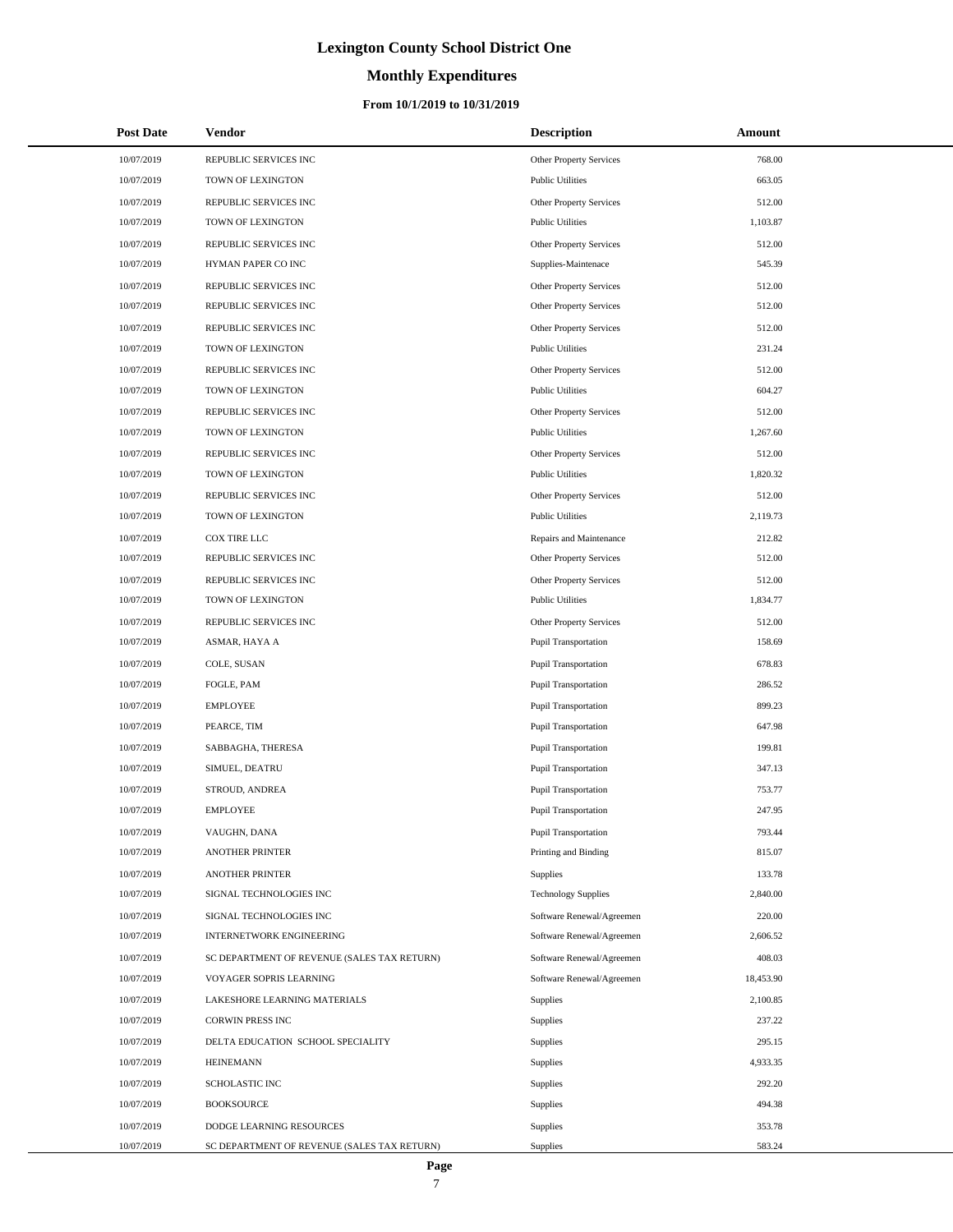# **Monthly Expenditures**

#### **From 10/1/2019 to 10/31/2019**

| <b>Post Date</b> | Vendor                                          | <b>Description</b>         | Amount    |
|------------------|-------------------------------------------------|----------------------------|-----------|
| 10/07/2019       | TAYLOR MUSIC INC                                | Supplies                   | 8,332.00  |
| 10/07/2019       | PRO KITCHEN ONLINE LLC                          | Supplies                   | 2,568.00  |
| 10/07/2019       | PRO KITCHEN ONLINE LLC                          | Repairs and Maintenance    | 180.00    |
| 10/07/2019       | PRO KITCHEN ONLINE LLC                          | Supplies                   | 233.92    |
| 10/07/2019       | PRO KITCHEN ONLINE LLC                          | Repairs and Maintenance    | 635.96    |
| 10/07/2019       | PRO KITCHEN ONLINE LLC                          | <b>Supplies</b>            | 1,691.13  |
| 10/07/2019       | <b>CENGAGE LEARNING</b>                         | Pupil Activity             | 687.67    |
| 10/07/2019       | WARDS NATURAL SCIENCE EST LLC                   | Pupil Activity             | 147.65    |
| 10/07/2019       | SCHOOL SPECIALTY                                | Pupil Activity             | 402.03    |
| 10/07/2019       | SC DEPARTMENT OF EDUCATION                      | Pupil Activity             | 320.10    |
| 10/07/2019       | HENRY SCHEIN INC                                | Pupil Activity             | 738.30    |
| 10/07/2019       | BOY SCOUT OF AMERICA TROOP 60                   | Pupil Activity             | 750.00    |
| 10/07/2019       | <b>TAND T SPORTS</b>                            | Pupil Activity             | 1,829.70  |
| 10/07/2019       | MARCHANT, WAYNE H                               | Pupil Activity             | 225.00    |
| 10/07/2019       | SC TRACK AND CROSS COUNTRY COACHES ASSOC (SCTCC | Pupil Activity             | 160.00    |
| 10/07/2019       | COUNTRY CLUB OF NEWBERRY                        | Pupil Activity             | 500.00    |
| 10/07/2019       | <b>BODYSHOP ATHLETICS INC</b>                   | Pupil Activity             | 2,000.00  |
| 10/07/2019       | <b>BSN SPORTS</b>                               | Pupil Activity             | 1,655.22  |
| 10/07/2019       | PRINTSOUTH PRINTING INC                         | Pupil Activity             | 688.74    |
| 10/08/2019       | FORMS AND SUPPLY INC (FSI)                      | Supplies                   | 288.69    |
| 10/08/2019       | PECKNEL MUSIC CO INC                            | Repairs and Maintenance    | 346.16    |
| 10/08/2019       | FORMS AND SUPPLY INC (FSI)                      | <b>Supplies</b>            | 102.51    |
| 10/08/2019       | THE OFFICE PAL INC                              | Supplies                   | 323.41    |
| 10/08/2019       | HP INC                                          | <b>Technology Supplies</b> | 1,683.11  |
| 10/08/2019       | FORMS AND SUPPLY INC (FSI)                      | Supplies                   | 374.93    |
| 10/08/2019       | DELL COMPUTERS                                  | <b>Technology Supplies</b> | 4,494.01  |
| 10/08/2019       | PECKNEL MUSIC CO INC                            | Repairs and Maintenance    | 1,732.87  |
| 10/08/2019       | FOLLETT SCHOOL SOLUTIONS INC                    | <b>Library Books</b>       | 187.25    |
| 10/08/2019       | SC CONSORTIUM FOR GIFTED EDUCATION              | Dues and Fees              | 150.00    |
| 10/08/2019       | DUFF FREEMAN LYON LLC                           | Legal Services             | 10,363.96 |
| 10/08/2019       | ROTARY CLUB OF LEXINGTON                        | Dues and Fees              | 180.00    |
| 10/08/2019       | HP INC                                          | <b>Technology Supplies</b> | 682.66    |
| 10/08/2019       | ELECTRICAL EQUIPMENT COMPANY                    | Supplies-Maintenace        | 1,332.15  |
| 10/08/2019       | HYMAN PAPER CO INC                              | Supplies-Maintenace        | 238.97    |
| 10/08/2019       | PRECISION FIRE SOLUTIONS                        | Repairs and Maintenance    | 345.61    |
| 10/08/2019       | ELECTRICAL EQUIPMENT COMPANY                    | Supplies-Maintenace        | 1,332.15  |
| 10/08/2019       | <b>ANOTHER PRINTER</b>                          | Printing and Binding       | 1,018.59  |
| 10/08/2019       | DELL COMPUTERS                                  | <b>Technology Supplies</b> | 7,827.07  |
| 10/08/2019       | <b>GATTIS PRO AUDIO</b>                         | <b>Technology Supplies</b> | 1,450.00  |
| 10/08/2019       | CAMCOR                                          | <b>Technology Supplies</b> | 536.90    |
| 10/08/2019       | CAMCOR                                          | <b>Technology Supplies</b> | 536.90    |
| 10/08/2019       | <b>CAMCOR</b>                                   | <b>Technology Supplies</b> | 536.92    |
| 10/08/2019       | CAMCOR                                          | <b>Technology Supplies</b> | 536.90    |
| 10/08/2019       | CAMCOR                                          | <b>Technology Supplies</b> | 536.90    |
| 10/08/2019       | DELTA EDUCATION SCHOOL SPECIALITY               | Supplies                   | 666.42    |
| 10/08/2019       | PROVIDENCE HOSPITAL LLC                         | Supplies                   | 1,200.00  |
| 10/08/2019       | <b>BOOKSOURCE</b>                               | Supplies                   | 298.60    |
| 10/08/2019       | RICE MUSIC HOUSE                                | Supplies                   | 8,228.30  |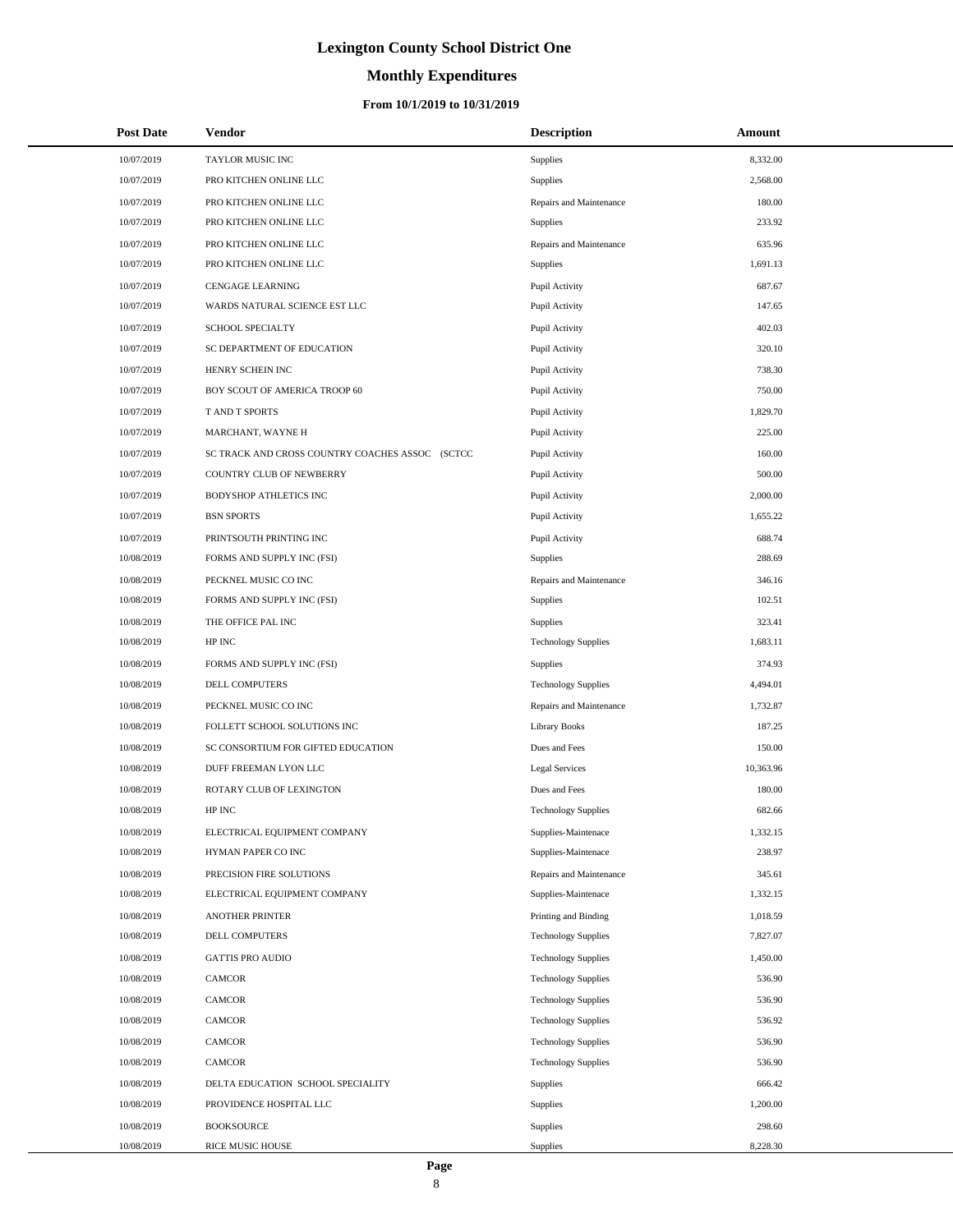### **Monthly Expenditures**

#### **From 10/1/2019 to 10/31/2019**

| <b>Post Date</b> | Vendor                                          | <b>Description</b>         | Amount     |
|------------------|-------------------------------------------------|----------------------------|------------|
| 10/08/2019       | RICE MUSIC HOUSE                                | Equipment - Nonexpendable  | 10,694.65  |
| 10/08/2019       | <b>APPLE INC</b>                                | <b>Technology Supplies</b> | 14,523.11  |
| 10/08/2019       | <b>CAMCOR</b>                                   | <b>Technology Supplies</b> | 472,954.26 |
| 10/08/2019       | FISHER SCIENTIFIC COMPANY LLC                   | <b>Technology Supplies</b> | 2,754.18   |
| 10/08/2019       | MUSIC AND ARTS CENTER                           | Supplies                   | 101,953.88 |
| 10/08/2019       | SARGENT WELCH LLC A VWR CO                      | Supplies                   | 19,014.67  |
| 10/08/2019       | MUSIC AND ARTS CENTER                           | Equipment - Nonexpendable  | 37,723.92  |
| 10/08/2019       | <b>CAMCOR</b>                                   | <b>Technology Supplies</b> | 56,280.00  |
| 10/08/2019       | NUIDEA SCHOOL SUPPLY CO                         | Supplies                   | 3,150.73   |
| 10/08/2019       | <b>SCHOOL SPECIALTY</b>                         | Supplies                   | 23,778.46  |
| 10/08/2019       | JUMPER CARTER SEASE ARCHITECTS P A              | Building                   | 31,872.50  |
| 10/08/2019       | <b>INCSTORES LLC</b>                            | Supplies                   | 2,578.24   |
| 10/08/2019       | RESOURCES FOR EDUCATORS                         | Printing and Binding       | 853.86     |
| 10/08/2019       | AIRGAS USA LLC                                  | Pupil Activity             | 2,429.14   |
| 10/08/2019       | SC DEPARTMENT OF EDUCATION                      | Pupil Activity             | 574.61     |
| 10/08/2019       | PROVIDENCE HOSPITAL LLC                         | Pupil Activity             | 150.00     |
| 10/08/2019       | MADISON, ZELL A                                 | Pupil Activity             | 106.00     |
| 10/08/2019       | CROWELL, JAMES W                                | Pupil Activity             | 132.50     |
| 10/08/2019       | JONES, LEROY                                    | Pupil Activity             | 132.50     |
| 10/08/2019       | LEVY, REUBEN O                                  | Pupil Activity             | 106.40     |
| 10/08/2019       | PRICE, JOHN M                                   | Pupil Activity             | 101.00     |
| 10/08/2019       | STASIO, MARK                                    | Pupil Activity             | 101.00     |
| 10/08/2019       | <b>BSN SPORTS</b>                               | Pupil Activity             | 1,781.55   |
| 10/08/2019       | CASHMAN, JOSEPH MATTHEW                         | Pupil Activity             | 112.10     |
| 10/08/2019       | GLASSCOCK, WILLIAM E                            | Pupil Activity             | 114.50     |
| 10/08/2019       | LOVETT, JR, ANDREW                              | Pupil Activity             | 116.60     |
| 10/08/2019       | TEUTON, KENNETH                                 | Pupil Activity             | 143.60     |
| 10/08/2019       | HOWELL, TRACIE M                                | Pupil Activity             | 163.50     |
| 10/08/2019       | OLAWSKY, KELVIN KEITH                           | Pupil Activity             | 291.00     |
| 10/08/2019       | RABON, JAMES                                    | Pupil Activity             | 530.40     |
| 10/08/2019       | ROUSEY, NICOLE                                  | Pupil Activity             | 295.50     |
| 10/08/2019       | THOMAS, ZERITA JOHNSON                          | Pupil Activity             | 302.70     |
| 10/08/2019       | RIDDELL / ALL AMERICAN                          | Pupil Activity             | 3,156.50   |
| 10/08/2019       | <b>US COACHWAYS INC</b>                         | Pupil Activity             | 5,399.88   |
| 10/08/2019       | AUGUSTA SWIM SUPPLY                             | Pupil Activity             | 2,812.00   |
| 10/08/2019       | SC DEPARTMENT OF REVENUE (SALES TAX RETURN)     | Pupil Activity             | 109.48     |
| 10/09/2019       | PATRICIA SPIRITWEAR                             | Printing and Binding       | 401.25     |
| 10/09/2019       | <b>SCHOLASTIC INC</b>                           | Supplies                   | 143.75     |
| 10/09/2019       | SERVICE PRINTING CO INC                         | Supplies                   | 491.13     |
| 10/09/2019       | LEXINGTON PRINTING LLC                          | Supplies                   | 622.74     |
| 10/09/2019       | SCHOOL SPECIALTY                                | Supplies-Immersion         | 134.75     |
| 10/09/2019       | SOUTHERN SPECIAL TEES LLC                       | Supplies                   | 1,787.38   |
| 10/09/2019       | SCHOLASTIC INC                                  | Supplies                   | 679.20     |
| 10/09/2019       | ACADEMIC SUPPLIER DBA RASIX COMPUTER CENTER INC | Supplies                   | 742.72     |
| 10/09/2019       | <b>ANOTHER PRINTER</b>                          | Printing and Binding       | 629.08     |
| 10/09/2019       | MUSICAL INNOVATIONS                             | Supplies                   | 4,351.03   |
| 10/09/2019       | SC DEPARTMENT OF REVENUE (SALES TAX RETURN)     | Supplies                   | 304.57     |
| 10/09/2019       | DELL COMPUTERS                                  | <b>Technology Supplies</b> | 1,144.89   |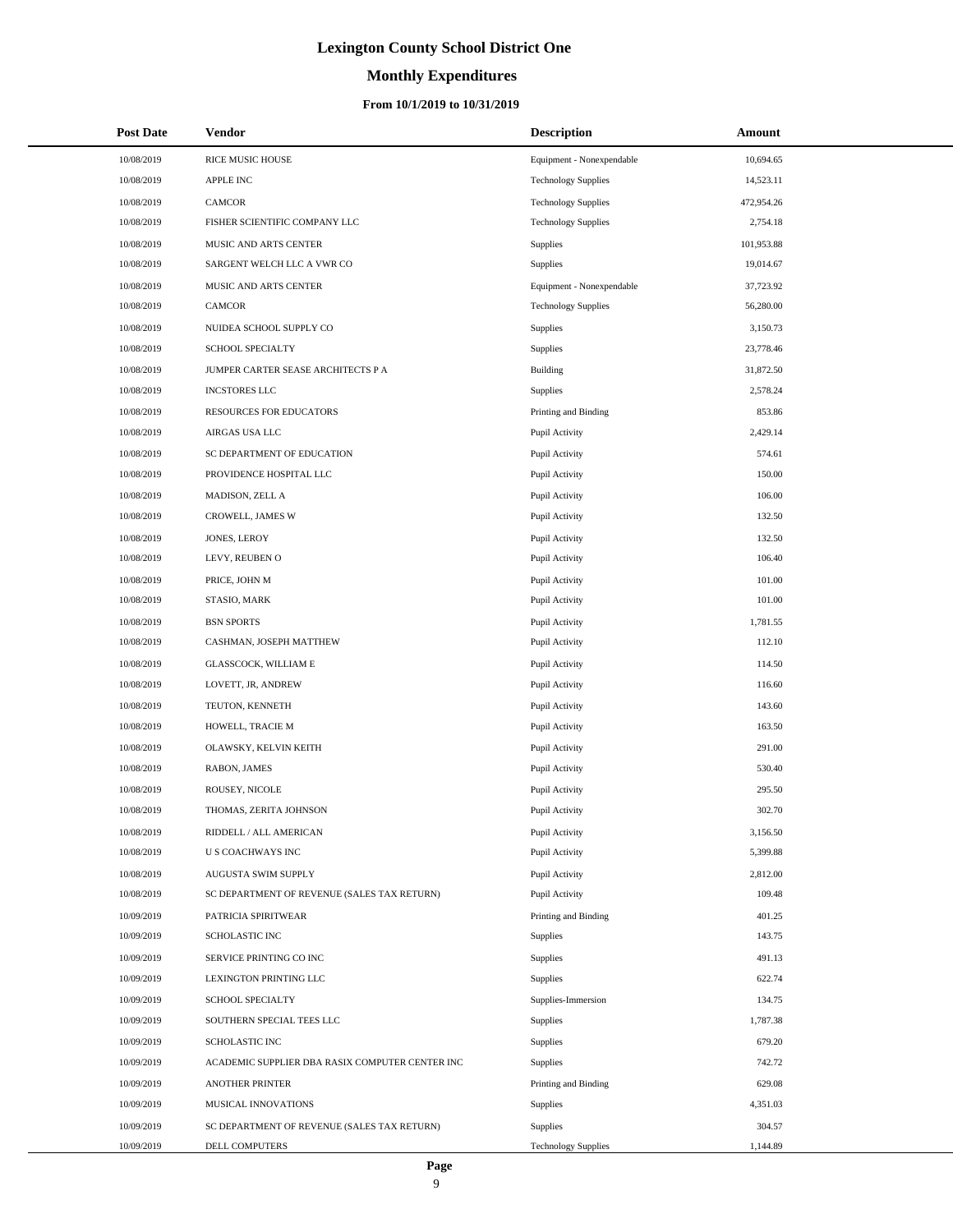# **Monthly Expenditures**

### **From 10/1/2019 to 10/31/2019**

| <b>Post Date</b> | Vendor                                        | <b>Description</b>             | Amount    |
|------------------|-----------------------------------------------|--------------------------------|-----------|
| 10/09/2019       | UNIVERSITY OF SOUTH CAROLINA SUMTER BOOKSTORE | Supplies                       | 4,671.25  |
| 10/09/2019       | ELEVATION HEALTHCARE                          | Other Prof & Tech Service      | 2,535.00  |
| 10/09/2019       | OCCUPATIONAL HEALTH                           | Supplies                       | 648.00    |
| 10/09/2019       | FIRST PRIORITY INC                            | Other Prof & Tech Service      | 2,250.00  |
| 10/09/2019       | <b>CAPSTONE</b>                               | Software Renewal/Agreemen      | 916.75    |
| 10/09/2019       | <b>CAPSTONE</b>                               | Software Renewal/Agreemen      | 726.75    |
| 10/09/2019       | <b>BISHOP, CATHERINE H</b>                    | Inst Prog Improvement          | 3,400.03  |
| 10/09/2019       | <b>FRONTLINE EDUCATION</b>                    | Inst Prog Improvement          | 400.00    |
| 10/09/2019       | POWELL, MARILYN ELAINE                        | Inst Prog Improvement          | 6,499.53  |
| 10/09/2019       | CERTIFIED TRANSLATION SERVICES                | Other Prof & Tech Service      | 1,950.00  |
| 10/09/2019       | WILKES COUNTY SCHOOL DISTRICT                 | Travel-Teacher Staff Dev       | 125.00    |
| 10/09/2019       | BURKETT BURKETT AND BURKETT                   | <b>Bd of Ed Audit Services</b> | 12,154.60 |
| 10/09/2019       | COMPASS GROUP DBA CANTEEN REFRESHMENT SERV    | Supplies-Maintenace            | 200.94    |
| 10/09/2019       | ZINGERS FENCING LLC                           | Repairs and Maintenance        | 825.00    |
| 10/09/2019       | JOHNSON CONTROLS FIRE PROTECTION LP           | Repairs and Maintenance        | 3,159.03  |
| 10/09/2019       | MR TINT INC                                   | Repairs and Maintenance        | 204.85    |
| 10/09/2019       | CITY ELECTRIC SUPPLY CO                       | Supplies-Maintenace            | 628.90    |
| 10/09/2019       | SANDLAPPER SOUND                              | Repairs and Maintenance        | 400.00    |
| 10/09/2019       | PALMETTO PROPANE                              | Energy                         | 421.31    |
| 10/09/2019       | PALMETTO PROPANE                              | Energy                         | 361.14    |
| 10/09/2019       | MASTERCRAFT RENOVATION SYSTEMS LLC            | Supplies-Maintenace            | 3,685.08  |
| 10/09/2019       | SHERWIN WILLIAMS CO                           | Supplies-Maintenace            | 754.51    |
| 10/09/2019       | GREENVILLE OFFICE SUPPLY CO INC               | Supplies-Maintenace            | 118.41    |
| 10/09/2019       | <b>CLEAN AIRE INC</b>                         | Other Property Services        | 1,580.00  |
| 10/09/2019       | TENNICO OF COLUMBIA INC                       | Repairs and Maintenance        | 2,423.55  |
| 10/09/2019       | TERMINIX COMMERCIAL                           | Repairs and Maintenance        | 800.00    |
| 10/09/2019       | <b>EMPLOYEE</b>                               | Pupil Transportation           | 135.72    |
| 10/09/2019       | GLENN, ODELL                                  | Other Prof & Tech Service      | 127.50    |
| 10/09/2019       | SC DEPARTMENT OF SOCIAL SERVICES              | Other Prof & Tech Service      | 984.00    |
| 10/09/2019       | <b>CAMCOR</b>                                 | <b>Technology Supplies</b>     | 528.05    |
| 10/09/2019       | <b>CAMCOR</b>                                 | <b>Technology Supplies</b>     | 405.29    |
| 10/09/2019       | <b>CAMCOR</b>                                 | <b>Technology Supplies</b>     | 405.29    |
| 10/09/2019       | CAMCOR                                        | <b>Technology Supplies</b>     | 933.34    |
| 10/09/2019       | CAMCOR                                        | <b>Technology Supplies</b>     | 528.11    |
| 10/09/2019       | CAMCOR                                        | <b>Technology Supplies</b>     | 405.29    |
| 10/09/2019       | CAMCOR                                        | <b>Technology Supplies</b>     | 405.29    |
| 10/09/2019       | <b>CAMCOR</b>                                 | <b>Technology Supplies</b>     | 528.11    |
| 10/09/2019       | CAMCOR                                        | <b>Technology Supplies</b>     | 527.93    |
| 10/09/2019       | CDWG ACCT 305089                              | Software Renewal/Agreemen      | 2,334.50  |
| 10/09/2019       | SC DEPARTMENT OF REVENUE (SALES TAX RETURN)   | Software Renewal/Agreemen      | 163.42    |
| 10/09/2019       | TELCOM OF SOUTH CAROLINA INC                  | <b>Technology Supplies</b>     | 330.00    |
| 10/09/2019       | <b>HEINEMANN</b>                              | Supplies                       | 1,207.80  |
| 10/09/2019       | MULTIHEALTH SYSTEMS INC                       | Supplies                       | 730.00    |
| 10/09/2019       | RIVERBANKS ZOO                                | Other Prof & Tech Service      | 750.00    |
| 10/09/2019       | <b>BISHOP, CATHERINE H</b>                    | Inst Prog Improvement          | 3,400.00  |
| 10/09/2019       | POWELL, MARILYN ELAINE                        | Inst Prog Improvement          | 6,500.00  |
| 10/09/2019       | ENTERPRISE LEASING COMPANY SOUTHEAST          | Travel                         | 349.00    |
| 10/09/2019       | DELTA EDUCATION SCHOOL SPECIALITY             | Supplies                       | 839.62    |

÷.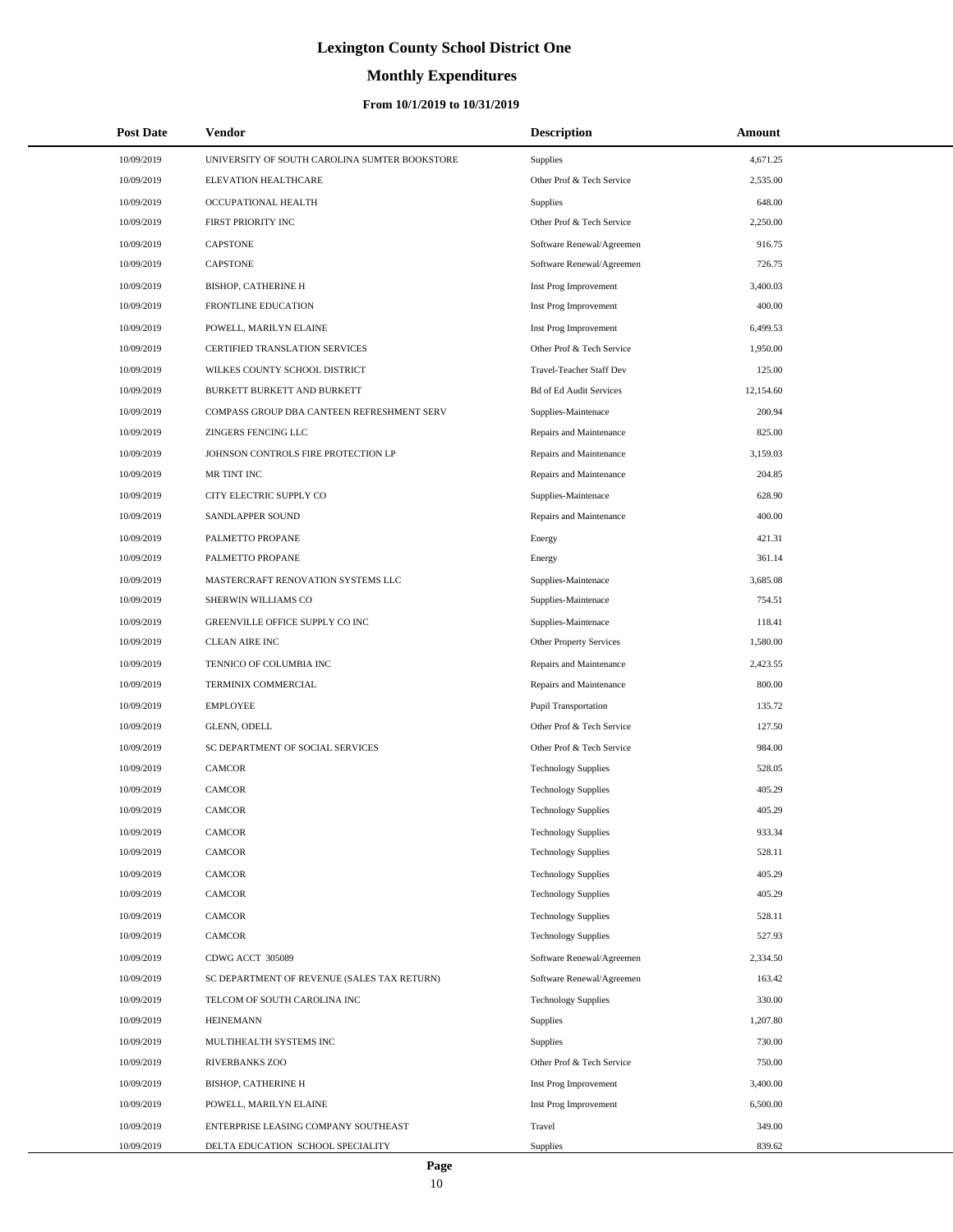# **Monthly Expenditures**

### **From 10/1/2019 to 10/31/2019**

| <b>Post Date</b> | <b>Vendor</b>                                   | <b>Description</b>         | Amount    |  |
|------------------|-------------------------------------------------|----------------------------|-----------|--|
| 10/09/2019       | SCHOOL SPECIALTY                                | Supplies                   | 171.96    |  |
| 10/09/2019       | WARDS NATURAL SCIENCE EST LLC                   | Supplies                   | 127.12    |  |
| 10/09/2019       | <b>BISHOP, CATHERINE H</b>                      | Inst Prog Improvement      | 3,515.28  |  |
| 10/09/2019       | <b>HEINEMANN</b>                                | Supplies                   | 359.52    |  |
| 10/09/2019       | <b>HEINEMANN</b>                                | Supplies                   | 3,567.10  |  |
| 10/09/2019       | MUSIC AND ARTS CENTER                           | Supplies                   | 919.13    |  |
| 10/09/2019       | <b>WENGER CORP</b>                              | Supplies                   | 9,288.67  |  |
| 10/09/2019       | PERFORMANCE CHRYSLER DODGE JEEP RAM             | Vehicles                   | 47,454.00 |  |
| 10/09/2019       | <b>APPLE INC</b>                                | <b>Technology Supplies</b> | 77,714.10 |  |
| 10/09/2019       | <b>CAMCOR</b>                                   | <b>Technology Supplies</b> | 3,445.24  |  |
| 10/09/2019       | UNITY MEDIA SOLUTIONS LLC                       | <b>Technology Supplies</b> | 1,198.12  |  |
| 10/09/2019       | UNITY MEDIA SOLUTIONS LLC                       | Technology Equipment D F   | 11,447.94 |  |
| 10/09/2019       | JENKINS HANCOCK AND SIDES                       | Building                   | 25,873.62 |  |
| 10/09/2019       | CONTRACT CONSTRUCTION INC                       | Improv Other Than Bldg     | 18,054.36 |  |
| 10/09/2019       | QUACKENBUSH ARCHITECTS AND PLANNERS             | Building                   | 6,260.62  |  |
| 10/09/2019       | JENKINS HANCOCK AND SIDES                       | Building                   | 11,219.04 |  |
| 10/09/2019       | JENKINS HANCOCK AND SIDES                       | Building                   | 4,436.80  |  |
| 10/09/2019       | ACADEMIC SUPPLIER DBA RASIX COMPUTER CENTER INC | Supplies                   | 464.40    |  |
| 10/09/2019       | <b>EMPLOYEE</b>                                 | Food                       | 101.51    |  |
| 10/09/2019       | PRO KITCHEN ONLINE LLC                          | Supplies                   | 3,140.24  |  |
| 10/09/2019       | CK PARTS LLC                                    | Repairs and Maintenance    | 312.96    |  |
| 10/09/2019       | WELLHEELED                                      | Pupil Activity             | 1,071.00  |  |
| 10/09/2019       | NEWSELA INC                                     | Pupil Activity             | 5,500.00  |  |
| 10/09/2019       | SC DEPARTMENT OF REVENUE (SALES TAX RETURN)     | Pupil Activity             | 385.00    |  |
| 10/09/2019       | EAI (ERIC ARMIN INC)                            | Pupil Activity             | 460.80    |  |
| 10/09/2019       | POLLOCK COMPANY                                 | Pupil Activity             | 437.58    |  |
| 10/09/2019       | POLLOCK COMPANY                                 | Pupil Activity             | 535.00    |  |
| 10/09/2019       | <b>SIGN A RAMA</b>                              | Pupil Activity             | 784.59    |  |
| 10/09/2019       | FISHER SCIENTIFIC COMPANY LLC                   | Pupil Activity             | 160.98    |  |
| 10/09/2019       | W S NEAL HIGH SCHOOL                            | Pupil Activity             | 350.00    |  |
| 10/09/2019       | T AND T SPORTS                                  | Pupil Activity             | 115.56    |  |
| 10/09/2019       | <b>GO4THEGOAL FOUNDATION</b>                    | Pupil Activity             | 250.00    |  |
| 10/09/2019       | THE TROPHY & AWARDS CENTER                      | Pupil Activity             | 280.87    |  |
| 10/09/2019       | MODERN TURF INC                                 | Pupil Activity             | 1,233.75  |  |
| 10/09/2019       | CAPTAINS QUARTERS RESORT                        | Pupil Activity             | 3,580.50  |  |
| 10/10/2019       | SCHOOL SPECIALTY                                | Supplies                   | 172.28    |  |
| 10/10/2019       | ACADEMIC SUPPLIER DBA RASIX COMPUTER CENTER INC | Supplies                   | 940.80    |  |
| 10/10/2019       | EL EDUCATION INC                                | Inst Prog Improvement      | 26,500.00 |  |
| 10/10/2019       | <b>EMPLOYEE</b>                                 | Travel                     | 449.52    |  |
| 10/10/2019       | SOLIANT HEALTH INC                              | Other Prof & Tech Service  | 2,464.50  |  |
| 10/10/2019       | PLAYSCRIPTS INC                                 | <b>Supplies</b>            | 139.86    |  |
| 10/10/2019       | <b>EMPLOYEE</b>                                 | Travel                     | 148.48    |  |
| 10/10/2019       | <b>EMPLOYEE</b>                                 | Travel                     | 236.58    |  |
| 10/10/2019       | <b>EMPLOYEE</b>                                 | Travel                     | 163.27    |  |
| 10/10/2019       | <b>EMPLOYEE</b>                                 | Travel                     | 164.84    |  |
| 10/10/2019       | <b>EMPLOYEE</b>                                 | Travel                     | 147.90    |  |
| 10/10/2019       | CERTIFIED TRANSLATION SERVICES                  | Other Prof & Tech Service  | 130.00    |  |
| 10/10/2019       | SHAW, CONNOR                                    | Other Prof & Tech Service  | 1,000.00  |  |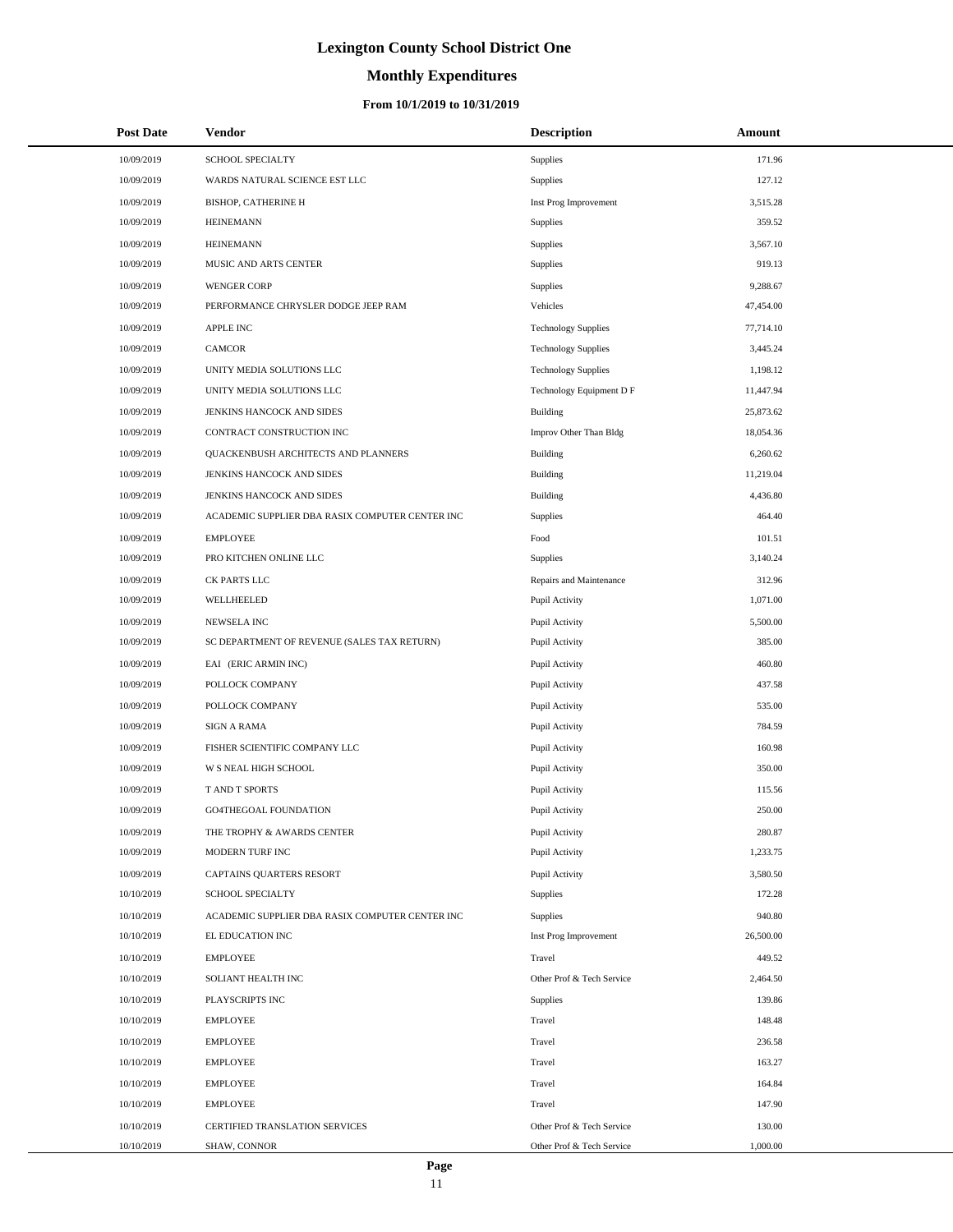# **Monthly Expenditures**

| <b>Post Date</b> | <b>Vendor</b>                                     | <b>Description</b>         | Amount   |
|------------------|---------------------------------------------------|----------------------------|----------|
| 10/10/2019       | <b>EMPLOYEE</b>                                   | Travel                     | 145.12   |
| 10/10/2019       | GREENVILLE OFFICE SUPPLY CO INC                   | Supplies-Maintenace        | 296.00   |
| 10/10/2019       | SMITH AND JONES JANITORIAL SUPPLIES AND EQUIP INC | Supplies-Maintenace        | 763.12   |
| 10/10/2019       | DADE PAPER AND BAG LLC DBA IMPERIAL DADE          | Supplies-Maintenace        | 377.92   |
| 10/10/2019       | SMITH AND JONES JANITORIAL SUPPLIES AND EQUIP INC | Supplies-Maintenace        | 154.08   |
| 10/10/2019       | SMITH AND JONES JANITORIAL SUPPLIES AND EQUIP INC | Supplies-Maintenace        | 149.12   |
| 10/10/2019       | KAPLAN EARLY LEARNING COMPANY                     | Supplies-Maintenace        | 569.42   |
| 10/10/2019       | NUIDEA SCHOOL SUPPLY CO                           | Supplies-Maintenace        | 5,890.56 |
| 10/10/2019       | <b>SCHOOL SPECIALTY</b>                           | Supplies-Maintenace        | 295.39   |
| 10/10/2019       | <b>EMPLOYEE</b>                                   | Travel                     | 114.20   |
| 10/10/2019       | <b>EMPLOYEE</b>                                   | Travel                     | 261.62   |
| 10/10/2019       | <b>COMPORIUM</b>                                  | Communication              | 9,258.65 |
| 10/10/2019       | <b>COMPORIUM</b>                                  | Communication              | 791.21   |
| 10/10/2019       | <b>COMPORIUM</b>                                  | Communication              | 258.99   |
| 10/10/2019       | <b>COMPORIUM</b>                                  | Communication              | 432.43   |
| 10/10/2019       | SIGNAL TECHNOLOGIES INC                           | <b>Technology Supplies</b> | 417.80   |
| 10/10/2019       | <b>COMPORIUM</b>                                  | Communication              | 185.36   |
| 10/10/2019       | <b>COMPORIUM</b>                                  | Communication              | 292.69   |
| 10/10/2019       | <b>COMPORIUM</b>                                  | Communication              | 242.79   |
| 10/10/2019       | <b>COMPORIUM</b>                                  | Communication              | 239.54   |
| 10/10/2019       | <b>COMPORIUM</b>                                  | Communication              | 708.64   |
| 10/10/2019       | <b>COMPORIUM</b>                                  | Communication              | 167.51   |
| 10/10/2019       | <b>COMPORIUM</b>                                  | Communication              | 469.00   |
| 10/10/2019       | <b>COMPORIUM</b>                                  | Communication              | 206.61   |
| 10/10/2019       | <b>COMPORIUM</b>                                  | Communication              | 172.12   |
| 10/10/2019       | <b>COMPORIUM</b>                                  | Communication              | 540.09   |
| 10/10/2019       | <b>COMPORIUM</b>                                  | Communication              | 205.03   |
| 10/10/2019       | <b>COMPORIUM</b>                                  | Communication              | 294.34   |
| 10/10/2019       | <b>COMPORIUM</b>                                  | Communication              | 252.51   |
| 10/10/2019       | <b>COMPORIUM</b>                                  | Communication              | 242.94   |
| 10/10/2019       | <b>COMPORIUM</b>                                  | Communication              | 169.82   |
| 10/10/2019       | <b>COMPORIUM</b>                                  | Communication              | 294.45   |
| 10/10/2019       | COMPORIUM                                         | Communication              | 259.80   |
| 10/10/2019       | <b>COMPORIUM</b>                                  | Communication              | 603.95   |
| 10/10/2019       | <b>COMPORIUM</b>                                  | Communication              | 309.43   |
| 10/10/2019       | <b>COMPORIUM</b>                                  | Communication              | 334.81   |
| 10/10/2019       | <b>COMPORIUM</b>                                  | Communication              | 125.82   |
| 10/10/2019       | <b>COMPORIUM</b>                                  | Communication              | 172.37   |
| 10/10/2019       | <b>COMPORIUM</b>                                  | Communication              | 124.92   |
| 10/10/2019       | <b>COMPORIUM</b>                                  | Communication              | 187.17   |
| 10/10/2019       | <b>COMPORIUM</b>                                  | Communication              | 529.80   |
| 10/10/2019       | <b>COMPORIUM</b>                                  | Communication              | 771.53   |
| 10/10/2019       | <b>COMPORIUM</b>                                  | Communication              | 106.98   |
| 10/10/2019       | <b>COMPORIUM</b>                                  | Communication              | 156.87   |
| 10/10/2019       | DELL COMPUTERS                                    | <b>Technology Supplies</b> | 1,604.99 |
| 10/10/2019       | <b>EMPLOYEE</b>                                   | Travel                     | 117.45   |
| 10/10/2019       | <b>EMPLOYEE</b>                                   | Travel                     | 137.17   |
| 10/10/2019       | <b>EMPLOYEE</b>                                   | Travel                     | 268.83   |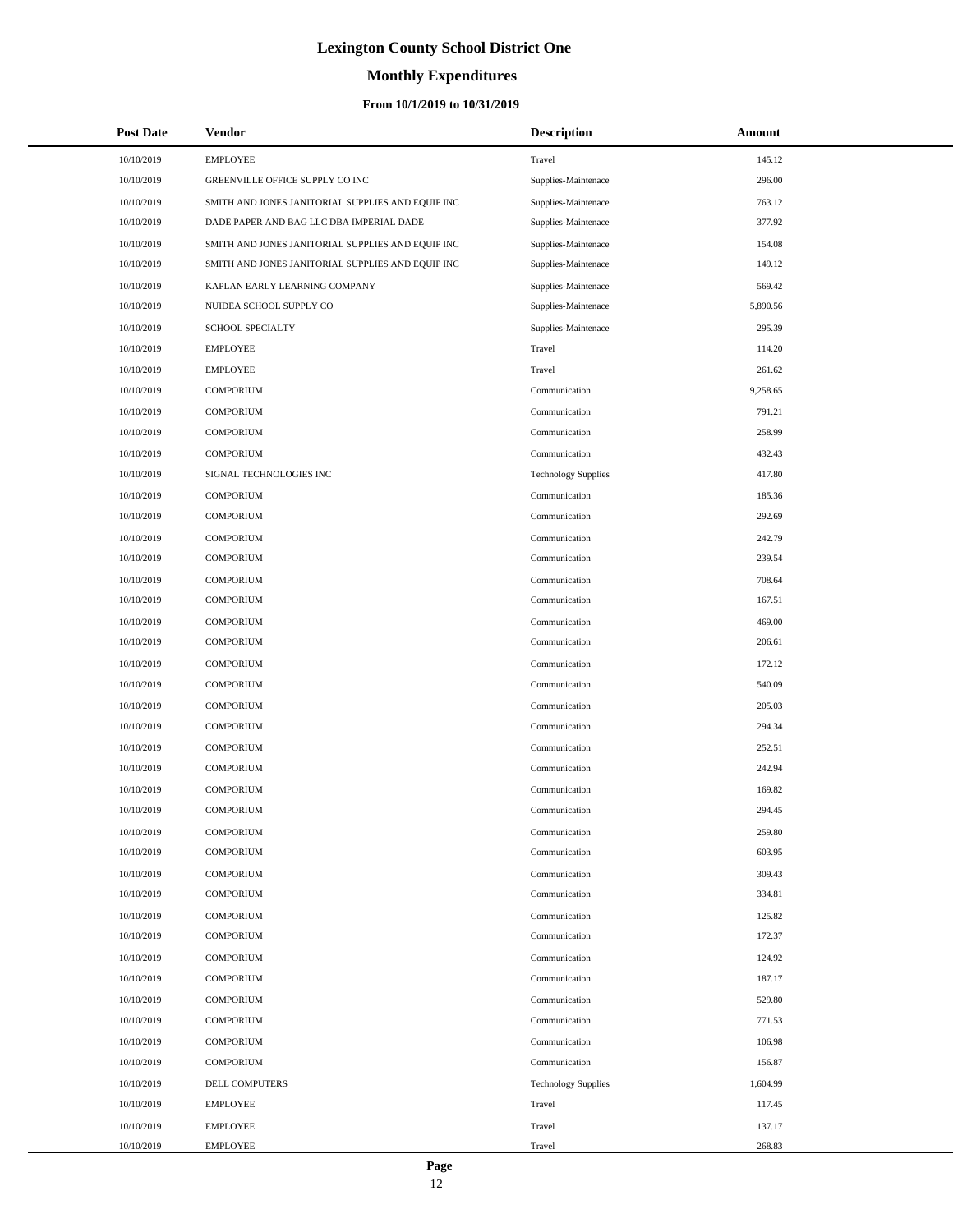# **Monthly Expenditures**

#### **From 10/1/2019 to 10/31/2019**

| <b>Post Date</b> | Vendor                                          | <b>Description</b>             | Amount    |  |
|------------------|-------------------------------------------------|--------------------------------|-----------|--|
| 10/10/2019       | WARDS NATURAL SCIENCE EST LLC                   | Supplies                       | 278.68    |  |
| 10/10/2019       | <b>SCHOOL SPECIALTY</b>                         | Supplies                       | 28,430.08 |  |
| 10/10/2019       | <b>EMPLOYEE</b>                                 | Travel                         | 267.96    |  |
| 10/10/2019       | <b>EMPLOYEE</b>                                 | Travel                         | 308.85    |  |
| 10/10/2019       | PRO KITCHEN ONLINE LLC                          | Supplies                       | 406.66    |  |
| 10/10/2019       | PRO KITCHEN ONLINE LLC                          | Supplies                       | 936.32    |  |
| 10/10/2019       | PECKNEL MUSIC CO INC                            | Pupil Activity                 | 142.50    |  |
| 10/10/2019       | WHITE KNOLL HIGH SCHOOL                         | Pupil Act-Fee/Collection Refnd | 795.10    |  |
| 10/10/2019       | HUNTER, WILSON G                                | Pupil Activity                 | 155.70    |  |
| 10/10/2019       | LINKROUM, DANIEL O                              | Pupil Activity                 | 135.00    |  |
| 10/10/2019       | MAUFFRAY, JONATHAN                              | Pupil Activity                 | 108.00    |  |
| 10/10/2019       | ROBINSON, RICKY D                               | Pupil Activity                 | 152.10    |  |
| 10/10/2019       | T AND T SPORTS                                  | Pupil Activity                 | 2,326.18  |  |
| 10/10/2019       | <b>CAROLINA IDEAS</b>                           | Pupil Activity                 | 417.30    |  |
| 10/10/2019       | 323 SPORTS                                      | Pupil Activity                 | 433.43    |  |
| 10/10/2019       | MACK, PAUL T                                    | Pupil Activity                 | 103.00    |  |
| 10/10/2019       | <b>BSN SPORTS</b>                               | Pupil Activity                 | 130.01    |  |
| 10/10/2019       | PROTUFF DECALS                                  | Pupil Activity                 | 521.71    |  |
| 10/10/2019       | <b>BSN SPORTS</b>                               | Pupil Activity                 | 2,498.45  |  |
| 10/10/2019       | <b>BSN SPORTS</b>                               | Pupil Activity                 | 149.80    |  |
| 10/10/2019       | TOTAL STRENGTH AND SPEED                        | Pupil Activity                 | 2,676.06  |  |
| 10/10/2019       | <b>BSN SPORTS</b>                               | Pupil Activity                 | 299.60    |  |
| 10/10/2019       | WHITE KNOLL HIGH SCHOOL                         | Pupil Act-Fee/Collection Refnd | 460.00    |  |
| 10/10/2019       | <b>JW PEPPER</b>                                | Pupil Activity                 | 625.13    |  |
| 10/11/2019       | SCHOOL SPECIALTY                                | Supplies                       | 204.63    |  |
| 10/11/2019       | CONTINENTAL                                     | Supplies                       | 2,401.02  |  |
| 10/11/2019       | SCHOOL SPECIALTY                                | Supplies                       | 553.53    |  |
| 10/11/2019       | DISCOVERY EDUCATION INC                         | Software Renewal/Agreemen      | 2,241.65  |  |
| 10/11/2019       | CAMCOR                                          | <b>Technology Supplies</b>     | 471.87    |  |
| 10/11/2019       | LEXINGTON COUNTY SCHOOL DIST 1                  | Pupil Transportation           | 992.00    |  |
| 10/11/2019       | AMERICAN CHORAL DIRECTOR'S ASSOC (ACDA)         | Travel                         | 250.00    |  |
| 10/11/2019       | <b>EMPLOYEE</b>                                 | Travel                         | 213.50    |  |
| 10/11/2019       | <b>EMPLOYEE</b>                                 | Travel                         | 213.50    |  |
| 10/11/2019       | <b>EMPLOYEE</b>                                 | Travel                         | 211.99    |  |
| 10/11/2019       | <b>EMPLOYEE</b>                                 | Travel                         | 366.85    |  |
| 10/11/2019       | MEDSHORE AMBULANCE SVC GOLD CROSS AMBULANCE SVC | Other Prof & Tech Service      | 325.00    |  |
| 10/11/2019       | <b>EMPLOYEE</b>                                 | Travel                         | 223.30    |  |
| 10/11/2019       | NATIONAL CENTER FOR YOUTH ISSUES                | Travel                         | 238.00    |  |
| 10/11/2019       | <b>EMPLOYEE</b>                                 | Travel                         | 260.46    |  |
| 10/11/2019       | <b>EMPLOYEE</b>                                 | Travel                         | 126.61    |  |
| 10/11/2019       | CERTIFIED TRANSLATION SERVICES                  | Other Prof & Tech Service      | 280.00    |  |
| 10/11/2019       | <b>EMPLOYEE</b>                                 | Travel                         | 157.47    |  |
| 10/11/2019       | ACADEMIC SUPPLIER DBA RASIX COMPUTER CENTER INC | Supplies                       | 226.52    |  |
| 10/11/2019       | <b>EMPLOYEE</b>                                 | Travel                         | 190.24    |  |
| 10/11/2019       | CULLUM SERVICES INC                             | Repairs and Maintenance        | 1,950.00  |  |
| 10/11/2019       | <b>SIGNS ETC</b>                                | Supplies-Maintenace            | 1,007.94  |  |
| 10/11/2019       | <b>US FOODS</b>                                 | Supplies-Maintenace            | 560.95    |  |
| 10/11/2019       | CULLUM SERVICES INC                             | Repairs and Maintenance        | 4,792.50  |  |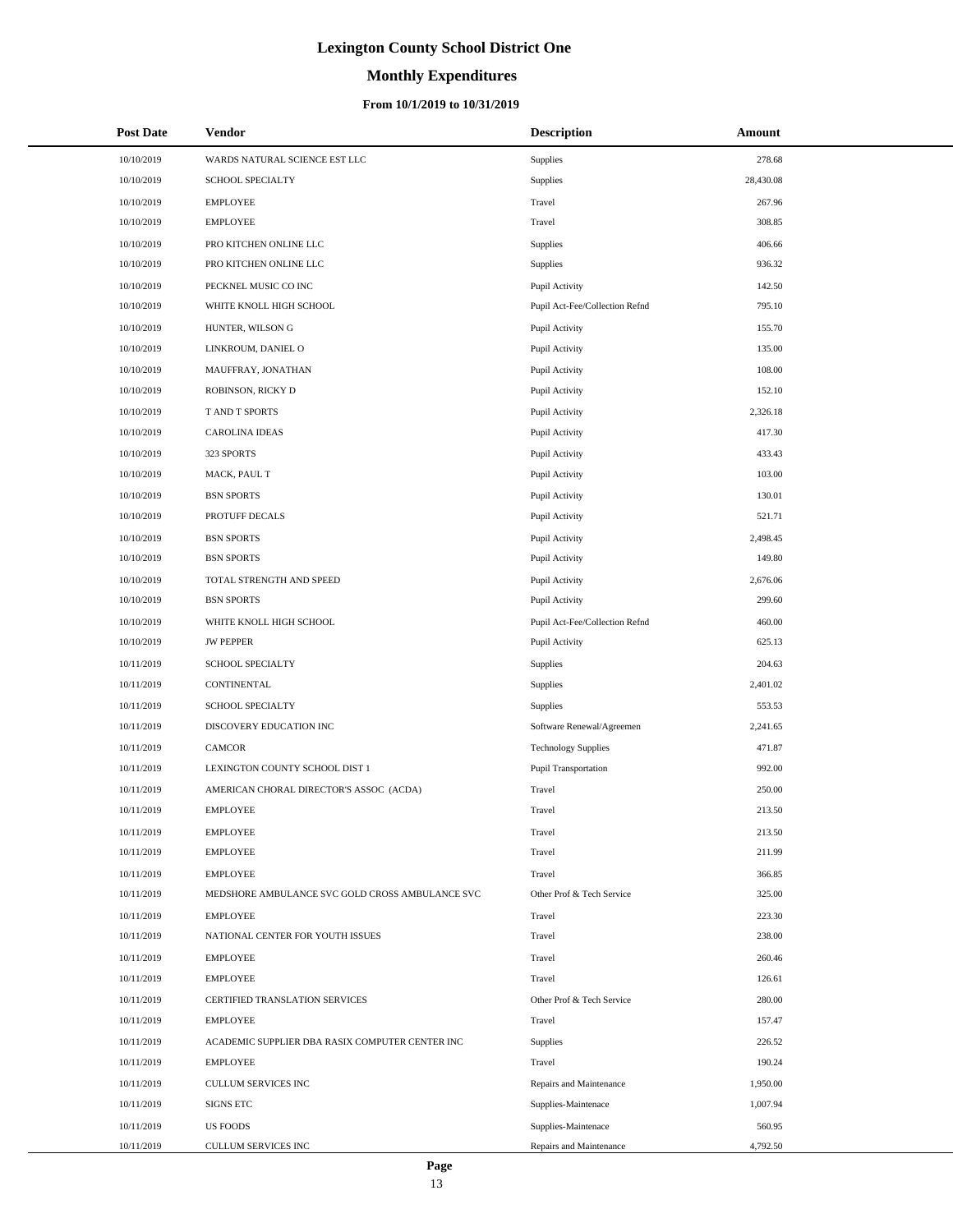# **Monthly Expenditures**

#### **From 10/1/2019 to 10/31/2019**

| <b>Post Date</b> | Vendor                        | <b>Description</b>         | <b>Amount</b> |
|------------------|-------------------------------|----------------------------|---------------|
| 10/11/2019       | <b>CULLUM SERVICES INC</b>    | Repairs and Maintenance    | 3,937.50      |
| 10/11/2019       | <b>ADM SIGNS</b>              | Supplies-Maintenace        | 160.50        |
| 10/11/2019       | CULLUM SERVICES INC           | Repairs and Maintenance    | 360.00        |
| 10/11/2019       | <b>CULLUM SERVICES INC</b>    | Repairs and Maintenance    | 1,379.17      |
| 10/11/2019       | CENTRAL POLY BAG CORPORATION  | Supplies-Maintenace        | 314.58        |
| 10/11/2019       | <b>CULLUM SERVICES INC</b>    | Repairs and Maintenance    | 440.63        |
| 10/11/2019       | CULLUM SERVICES INC           | Repairs and Maintenance    | 2,730.00      |
| 10/11/2019       | CULLUM SERVICES INC           | Repairs and Maintenance    | 757.50        |
| 10/11/2019       | CULLUM SERVICES INC           | Repairs and Maintenance    | 1,372.50      |
| 10/11/2019       | CULLUM SERVICES INC           | Repairs and Maintenance    | 1,355.63      |
| 10/11/2019       | CULLUM SERVICES INC           | Repairs and Maintenance    | 1,059.38      |
| 10/11/2019       | CULLUM SERVICES INC           | Repairs and Maintenance    | 1,331.25      |
| 10/11/2019       | CULLUM SERVICES INC           | Repairs and Maintenance    | 1,792.50      |
| 10/11/2019       | CULLUM SERVICES INC           | Repairs and Maintenance    | 3,788.54      |
| 10/11/2019       | CULLUM SERVICES INC           | Repairs and Maintenance    | 1,691.25      |
| 10/11/2019       | <b>CULLUM SERVICES INC</b>    | Repairs and Maintenance    | 1,537.50      |
| 10/11/2019       | CATOE'S MOPED SHED INC        | Supplies-Maintenace        | 129.42        |
| 10/11/2019       | <b>CULLUM SERVICES INC</b>    | Repairs and Maintenance    | 1,149.38      |
| 10/11/2019       | LEBLEU ENTERPRISES            | Rentals                    | 327.03        |
| 10/11/2019       | <b>CULLUM SERVICES INC</b>    | Repairs and Maintenance    | 3,759.33      |
| 10/11/2019       | CULLUM SERVICES INC           | Repairs and Maintenance    | 2,148.76      |
| 10/11/2019       | <b>CULLUM SERVICES INC</b>    | Repairs and Maintenance    | 1,515.00      |
| 10/11/2019       | CATOE'S MOPED SHED INC        | Supplies-Maintenace        | 117.43        |
| 10/11/2019       | CULLUM SERVICES INC           | Repairs and Maintenance    | 1,376.25      |
| 10/11/2019       | CATOE'S MOPED SHED INC        | Supplies-Maintenace        | 117.44        |
| 10/11/2019       | OSWALD WHOLESALE LUMBER INC   | Supplies-Maintenace        | 2,205.06      |
| 10/11/2019       | CULLUM SERVICES INC           | Repairs and Maintenance    | 1,530.00      |
| 10/11/2019       | CULLUM SERVICES INC           | Repairs and Maintenance    | 1,205.60      |
| 10/11/2019       | CULLUM SERVICES INC           | Repairs and Maintenance    | 1,276.88      |
| 10/11/2019       | CULLUM SERVICES INC           | Repairs and Maintenance    | 620.62        |
| 10/11/2019       | CULLUM SERVICES INC           | Repairs and Maintenance    | 2,371.88      |
| 10/11/2019       | <b>CULLUM SERVICES INC</b>    | Repairs and Maintenance    | 1,453.12      |
| 10/11/2019       | CULLUM SERVICES INC           | Repairs and Maintenance    | 2,437.50      |
| 10/11/2019       | CULLUM SERVICES INC           | Repairs and Maintenance    | 5,887.50      |
| 10/11/2019       | CULLUM SERVICES INC           | Repairs and Maintenance    | 1,453.13      |
| 10/11/2019       | STATE DEPARTMENT OF EDUCATION | Pupil Transportation       | 458.45        |
| 10/11/2019       | <b>EMPLOYEE</b>               | Travel                     | 628.14        |
| 10/11/2019       | <b>EMPLOYEE</b>               | Travel                     | 150.80        |
| 10/11/2019       | <b>EMPLOYEE</b>               | Travel                     | 1,072.30      |
| 10/11/2019       | FORMS AND SUPPLY INC (FSI)    | Supplies                   | 118.51        |
| 10/11/2019       | DELL COMPUTERS                | <b>Technology Supplies</b> | 1,423.11      |
| 10/11/2019       | DELL COMPUTERS                | <b>Technology Supplies</b> | 1,423.10      |
| 10/11/2019       | DELL COMPUTERS                | <b>Technology Supplies</b> | 1,423.10      |
| 10/11/2019       | DELL COMPUTERS                | <b>Technology Supplies</b> | 1,423.10      |
| 10/11/2019       | PRIMEX WIRELESS INC           | <b>Technology Supplies</b> | 699.78        |
| 10/11/2019       | DELL COMPUTERS                | <b>Technology Supplies</b> | 1,423.10      |
| 10/11/2019       | DELL COMPUTERS                | <b>Technology Supplies</b> | 711.55        |
| 10/11/2019       | DELL COMPUTERS                | <b>Technology Supplies</b> | 1,423.10      |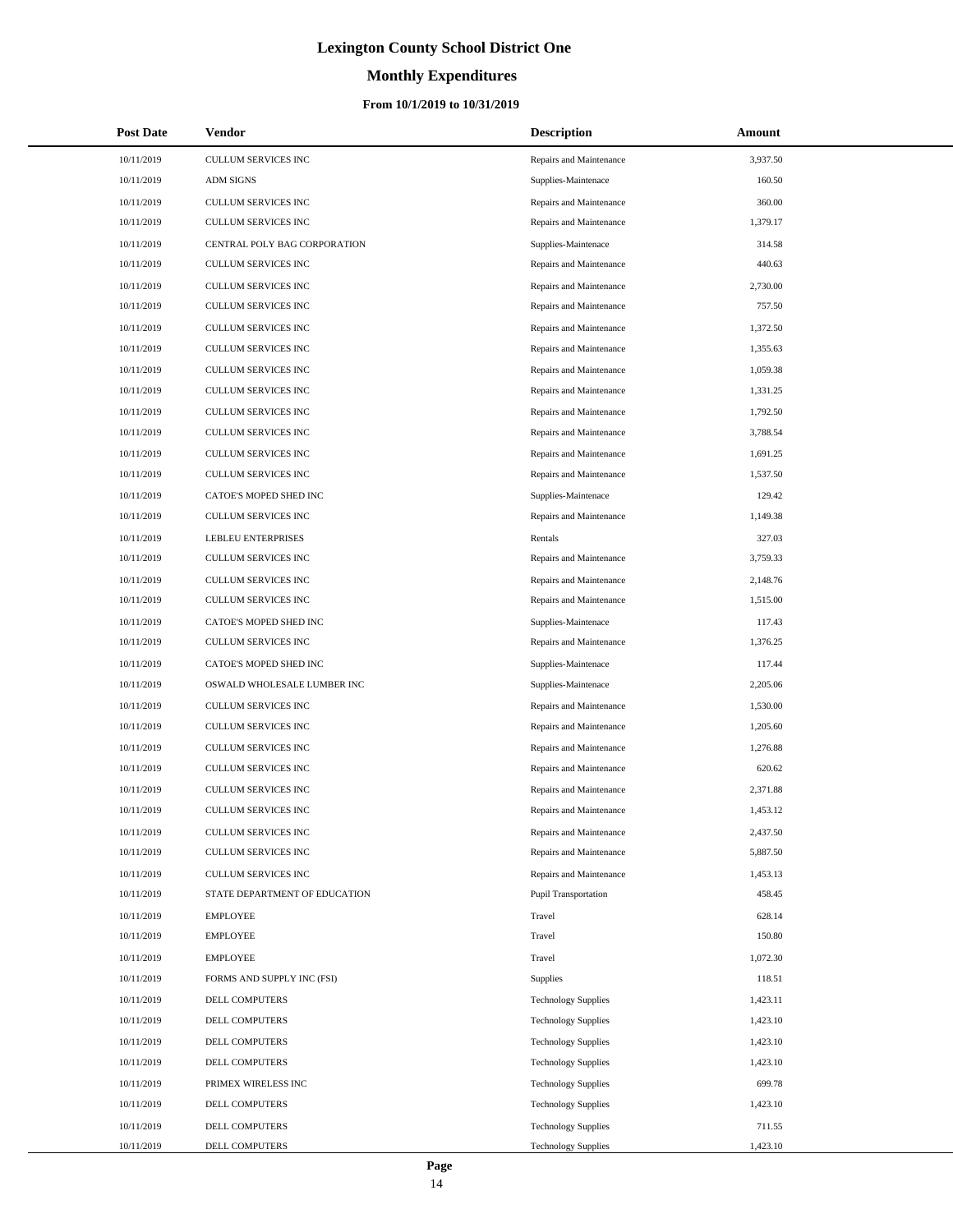# **Monthly Expenditures**

#### **From 10/1/2019 to 10/31/2019**

| <b>Post Date</b> | Vendor                                             | <b>Description</b>         | Amount    |
|------------------|----------------------------------------------------|----------------------------|-----------|
| 10/11/2019       | DELL COMPUTERS                                     | <b>Technology Supplies</b> | 1,423.10  |
| 10/11/2019       | <b>EMPLOYEE</b>                                    | Travel                     | 195.46    |
| 10/11/2019       | CAMCOR                                             | <b>Technology Supplies</b> | 400.18    |
| 10/11/2019       | <b>EMPLOYEE</b>                                    | Travel                     | 299.57    |
| 10/11/2019       | <b>EMPLOYEE</b>                                    | Travel                     | 325.67    |
| 10/11/2019       | <b>EMPLOYEE</b>                                    | Travel                     | 183.40    |
| 10/11/2019       | <b>EMPLOYEE</b>                                    | Travel                     | 243.02    |
| 10/11/2019       | <b>EMPLOYEE</b>                                    | Travel                     | 411.12    |
| 10/11/2019       | <b>EMPLOYEE</b>                                    | Travel                     | 161.82    |
| 10/11/2019       | <b>EMPLOYEE</b>                                    | Travel                     | 518.47    |
| 10/11/2019       | <b>EMPLOYEE</b>                                    | Travel                     | 127.60    |
| 10/11/2019       | <b>EMPLOYEE</b>                                    | Travel                     | 179.80    |
| 10/11/2019       | <b>EMPLOYEE</b>                                    | Travel                     | 206.77    |
| 10/11/2019       | <b>EMPLOYEE</b>                                    | Travel                     | 193.43    |
| 10/11/2019       | <b>EMPLOYEE</b>                                    | Travel                     | 300.15    |
| 10/11/2019       | <b>EMPLOYEE</b>                                    | Travel                     | 219.24    |
| 10/11/2019       | <b>EMPLOYEE</b>                                    | Travel                     | 144.30    |
| 10/11/2019       | <b>EMPLOYEE</b>                                    | Travel                     | 150.51    |
| 10/11/2019       | <b>EMPLOYEE</b>                                    | Travel                     | 109.04    |
| 10/11/2019       | <b>EMPLOYEE</b>                                    | Travel                     | 128.47    |
| 10/11/2019       | <b>EMPLOYEE</b>                                    | Travel                     | 203.58    |
| 10/11/2019       | <b>GORDON, BERIT</b>                               | Inst Prog Improvement      | 16,474.32 |
| 10/11/2019       | COMPUTER DESIGN CONSULTING SERVICE LLC             | Printing and Binding       | 702.60    |
| 10/11/2019       | SC DEPARTMENT OF REVENUE (SALES TAX RETURN)        | Supplies                   | 1,364.72  |
| 10/11/2019       | TAYLOR MUSIC INC                                   | Supplies                   | 19,496.00 |
| 10/11/2019       | M B KAHN CONSTRUCTION CO INC                       | Building                   | 8,333.09  |
| 10/11/2019       | DISCOVERY EDUCATION INC                            | Pupil Activity             | 2,241.65  |
| 10/11/2019       | MCKESSON MEDICAL SURGICAL GOVERNMENT SOLUTIONS LLC | Pupil Activity             | 127.16    |
| 10/11/2019       | MODERN TURF INC                                    | Pupil Activity             | 931.66    |
| 10/11/2019       | <b>HUDL</b>                                        | Pupil Activity             | 963.00    |
| 10/11/2019       | RHODES GRADUATION SERVICES INC                     | Pupil Activity             | 5,274.03  |
| 10/11/2019       | <b>CHAMPION TEAMWEAR</b>                           | Pupil Activity             | 2,642.90  |
| 10/14/2019       | KURTZ BROS DBA BENDER BURKOT                       | Supplies                   | $-5.75$   |
| 10/14/2019       | TRIUNE MARKETING CO                                | Supplies                   | 743.65    |
| 10/14/2019       | TRIUNE MARKETING CO                                | Supplies                   | 361.13    |
| 10/14/2019       | DELL COMPUTERS                                     | <b>Technology Supplies</b> | 10,111.50 |
| 10/14/2019       | <b>GEIGER CAROLINAS</b>                            | Supplies                   | 240.00    |
| 10/14/2019       | PECKNEL MUSIC CO INC                               | Supplies                   | 1,005.80  |
| 10/14/2019       | PECKNEL MUSIC CO INC                               | Supplies                   | 1,005.80  |
| 10/14/2019       | INTERNATIONAL BACCALAUREATE ORGANIZATION           | Dues and Fees              | 8,520.00  |
| 10/14/2019       | SCHOOL SPECIALTY                                   | Supplies                   | 1,718.34  |
| 10/14/2019       | <b>LRADAC</b>                                      | Other Prof & Tech Service  | 4,468.70  |
| 10/14/2019       | CERTIFIED TRANSLATION SERVICES                     | Other Prof & Tech Service  | 280.00    |
| 10/14/2019       | ROTARY CLUB OF LEXINGTON                           | Travel                     | 180.00    |
| 10/14/2019       | <b>SPECTRUM</b>                                    | Communication              | 174.66    |
| 10/14/2019       | TRANE COMPANY                                      | Supplies-Maintenace        | 841.13    |
| 10/14/2019       | THE HOODMAN                                        | Repairs and Maintenance    | 305.00    |
| 10/14/2019       | SMITH AND JONES JANITORIAL SUPPLIES AND EQUIP INC  | Supplies-Maintenace        | 372.79    |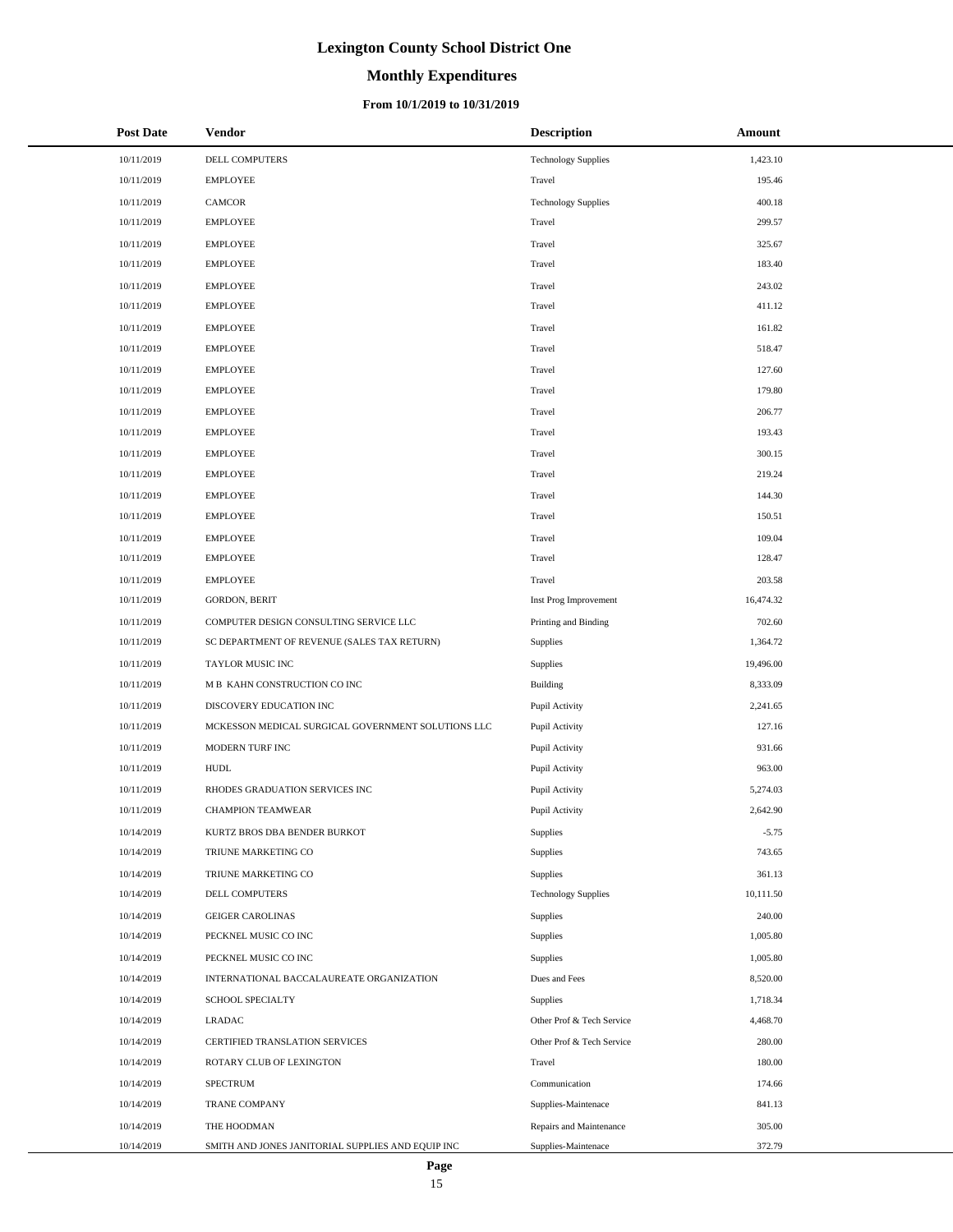# **Monthly Expenditures**

### **From 10/1/2019 to 10/31/2019**

| <b>Post Date</b> | <b>Vendor</b>                                      | <b>Description</b>         | Amount       |  |
|------------------|----------------------------------------------------|----------------------------|--------------|--|
| 10/14/2019       | SOUTHEASTERN PAPER GROUP                           | Supplies-Maintenace        | 381.19       |  |
| 10/14/2019       | R AND R ASSOCIATES ENVIRONMENTAL CO INC            | Repairs and Maintenance    | 900.00       |  |
| 10/14/2019       | THE HOODMAN                                        | Repairs and Maintenance    | 130.00       |  |
| 10/14/2019       | <b>CARTS PLUS</b>                                  | Supplies-Maintenace        | 312.42       |  |
| 10/14/2019       | ACCREDITED LOCK SUPPLY                             | Supplies-Maintenace        | 2,677.50     |  |
| 10/14/2019       | SC DEPARTMENT OF REVENUE (SALES TAX RETURN)        | Supplies-Maintenace        | 187.43       |  |
| 10/14/2019       | SMITH AND JONES JANITORIAL SUPPLIES AND EQUIP INC  | Supplies-Maintenace        | 268.53       |  |
| 10/14/2019       | DADE PAPER AND BAG LLC DBA IMPERIAL DADE           | Supplies-Maintenace        | 1,321.45     |  |
| 10/14/2019       | SMITH AND JONES JANITORIAL SUPPLIES AND EQUIP INC  | Supplies-Maintenace        | 144.45       |  |
| 10/14/2019       | SMITH AND JONES JANITORIAL SUPPLIES AND EQUIP INC  | Repairs and Maintenance    | 891.84       |  |
| 10/14/2019       | SMITH AND JONES JANITORIAL SUPPLIES AND EQUIP INC  | Supplies-Maintenace        | 115.56       |  |
| 10/14/2019       | SMITH AND JONES JANITORIAL SUPPLIES AND EQUIP INC  | Supplies-Maintenace        | 316.18       |  |
| 10/14/2019       | DADE PAPER AND BAG LLC DBA IMPERIAL DADE           | Supplies-Maintenace        | 660.73       |  |
| 10/14/2019       | SPARROW AND KENNEDY TRACTOR CO INC                 | Supplies-Maintenace        | 487.21       |  |
| 10/14/2019       | CHECKER YELLOW CAB CO INC                          | Pupil Transportation       | 9,889.00     |  |
| 10/14/2019       | FORMS AND SUPPLY INC (FSI)                         | Supplies                   | 140.44       |  |
| 10/14/2019       | NORTH CAROLINA SCHOOL PUBLIC RELATIONS ASSOCIATION | Travel                     | 189.00       |  |
| 10/14/2019       | ACADEMIC SUPPLIER DBA RASIX COMPUTER CENTER INC    | <b>Supplies</b>            | 187.15       |  |
| 10/14/2019       | SC ASSOCIATION CAREER AND TECHNICAL EDUCATION      | Travel                     | 300.00       |  |
| 10/14/2019       | SC CAREER DEVELOPMENT ASSOCIATION                  | Travel                     | 925.00       |  |
| 10/14/2019       | HARMONY EDUCATION CENTER NSRF                      | Inst Prog Improvement      | 4,737.00     |  |
| 10/14/2019       | PERFORMANCE CHRYSLER DODGE JEEP RAM                | Vehicles                   | 1,000.00     |  |
| 10/14/2019       | ALAMO MUSIC CENTER                                 | <b>Supplies</b>            | 289.00       |  |
| 10/14/2019       | MUSIC AND ARTS CENTER                              | Supplies                   | 1,842.54     |  |
| 10/14/2019       | NUIDEA SCHOOL SUPPLY CO                            | Supplies                   | 252,234.29   |  |
| 10/14/2019       | M B KAHN CONSTRUCTION CO INC                       | Building                   | 1,350,675.48 |  |
| 10/14/2019       | SC DEPARTMENT OF REVENUE (SALES TAX RETURN)        | Sales Tax on Adult Meals   | 2,811.72     |  |
| 10/14/2019       | APPERSON INC                                       | Pupil Activity             | 215.08       |  |
| 10/14/2019       | TRIUNE MARKETING CO                                | Pupil Activity             | 743.65       |  |
| 10/14/2019       | MSC INDUSTRIAL SUPPLY CO                           | Pupil Activity             | 345.94       |  |
| 10/14/2019       | ACCO BRANDS USA LLC                                | Pupil Activity             | 438.74       |  |
| 10/14/2019       | TRIUNE MARKETING CO                                | Pupil Activity             | 1,859.13     |  |
| 10/14/2019       | USA TESTPREP INC                                   | Pupil Activity             | 395.25       |  |
| 10/14/2019       | SC DEPARTMENT OF EDUCATION                         | Pupil Activity             | 1,055.47     |  |
| 10/14/2019       | TRIUNE MARKETING CO                                | Pupil Activity             | 148.73       |  |
| 10/14/2019       | SAYE, TOM                                          | Pupil Activity             | 115.00       |  |
| 10/14/2019       | ADDISON, LAURIE D                                  | Pupil Activity             | 156.20       |  |
| 10/14/2019       | CLARK, GWENDOLYN                                   | Pupil Activity             | 152.60       |  |
| 10/14/2019       | MODERN TURF INC                                    | Pupil Activity             | 5,600.00     |  |
| 10/14/2019       | MOBILE COMMUNICATIONS AMERICA INC                  | <b>Technology Supplies</b> | 10,984.62    |  |
| 10/15/2019       | WAKE FOREST UNIVERSITY HEALTH SCIENCES             | Inst Prog Improvement      | 2,500.00     |  |
| 10/15/2019       | ACADEMIC SUPPLIER DBA RASIX COMPUTER CENTER INC    | <b>Supplies</b>            | 1,746.00     |  |
| 10/15/2019       | LUCKS MUSIC LIBRARY                                | Supplies                   | 5,588.73     |  |
| 10/15/2019       | STATE DEPARTMENT OF EDUCATION                      | Pupil Transportation       | 513.36       |  |
| 10/15/2019       | SOMETHING BORROWED LLC                             | Rentals                    | 2,568.00     |  |
| 10/15/2019       | ADVANCED TRAVEL THERAPY                            | Other Prof & Tech Service  | 2,625.00     |  |
| 10/15/2019       | ELEVATION HEALTHCARE                               | Other Prof & Tech Service  | 1,982.50     |  |
| 10/15/2019       | SOUTHEASTERN SPEECH AND LANGUAGE SERVICES LLC      | Other Prof & Tech Service  | 4,650.00     |  |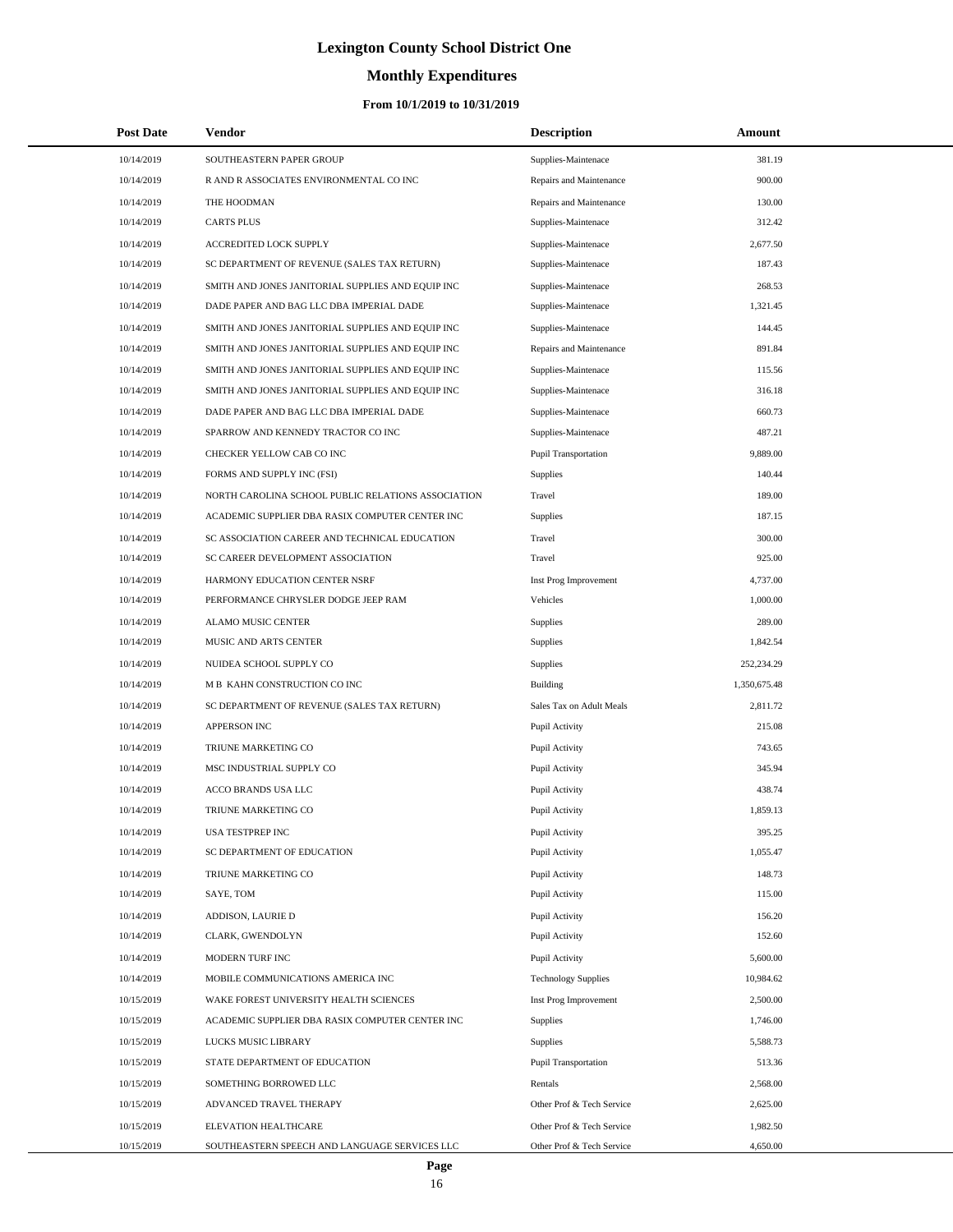# **Monthly Expenditures**

| <b>Post Date</b> | Vendor                                        | <b>Description</b>         | Amount     |
|------------------|-----------------------------------------------|----------------------------|------------|
| 10/15/2019       | AMERICAN HEART ASSOCIATION                    | Supplies                   | 642.00     |
| 10/15/2019       | SCHOOL HEALTH ALERT                           | Supplies                   | 513.60     |
| 10/15/2019       | LEXINGTON PRINTING LLC                        | Printing and Binding       | 1,014.36   |
| 10/15/2019       | NEW YORK CITY LEADERSHIP ACADEMY              | Inst Prog Improvement      | 50,265.99  |
| 10/15/2019       | ATLANTA MARRIOTT MARQUIS                      | Travel                     | 6,326.35   |
| 10/15/2019       | BURR AND FORMAN LLP                           | Legal Services             | 14,187.42  |
| 10/15/2019       | GREATER LEXINGTON CHAMBER AND VISTITOR CENTER | Dues and Fees              | 295.00     |
| 10/15/2019       | <b>AMTEC</b>                                  | Other Prof & Tech Service  | 600.00     |
| 10/15/2019       | A R MARTIN COMPANY                            | Other Prof & Tech Service  | 2,400.00   |
| 10/15/2019       | EXTRA DUTY SOLUTIONS                          | Other Prof & Tech Service  | 9,814.43   |
| 10/15/2019       | LEXINGTON PRINTING LLC                        | Printing and Binding       | 1,345.53   |
| 10/15/2019       | AMTECK COMMUNICATION MANAGEMENT LLC           | <b>Technology Supplies</b> | 215.49     |
| 10/15/2019       | AMTECK COMMUNICATION MANAGEMENT LLC           | Software Renewal/Agreemen  | 810.00     |
| 10/15/2019       | AMTECK COMMUNICATION MANAGEMENT LLC           | <b>Technology Supplies</b> | 215.49     |
| 10/15/2019       | AMTECK COMMUNICATION MANAGEMENT LLC           | Software Renewal/Agreemen  | 182.45     |
| 10/15/2019       | AMTECK COMMUNICATION MANAGEMENT LLC           | <b>Technology Supplies</b> | 2,174.98   |
| 10/15/2019       | <b>ANOTHER PRINTER</b>                        | Printing and Binding       | 2,492.38   |
| 10/15/2019       | <b>GREEN, MELANIE S</b>                       | Other Prof & Tech Service  | 450.00     |
| 10/15/2019       | DELTA EDUCATION SCHOOL SPECIALITY             | Supplies                   | 398.96     |
| 10/15/2019       | <b>BOOKSOURCE</b>                             | Supplies                   | 19,163.64  |
| 10/15/2019       | UNITED STATES TREASURY                        | Dues and Fees              | 224,128.71 |
| 10/15/2019       | FORMS AND SUPPLY INC (FSI)                    | Supplies                   | 974.95     |
| 10/15/2019       | AMTECK COMMUNICATION MANAGEMENT LLC           | <b>Technology Supplies</b> | 1,440.00   |
| 10/15/2019       | SCHOOL SPECIALTY                              | Supplies                   | 10,573.03  |
| 10/15/2019       | BRAINPOP.COM LLC                              | Pupil Activity             | 1,895.00   |
| 10/15/2019       | SC DEPARTMENT OF REVENUE (SALES TAX RETURN)   | Pupil Activity             | 132.65     |
| 10/15/2019       | <b>EMPLOYEE</b>                               | Pupil Activity             | 166.73     |
| 10/15/2019       | US SPECIALTY COATINGS INC                     | Pupil Activity             | 200.61     |
| 10/15/2019       | THE GOODIES FACTORY                           | Pupil Activity             | 480.00     |
| 10/16/2019       | FORMS AND SUPPLY INC (FSI)                    | Supplies                   | 337.59     |
| 10/16/2019       | FORMS AND SUPPLY INC (FSI)                    | Supplies                   | 3,152.22   |
| 10/16/2019       | PECKNEL MUSIC CO INC                          | Supplies                   | 979.00     |
| 10/16/2019       | PINE PRESS OF LEXINGTON INC                   | Printing and Binding       | 513.78     |
| 10/16/2019       | <b>ANOTHER PRINTER</b>                        | Supplies                   | 316.32     |
| 10/16/2019       | UNIVERSITY OF SOUTH CAROLINA SUMTER BOOKSTORE | Supplies                   | 8,799.00   |
| 10/16/2019       | <b>CAMCOR</b>                                 | Supplies                   | 306.49     |
| 10/16/2019       | FORMS AND SUPPLY INC (FSI)                    | Supplies                   | 2,521.78   |
| 10/16/2019       | SCHOOL SPECIALTY                              | Supplies                   | 153.40     |
| 10/16/2019       | MACLASKEY JR, FLOYD JAMES                     | Software Renewal/Agreemen  | 150.00     |
| 10/16/2019       | SCHOOL SPECIALTY                              | Supplies                   | 197.66     |
| 10/16/2019       | MUSICAL INNOVATIONS                           | Repairs and Maintenance    | 815.00     |
| 10/16/2019       | PALMETTO STRINGS                              | Repairs and Maintenance    | 480.00     |
| 10/16/2019       | LOWCOUNTRY AHEC                               | Travel                     | 150.00     |
| 10/16/2019       | FOLLETT SCHOOL SOLUTIONS INC                  | Library Books              | 3,174.76   |
| 10/16/2019       | FOLLETT SCHOOL SOLUTIONS INC                  | <b>Library Books</b>       | 129.29     |
| 10/16/2019       | FOLLETT SCHOOL SOLUTIONS INC                  | Library Books              | 107,518.28 |
| 10/16/2019       | SC DEPARTMENT OF REVENUE (SALES TAX RETURN)   | Dues and Fees              | $-400.73$  |
| 10/16/2019       | <b>DOMINION ENERGY</b>                        | <b>Public Utilities</b>    | 345.82     |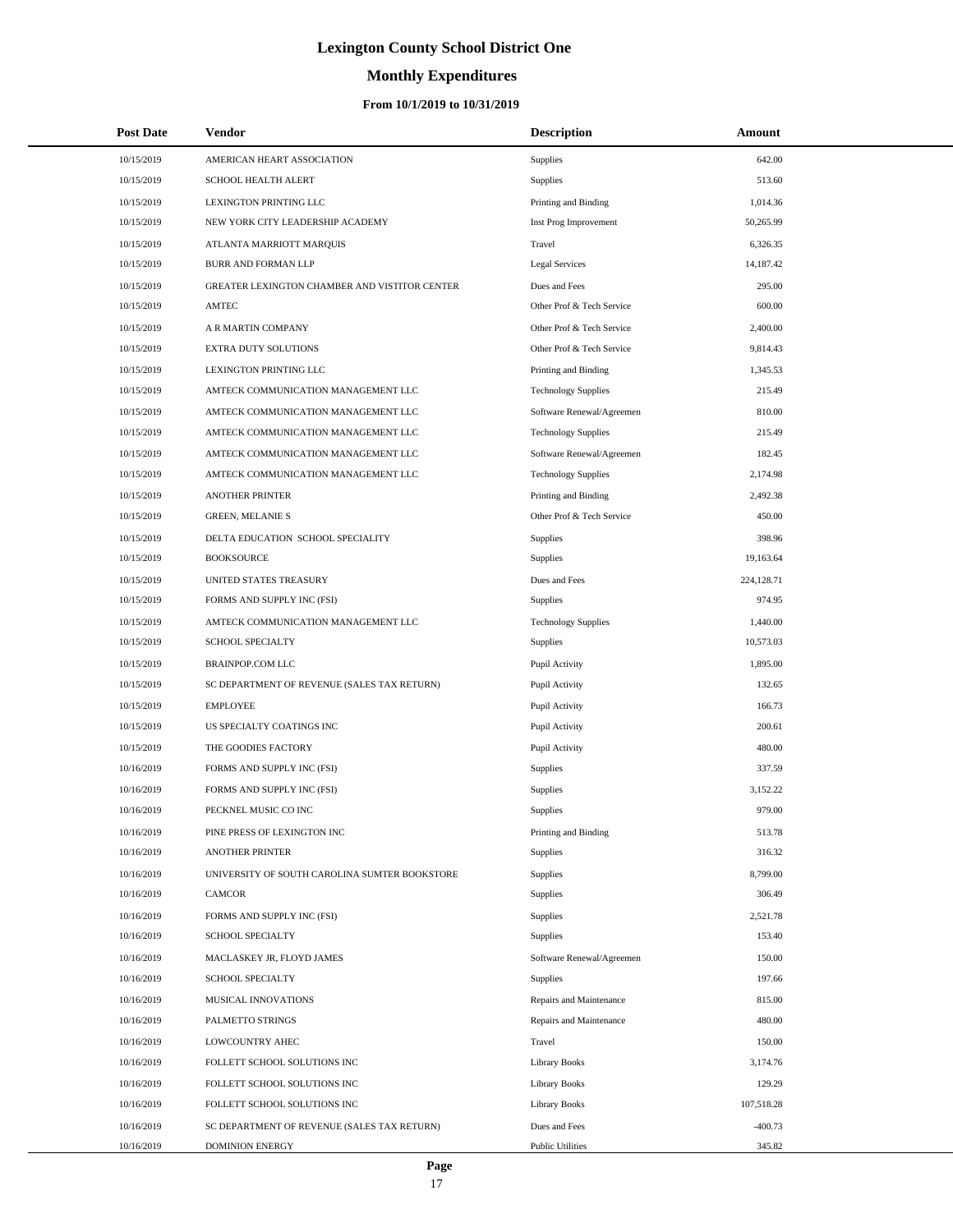# **Monthly Expenditures**

#### **From 10/1/2019 to 10/31/2019**

| <b>Post Date</b> | Vendor                          | <b>Description</b>         | <b>Amount</b> |
|------------------|---------------------------------|----------------------------|---------------|
| 10/16/2019       | MIDCAROLINA ELEC COOP INC       | <b>Public Utilities</b>    | 195.00        |
| 10/16/2019       | <b>DOMINION ENERGY</b>          | <b>Public Utilities</b>    | 944.95        |
| 10/16/2019       | <b>GILBERT PAINT AND BODY</b>   | Repairs and Maintenance    | 1,960.27      |
| 10/16/2019       | <b>DOMINION ENERGY</b>          | <b>Public Utilities</b>    | 567.17        |
| 10/16/2019       | <b>DOMINION ENERGY</b>          | <b>Public Utilities</b>    | 14,368.47     |
| 10/16/2019       | MIDCAROLINA ELEC COOP INC       | <b>Public Utilities</b>    | 33,288.00     |
| 10/16/2019       | <b>DOMINION ENERGY</b>          | <b>Public Utilities</b>    | 10,947.12     |
| 10/16/2019       | <b>DOMINION ENERGY</b>          | <b>Public Utilities</b>    | 29,371.59     |
| 10/16/2019       | GREENVILLE OFFICE SUPPLY CO INC | Supplies                   | 598.61        |
| 10/16/2019       | <b>DOMINION ENERGY</b>          | <b>Public Utilities</b>    | 13,659.50     |
| 10/16/2019       | <b>DOMINION ENERGY</b>          | <b>Public Utilities</b>    | 11,384.78     |
| 10/16/2019       | <b>DOMINION ENERGY</b>          | <b>Public Utilities</b>    | 11,067.87     |
| 10/16/2019       | NUIDEA SCHOOL SUPPLY CO         | Supplies-Maintenace        | 2,389.96      |
| 10/16/2019       | <b>DOMINION ENERGY</b>          | <b>Public Utilities</b>    | 49,653.38     |
| 10/16/2019       | SOUTHEASTERN PAPER GROUP        | Supplies-Maintenace        | 1,789.04      |
| 10/16/2019       | <b>DOMINION ENERGY</b>          | <b>Public Utilities</b>    | 11,257.27     |
| 10/16/2019       | <b>DOMINION ENERGY</b>          | <b>Public Utilities</b>    | 15,900.02     |
| 10/16/2019       | <b>DOMINION ENERGY</b>          | <b>Public Utilities</b>    | 18,603.82     |
| 10/16/2019       | <b>DOMINION ENERGY</b>          | <b>Public Utilities</b>    | 10,976.28     |
| 10/16/2019       | <b>DOMINION ENERGY</b>          | <b>Public Utilities</b>    | 3,195.96      |
| 10/16/2019       | CENTRAL POLY BAG CORPORATION    | Supplies-Maintenace        | 262.15        |
| 10/16/2019       | GREENVILLE OFFICE SUPPLY CO INC | Supplies-Maintenace        | 144.84        |
| 10/16/2019       | SOUTHEASTERN PAPER GROUP        | Supplies-Maintenace        | 536.71        |
| 10/16/2019       | <b>DOMINION ENERGY</b>          | <b>Public Utilities</b>    | 17,895.04     |
| 10/16/2019       | <b>DOMINION ENERGY</b>          | <b>Public Utilities</b>    | 12,871.76     |
| 10/16/2019       | <b>DOMINION ENERGY</b>          | <b>Public Utilities</b>    | 10,784.56     |
| 10/16/2019       | CENTRAL POLY BAG CORPORATION    | Supplies-Maintenace        | 262.15        |
| 10/16/2019       | <b>DOMINION ENERGY</b>          | <b>Public Utilities</b>    | 12,608.86     |
| 10/16/2019       | CENTRAL POLY BAG CORPORATION    | Supplies-Maintenace        | 262.15        |
| 10/16/2019       | <b>DOMINION ENERGY</b>          | <b>Public Utilities</b>    | 25,543.47     |
| 10/16/2019       | <b>DOMINION ENERGY</b>          | <b>Public Utilities</b>    | 76,475.80     |
| 10/16/2019       | GREENVILLE OFFICE SUPPLY CO INC | Supplies-Maintenace        | 296.00        |
| 10/16/2019       | HYMAN PAPER CO INC              | Supplies-Maintenace        | 197.61        |
| 10/16/2019       | <b>DOMINION ENERGY</b>          | <b>Public Utilities</b>    | 10,831.95     |
| 10/16/2019       | <b>DOMINION ENERGY</b>          | <b>Public Utilities</b>    | 227.63        |
| 10/16/2019       | SC DEPARTMENT OF ADMINISTRATION | Repairs and Maintenance    | 43,681.41     |
| 10/16/2019       | LESESNE INDUSTRIES INC          | Supplies                   | 666.98        |
| 10/16/2019       | PINE PRESS OF LEXINGTON INC     | Printing and Binding       | 306.68        |
| 10/16/2019       | CDWG ACCT 305089                | <b>Technology Supplies</b> | 207.88        |
| 10/16/2019       | <b>CAMCOR</b>                   | <b>Technology Supplies</b> | 1,059.30      |
| 10/16/2019       | <b>CAMCOR</b>                   | <b>Technology Supplies</b> | 1,059.30      |
| 10/16/2019       | POLLOCK FINANCIAL SERVICES INC  | Repairs and Maintenance    | 58,592.94     |
| 10/16/2019       | CSC(COMMUNICATIONS SUPPLY CORP) | Supplies                   | 376.63        |
| 10/16/2019       | CRISIS PREVENTION INSTITUTE     | Dues and Fees              | 150.00        |
| 10/16/2019       | <b>INACOL SYMPOSIUM</b>         | Travel                     | 3,037.50      |
| 10/16/2019       | PALMETTO CONSTRUCTION SERVICES  | Building                   | 400.00        |
| 10/16/2019       | <b>US FOODS</b>                 | Supplies                   | 1,007.11      |
| 10/16/2019       | TRIDENT BEVERAGE INC            | Food                       | 816.00        |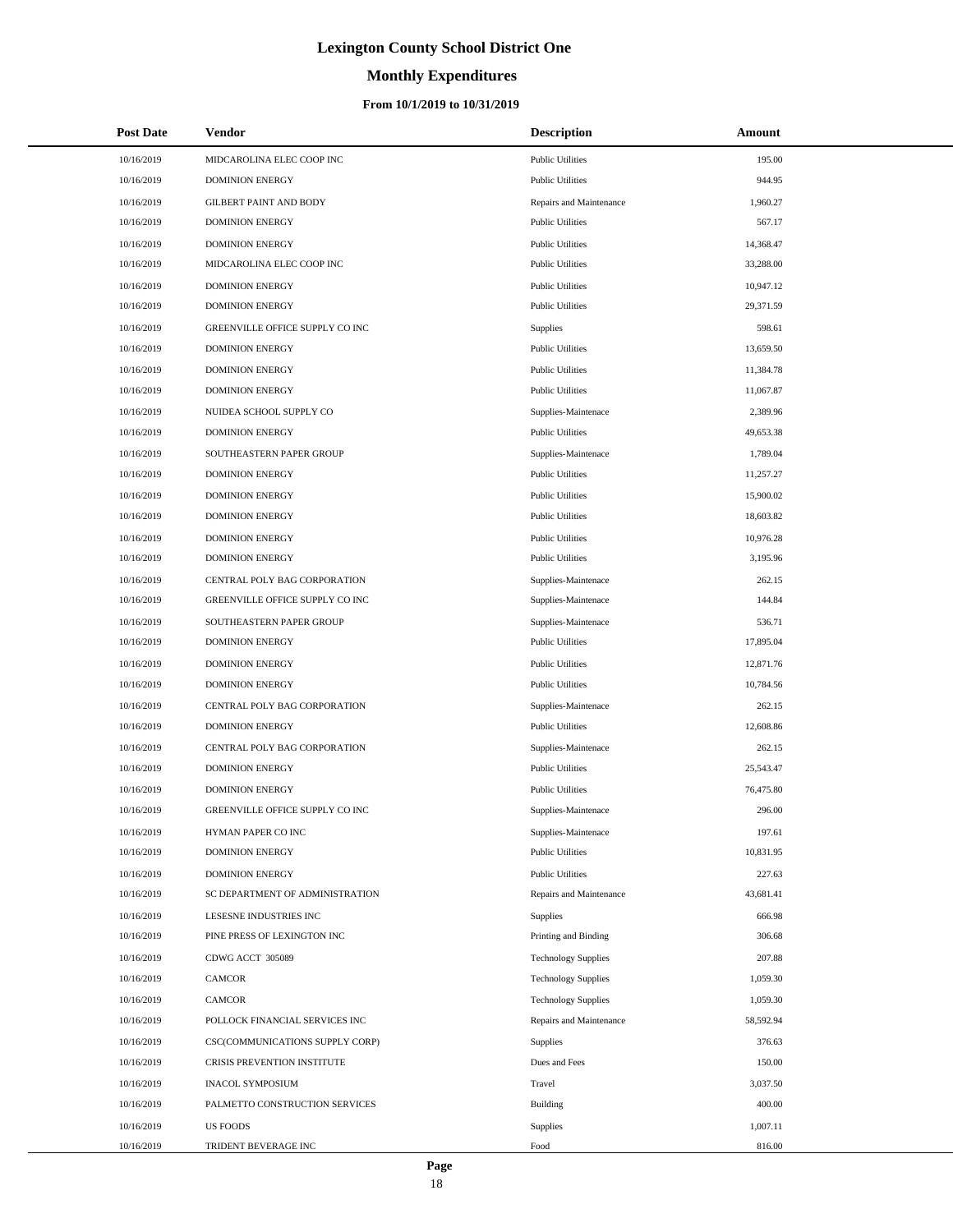# **Monthly Expenditures**

#### **From 10/1/2019 to 10/31/2019**

| Post Date  | <b>Vendor</b>        | <b>Description</b> | Amount    |
|------------|----------------------|--------------------|-----------|
| 10/16/2019 | <b>US FOODS</b>      | Food               | 9,682.80  |
| 10/16/2019 | <b>US FOODS</b>      | Supplies           | 703.04    |
| 10/16/2019 | TRIDENT BEVERAGE INC | Food               | 408.00    |
| 10/16/2019 | <b>US FOODS</b>      | Food               | 3,852.26  |
| 10/16/2019 | <b>US FOODS</b>      | Supplies           | 751.51    |
| 10/16/2019 | US FOODS             | Food               | 10,241.68 |
| 10/16/2019 | US FOODS             | Supplies           | 767.01    |
| 10/16/2019 | US FOODS             | Food               | 8,302.99  |
| 10/16/2019 | <b>US FOODS</b>      | Supplies           | 499.72    |
| 10/16/2019 | <b>US FOODS</b>      | Food               | 6,609.42  |
| 10/16/2019 | <b>US FOODS</b>      | Supplies           | 720.29    |
| 10/16/2019 | <b>US FOODS</b>      | Food               | 8,788.33  |
| 10/16/2019 | <b>US FOODS</b>      | Supplies           | 231.36    |
| 10/16/2019 | US FOODS             | Food               | 1,558.09  |
| 10/16/2019 | US FOODS             | Supplies           | 466.59    |
| 10/16/2019 | US FOODS             | Food               | 6,352.99  |
| 10/16/2019 | <b>US FOODS</b>      | Supplies           | 497.80    |
| 10/16/2019 | <b>US FOODS</b>      | Food               | 5,193.69  |
| 10/16/2019 | <b>US FOODS</b>      | Supplies           | 725.50    |
| 10/16/2019 | <b>US FOODS</b>      | Food               | 9,180.38  |
| 10/16/2019 | <b>US FOODS</b>      | Supplies           | 200.27    |
| 10/16/2019 | US FOODS             | Food               | 2,730.79  |
| 10/16/2019 | <b>US FOODS</b>      | Supplies           | 434.05    |
| 10/16/2019 | <b>US FOODS</b>      | Food               | 5,627.14  |
| 10/16/2019 | <b>US FOODS</b>      | Supplies           | 1,034.87  |
| 10/16/2019 | TRIDENT BEVERAGE INC | Food               | 408.00    |
| 10/16/2019 | US FOODS             | Food               | 8,520.64  |
| 10/16/2019 | <b>US FOODS</b>      | Supplies           | 757.65    |
| 10/16/2019 | <b>US FOODS</b>      | Food               | 16,143.70 |
| 10/16/2019 | <b>US FOODS</b>      | Supplies           | 839.95    |
| 10/16/2019 | <b>US FOODS</b>      | Food               | 5,537.13  |
| 10/16/2019 | <b>US FOODS</b>      | Supplies           | 589.63    |
| 10/16/2019 | TRIDENT BEVERAGE INC | Food               | 714.00    |
| 10/16/2019 | <b>US FOODS</b>      | Food               | 6,121.72  |
| 10/16/2019 | US FOODS             | Supplies           | 681.20    |
| 10/16/2019 | <b>US FOODS</b>      | Food               | 4,218.74  |
| 10/16/2019 | <b>US FOODS</b>      | Supplies           | 312.01    |
| 10/16/2019 | <b>US FOODS</b>      | Food               | 3,238.80  |
| 10/16/2019 | US FOODS             | Supplies           | 503.97    |
| 10/16/2019 | <b>US FOODS</b>      | Food               | 7,863.95  |
| 10/16/2019 | <b>US FOODS</b>      | Supplies           | 572.60    |
| 10/16/2019 | US FOODS             | Food               | 5,673.58  |
| 10/16/2019 | US FOODS             | Supplies           | 563.94    |
| 10/16/2019 | <b>US FOODS</b>      | Food               | 4,812.38  |
| 10/16/2019 | <b>US FOODS</b>      | Supplies           | 567.46    |
| 10/16/2019 | US FOODS             | Food               | 9,797.40  |
| 10/16/2019 | US FOODS             | Supplies           | 689.37    |
| 10/16/2019 | US FOODS             | Food               | 6,114.59  |

 $\overline{a}$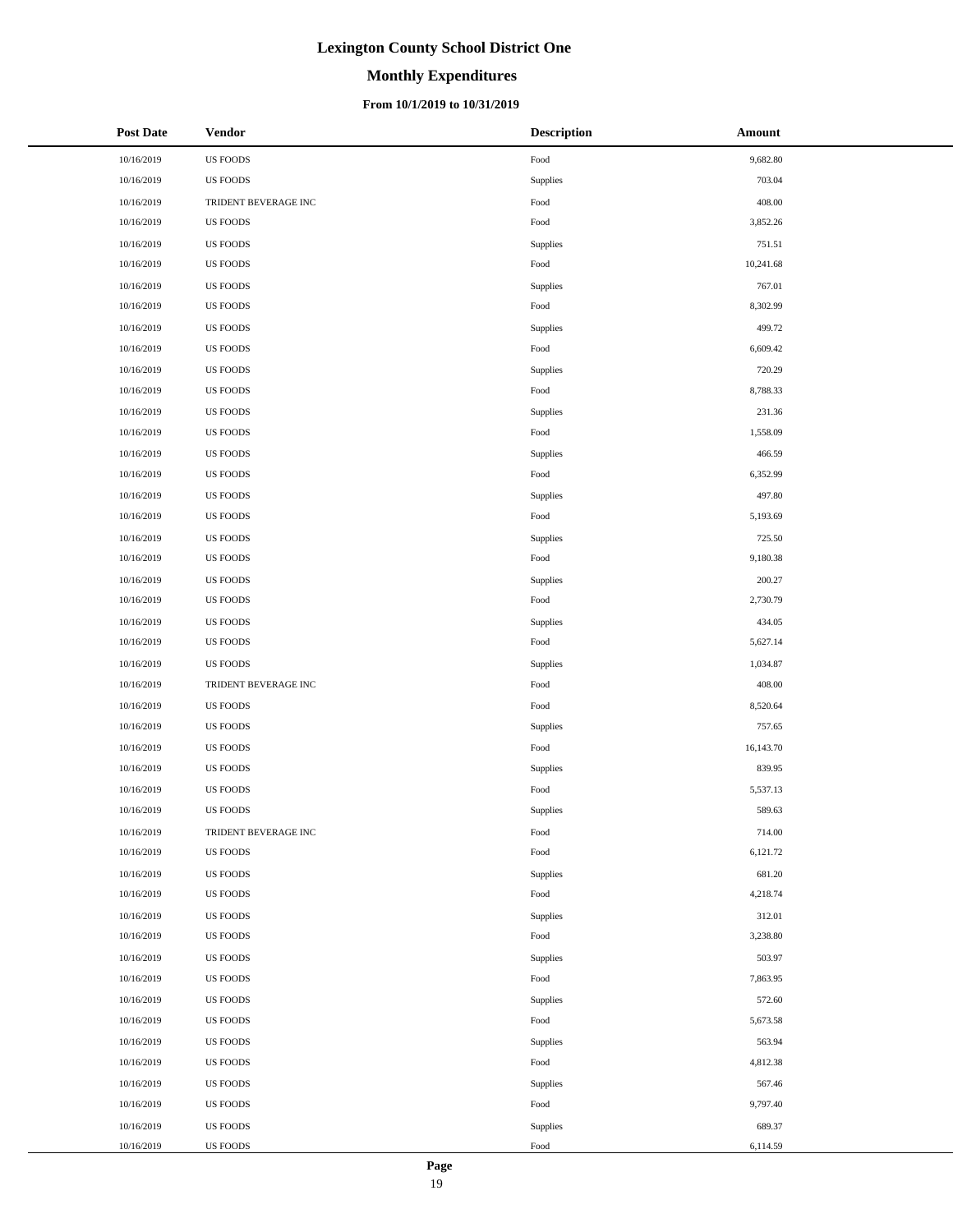# **Monthly Expenditures**

#### **From 10/1/2019 to 10/31/2019**

| <b>Post Date</b> | Vendor                                         | <b>Description</b>         | Amount    |
|------------------|------------------------------------------------|----------------------------|-----------|
| 10/16/2019       | <b>US FOODS</b>                                | <b>Supplies</b>            | 287.83    |
| 10/16/2019       | <b>US FOODS</b>                                | Food                       | 3,649.45  |
| 10/16/2019       | <b>US FOODS</b>                                | Supplies                   | 1,034.45  |
| 10/16/2019       | TRIDENT BEVERAGE INC                           | Food                       | 408.00    |
| 10/16/2019       | <b>US FOODS</b>                                | Food                       | 5,401.13  |
| 10/16/2019       | US FOODS                                       | Supplies                   | 320.07    |
| 10/16/2019       | US FOODS                                       | Food                       | 3,115.58  |
| 10/16/2019       | US FOODS                                       | Supplies                   | 1,270.84  |
| 10/16/2019       | US FOODS                                       | Food                       | 9,167.04  |
| 10/16/2019       | US FOODS                                       | Supplies                   | 367.04    |
| 10/16/2019       | US FOODS                                       | Food                       | 6,199.30  |
| 10/16/2019       | US FOODS                                       | Supplies                   | 861.92    |
| 10/16/2019       | US FOODS                                       | Food                       | 14,535.88 |
| 10/16/2019       | US FOODS                                       | Supplies                   | 596.75    |
| 10/16/2019       | US FOODS                                       | Food                       | 5,122.87  |
| 10/16/2019       | US FOODS                                       | Supplies                   | 1,112.30  |
| 10/16/2019       | <b>US FOODS</b>                                | Food                       | 5,773.33  |
| 10/16/2019       | CAMCOR                                         | Pupil Activity             | 2,738.74  |
| 10/16/2019       | SCANTRON CORP (FORMS SOFTWARE SCANNER)         | Pupil Activity             | 934.11    |
| 10/16/2019       | MANN TOOL AND SUPPLY                           | Pupil Activity             | 2,375.40  |
| 10/16/2019       | <b>LEARNING A-Z</b>                            | Pupil Activity             | 3,646.88  |
| 10/16/2019       | PERFORMANCE HEALTH SUPPLY INC DBA MEDCO SUPPLY | Pupil Activity             | 1,321.94  |
| 10/16/2019       | DODD, ANDREW M                                 | Pupil Activity             | 108.00    |
| 10/16/2019       | DRENNING, DOUGLAS T                            | Pupil Activity             | 126.00    |
| 10/16/2019       | MESSER, BENSON GARRICK                         | Pupil Activity             | 108.00    |
| 10/16/2019       | SCHOOL SPECIALTY                               | Pupil Activity             | 111.59    |
| 10/16/2019       | DUMLAO, MARVIN R                               | Pupil Activity             | 530.40    |
| 10/16/2019       | PINE PRESS OF LEXINGTON INC                    | Pupil Activity             | 184.72    |
| 10/16/2019       | SHEALY'S BARBEQUE                              | Pupil Activity             | 951.60    |
| 10/16/2019       | SCHOOL CUTS SCREENING AND EMBROIDERY           | Pupil Activity             | 820.16    |
| 10/16/2019       | DUMLAO, MARVIN R                               | Pupil Activity             | 200.00    |
| 10/16/2019       | <b>FULLY PROMOTED</b>                          | Pupil Activity             | 105.93    |
| 10/16/2019       | <b>EMPLOYEE</b>                                | Supplies                   | 183.08    |
| 10/17/2019       | COMPUTER DESIGN CONSULTING SERVICE LLC         | Supplies                   | 849.33    |
| 10/17/2019       | FORMS AND SUPPLY INC (FSI)                     | Supplies                   | 1,418.50  |
| 10/17/2019       | <b>EMPLOYEE</b>                                | Travel                     | 458.14    |
| 10/17/2019       | FORMS AND SUPPLY INC (FSI)                     | Supplies                   | 185.75    |
| 10/17/2019       | FORMS AND SUPPLY INC (FSI)                     | Supplies                   | 326.46    |
| 10/17/2019       | SOLIANT HEALTH INC                             | Other Prof & Tech Service  | 2,123.50  |
| 10/17/2019       | MBH OF ELGIN LLC DBA PINE GROVE YOUTH ACADEMY  | Tuition                    | 1,942.56  |
| 10/17/2019       | PINE GROVE                                     | Tuition                    | 2,158.40  |
| 10/17/2019       | W T COX SUBSCRIPTIONS                          | Periodicals                | 231.54    |
| 10/17/2019       | <b>EMPLOYEE</b>                                | Travel                     | 562.86    |
| 10/17/2019       | <b>EMPLOYEE</b>                                | Travel                     | 140.94    |
| 10/17/2019       | <b>EMPLOYEE</b>                                | Travel                     | 380.53    |
| 10/17/2019       | <b>EMPLOYEE</b>                                | Travel                     | 161.24    |
| 10/17/2019       | <b>EMPLOYEE</b>                                | Travel-MMGW/HSTW Staff Dev | 137.50    |
| 10/17/2019       | <b>EMPLOYEE</b>                                | Travel-MMGW/HSTW Staff Dev | 137.50    |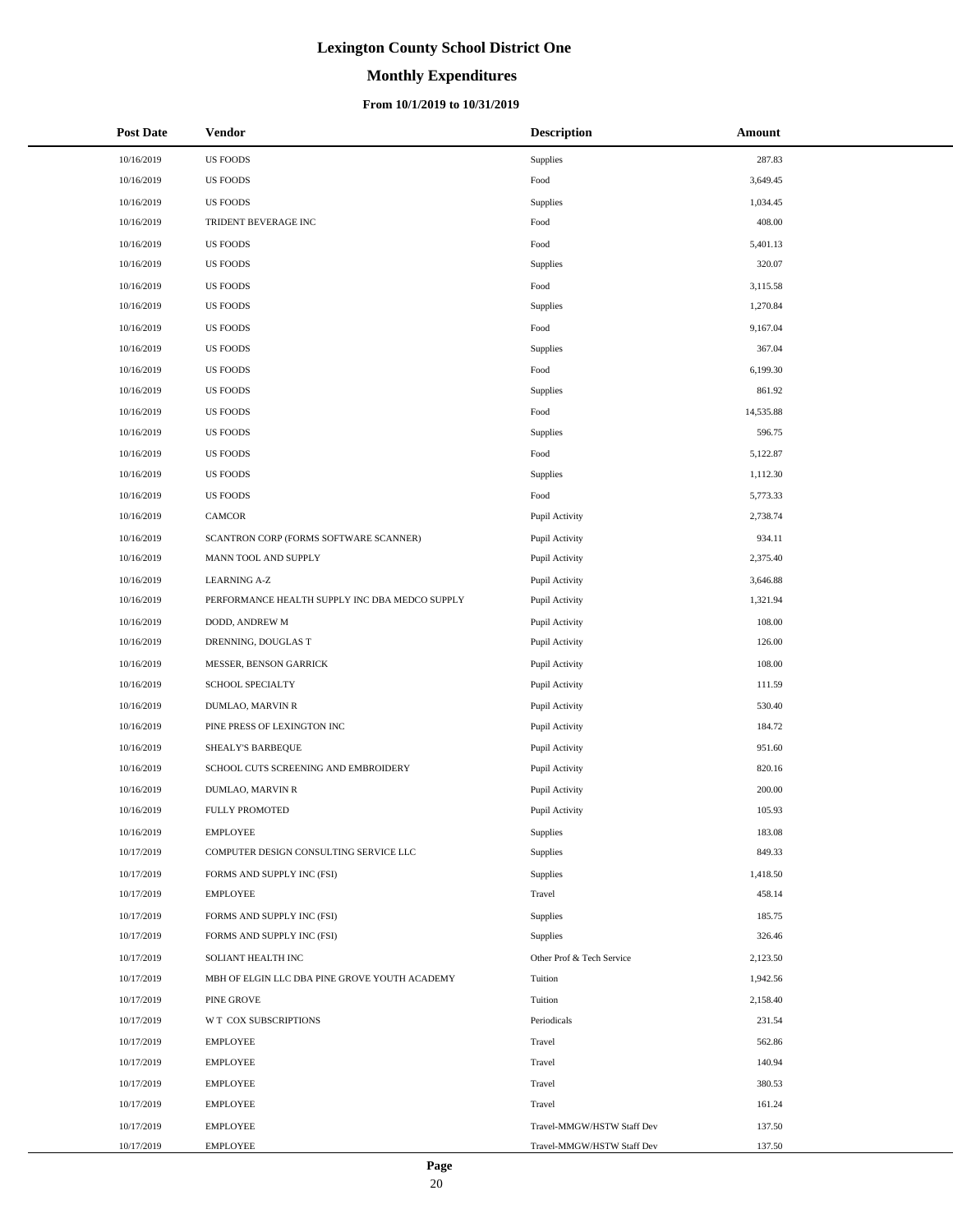# **Monthly Expenditures**

#### **From 10/1/2019 to 10/31/2019**

| <b>Post Date</b> | Vendor                                        | <b>Description</b>         | Amount    |  |
|------------------|-----------------------------------------------|----------------------------|-----------|--|
| 10/17/2019       | SWEET MAGNOLIAS CATERING                      | Other Objects              | 298.53    |  |
| 10/17/2019       | <b>EMPLOYEE</b>                               | Travel                     | 135.72    |  |
| 10/17/2019       | SC ASSOCIATION CAREER AND TECHNICAL EDUCATION | Dues and Fees              | 435.00    |  |
| 10/17/2019       | P AND S CONSTRUCTION COMPANY INC              | Repairs and Maintenance    | 440.00    |  |
| 10/17/2019       | <b>INTERSTATE SOLUTIONS</b>                   | Supplies-Maintenace        | 186.18    |  |
| 10/17/2019       | GREENVILLE OFFICE SUPPLY CO INC               | Supplies-Maintenace        | 177.58    |  |
| 10/17/2019       | MANSFIELD OIL CO OF GAINESVILLE INC           | Pupil Transportation       | 7,020.09  |  |
| 10/17/2019       | DELL COMPUTERS                                | <b>Technology Supplies</b> | 1,374.96  |  |
| 10/17/2019       | SUN SOLUTIONS USA                             | <b>Supplies</b>            | 1,345.05  |  |
| 10/17/2019       | EMBASSY SUITES AT KINGSTON PLANTATION         | Travel                     | 1,108.74  |  |
| 10/17/2019       | <b>EMPLOYEE</b>                               | Travel                     | 350.03    |  |
| 10/17/2019       | <b>SCHOLASTIC INC</b>                         | Supplies                   | 914.76    |  |
| 10/17/2019       | <b>SCHOLASTIC INC</b>                         | Supplies                   | 5,567.61  |  |
| 10/17/2019       | <b>EMPLOYEE</b>                               | Travel                     | 530.34    |  |
| 10/17/2019       | ENTERPRISE LEASING COMPANY SOUTHEAST          | Travel                     | 321.00    |  |
| 10/17/2019       | COUNTY OF LEXINGTON                           | Improv Other Than Bldg     | 38,350.00 |  |
| 10/17/2019       | EARTHGRAINS BAKING COMPANIES INC              | Bread                      | 275.64    |  |
| 10/17/2019       | BORDEN DAIRY CO OF SC LLC                     | Milk                       | 459.05    |  |
| 10/17/2019       | BORDEN DAIRY CO OF SC LLC                     | Milk                       | 932.88    |  |
| 10/17/2019       | EARTHGRAINS BAKING COMPANIES INC              | <b>Bread</b>               | 112.25    |  |
| 10/17/2019       | BORDEN DAIRY CO OF SC LLC                     | Milk                       | 683.36    |  |
| 10/17/2019       | BORDEN DAIRY CO OF SC LLC                     | Milk                       | 1,368.43  |  |
| 10/17/2019       | EARTHGRAINS BAKING COMPANIES INC              | <b>Bread</b>               | 121.70    |  |
| 10/17/2019       | BORDEN DAIRY CO OF SC LLC                     | Milk                       | 613.93    |  |
| 10/17/2019       | BORDEN DAIRY CO OF SC LLC                     | Milk                       | 1,489.66  |  |
| 10/17/2019       | BORDEN DAIRY CO OF SC LLC                     | Milk                       | 103.99    |  |
| 10/17/2019       | BORDEN DAIRY CO OF SC LLC                     | Milk                       | 901.12    |  |
| 10/17/2019       | BORDEN DAIRY CO OF SC LLC                     | Milk                       | 1,350.21  |  |
| 10/17/2019       | <b>USA SUPPLY</b>                             | Supplies                   | 687.48    |  |
| 10/17/2019       | BORDEN DAIRY CO OF SC LLC                     | Milk                       | 825.58    |  |
| 10/17/2019       | BORDEN DAIRY CO OF SC LLC                     | Milk                       | 1,330.68  |  |
| 10/17/2019       | EARTHGRAINS BAKING COMPANIES INC              | <b>Bread</b>               | 215.58    |  |
| 10/17/2019       | BORDEN DAIRY CO OF SC LLC                     | Milk                       | 1,031.00  |  |
| 10/17/2019       | EARTHGRAINS BAKING COMPANIES INC              | <b>Bread</b>               | 463.70    |  |
| 10/17/2019       | BORDEN DAIRY CO OF SC LLC                     | Milk                       | 1,224.88  |  |
| 10/17/2019       | EARTHGRAINS BAKING COMPANIES INC              | Bread                      | 108.60    |  |
| 10/17/2019       | BORDEN DAIRY CO OF SC LLC                     | Milk                       | 725.02    |  |
| 10/17/2019       | BORDEN DAIRY CO OF SC LLC                     | Milk                       | 790.44    |  |
| 10/17/2019       | BORDEN DAIRY CO OF SC LLC                     | Milk                       | 614.16    |  |
| 10/17/2019       | BORDEN DAIRY CO OF SC LLC                     | Milk                       | 641.15    |  |
| 10/17/2019       | BORDEN DAIRY CO OF SC LLC                     | Milk                       | 1,735.53  |  |
| 10/17/2019       | BORDEN DAIRY CO OF SC LLC                     | Milk                       | 302.86    |  |
| 10/17/2019       | BORDEN DAIRY CO OF SC LLC                     | Milk                       | 871.13    |  |
| 10/17/2019       | EARTHGRAINS BAKING COMPANIES INC              | Bread                      | 429.40    |  |
| 10/17/2019       | BORDEN DAIRY CO OF SC LLC                     | Milk                       | 1,020.20  |  |
| 10/17/2019       | BORDEN DAIRY CO OF SC LLC                     | Milk                       | 1,265.64  |  |
| 10/17/2019       | BORDEN DAIRY CO OF SC LLC                     | Milk                       | 653.33    |  |
| 10/17/2019       | BORDEN DAIRY CO OF SC LLC                     | Milk                       | 1,016.76  |  |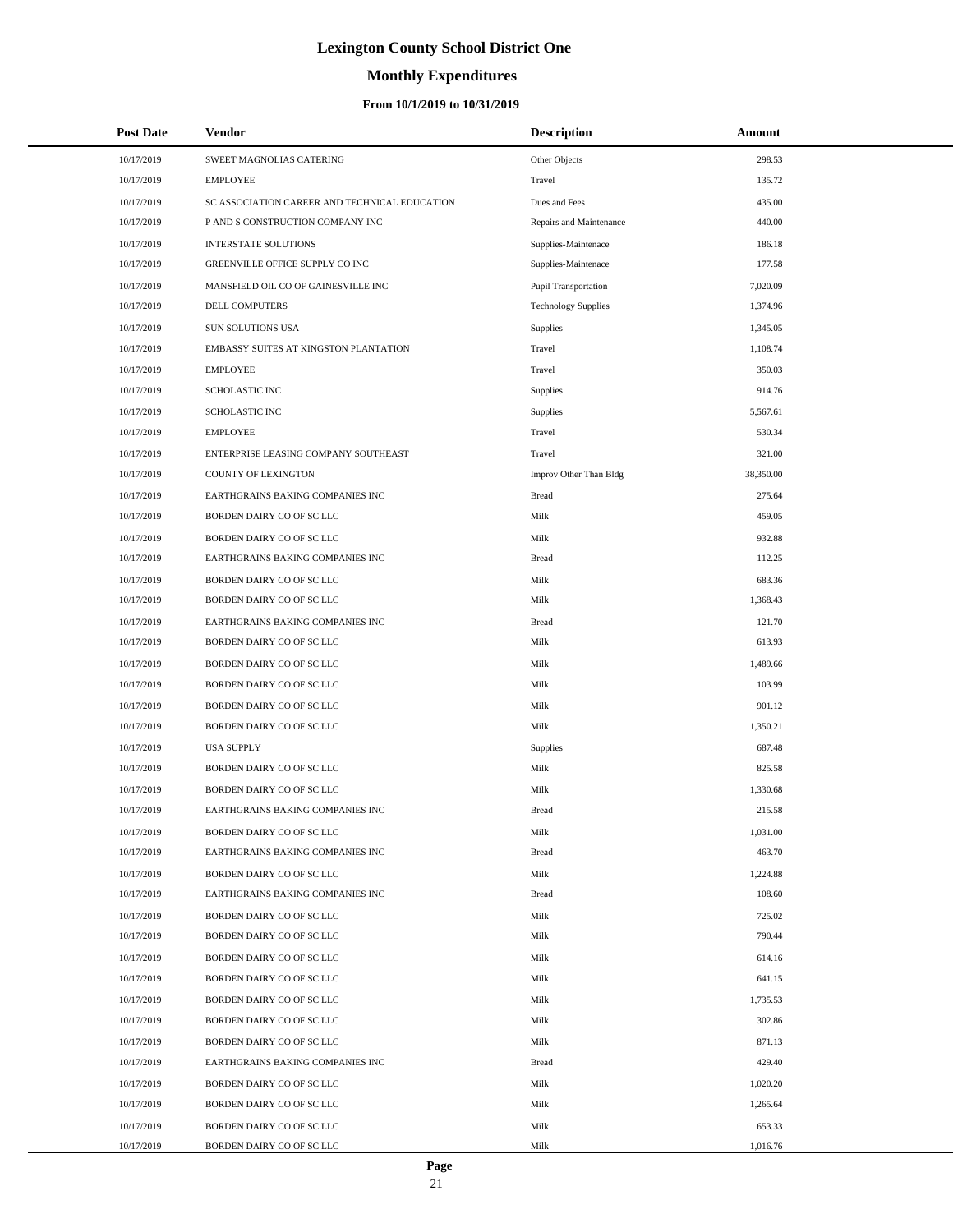# **Monthly Expenditures**

| <b>Post Date</b> | Vendor                                          | <b>Description</b>        | Amount   |
|------------------|-------------------------------------------------|---------------------------|----------|
| 10/17/2019       | BORDEN DAIRY CO OF SC LLC                       | Milk                      | 559.74   |
| 10/17/2019       | BORDEN DAIRY CO OF SC LLC                       | Milk                      | 807.63   |
| 10/17/2019       | BORDEN DAIRY CO OF SC LLC                       | Milk                      | 844.39   |
| 10/17/2019       | BORDEN DAIRY CO OF SC LLC                       | Milk                      | 897.90   |
| 10/17/2019       | BORDEN DAIRY CO OF SC LLC                       | Milk                      | 1,198.15 |
| 10/17/2019       | BORDEN DAIRY CO OF SC LLC                       | Milk                      | 451.05   |
| 10/17/2019       | <b>EMPLOYEE</b>                                 | Pupil Activity            | 103.94   |
| 10/17/2019       | T AND T SPORTS                                  | Pupil Activity            | 693.36   |
| 10/17/2019       | T AND T SPORTS                                  | Pupil Activity            | 693.36   |
| 10/17/2019       | RIDDELL / ALL AMERICAN                          | Pupil Activity            | 399.65   |
| 10/17/2019       | FORT DORCHESTER HIGH SCHOOL                     | Pupil Activity            | 275.00   |
| 10/17/2019       | T AND T SPORTS                                  | Pupil Activity            | 242.03   |
| 10/17/2019       | T AND T SPORTS                                  | Pupil Activity            | 284.62   |
| 10/17/2019       | T AND T SPORTS                                  | Pupil Activity            | 281.68   |
| 10/17/2019       | <b>BSN SPORTS</b>                               | Pupil Activity            | 235.40   |
| 10/17/2019       | PALMETTO FUNDRAISING DBA CLASSIC COOKIE DIST SE | Pupil Activity            | 2,636.20 |
| 10/17/2019       | T AND T SPORTS                                  | Pupil Activity            | 249.42   |
| 10/17/2019       | T AND T SPORTS                                  | Pupil Activity            | 5,326.07 |
| 10/17/2019       | <b>BSN SPORTS</b>                               | Pupil Activity            | 2,439.60 |
| 10/17/2019       | T AND T SPORTS                                  | Pupil Activity            | 144.45   |
| 10/17/2019       | 323 SPORTS                                      | Pupil Activity            | 535.00   |
| 10/18/2019       | DISCOUNT DANCE SUPPLY                           | <b>Supplies</b>           | 380.10   |
| 10/18/2019       | POST TRAUMA RESOURCES LLC                       | Other Prof & Tech Service | 311.00   |
| 10/18/2019       | <b>EMPLOYEE</b>                                 | Travel                    | 337.97   |
| 10/18/2019       | <b>EMPLOYEE</b>                                 | Travel                    | 242.44   |
| 10/18/2019       | <b>EMPLOYEE</b>                                 | Travel                    | 224.40   |
| 10/18/2019       | <b>EMPLOYEE</b>                                 | Travel                    | 192.56   |
| 10/18/2019       | CERTIFIED TRANSLATION SERVICES                  | Other Prof & Tech Service | 227.50   |
| 10/18/2019       | <b>EMPLOYEE</b>                                 | Travel                    | 154.57   |
| 10/18/2019       | APPLYA OCCUPATIONAL STRATEGIES                  | Other Prof & Tech Service | 220.16   |
| 10/18/2019       | MIDLANDS EXAMS AND DRUG SCREENING               | Other Prof & Tech Service | 3,675.00 |
| 10/18/2019       | <b>EMPLOYEE</b>                                 | Travel                    | 139.20   |
| 10/18/2019       | <b>EMPLOYEE</b>                                 | Travel                    | 192.27   |
| 10/18/2019       | MOBYMAX LLC                                     | Software Renewal/Agreemen | 1,194.00 |
| 10/18/2019       | <b>EMPLOYEE</b>                                 | Travel                    | 176.61   |
| 10/18/2019       | <b>EMPLOYEE</b>                                 | Travel                    | 208.51   |
| 10/18/2019       | <b>EMPLOYEE</b>                                 | Travel                    | 115.07   |
| 10/18/2019       | <b>BREAKOUT EDU</b>                             | Pupil Activity            | 856.00   |
| 10/21/2019       | PRESENTATION SYSTEMS SOUTH INC                  | Supplies                  | 277.98   |
| 10/21/2019       | FORMS AND SUPPLY INC (FSI)                      | Supplies                  | 830.91   |
| 10/21/2019       | <b>HEINEMANN</b>                                | Supplies                  | 104.50   |
| 10/21/2019       | CASTAWAY CERAMICS INC                           | <b>Supplies</b>           | 462.24   |
| 10/21/2019       | POLLOCK COMPANY                                 | Supplies                  | 107.00   |
| 10/21/2019       | SOMETHING BORROWED LLC                          | Rentals                   | 2,187.20 |
| 10/21/2019       | CERTIFIED TRANSLATION SERVICES                  | Other Prof & Tech Service | 130.00   |
| 10/21/2019       | ACADEMIC SUPPLIER DBA RASIX COMPUTER CENTER INC | <b>Supplies</b>           | 116.40   |
| 10/21/2019       | SPARROW AND KENNEDY TRACTOR CO INC              | Supplies-Maintenace       | 187.00   |
| 10/21/2019       | PALMETTO PROPANE                                | Energy                    | 346.91   |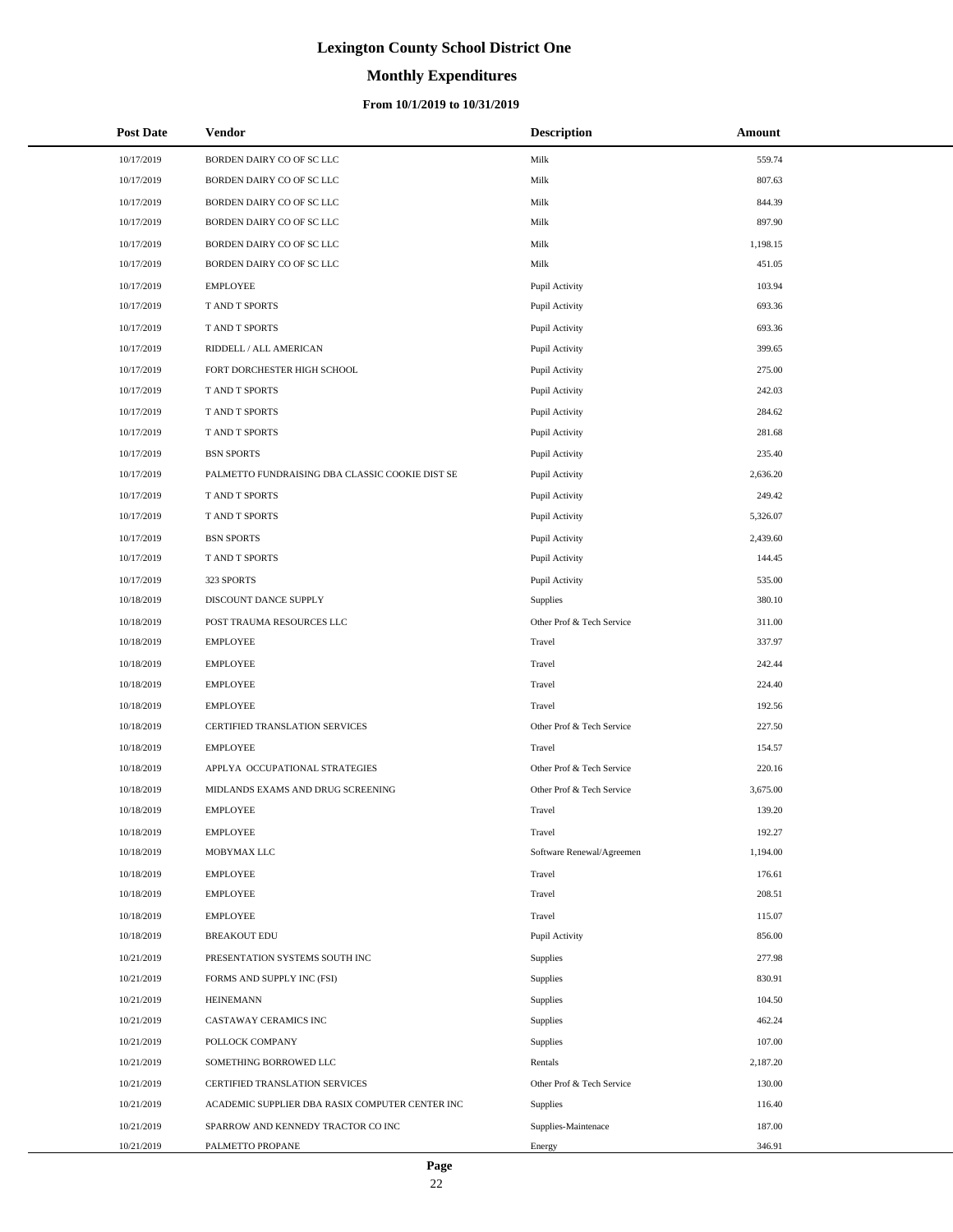# **Monthly Expenditures**

### **From 10/1/2019 to 10/31/2019**

| <b>Post Date</b> | Vendor                                            | <b>Description</b>         | Amount    |  |
|------------------|---------------------------------------------------|----------------------------|-----------|--|
| 10/21/2019       | CITY ELECTRIC SUPPLY CO                           | Supplies-Maintenace        | 709.54    |  |
| 10/21/2019       | VERTICLE CULINARY SOLUTIONS DBA GENERAL SALES CO  | Supplies-Maintenace        | 2,603.85  |  |
| 10/21/2019       | <b>WW GRAINGER</b>                                | Supplies-Maintenace        | 234.57    |  |
| 10/21/2019       | GATEWAY SUPPLY CO INC                             | Supplies-Maintenace        | 588.50    |  |
| 10/21/2019       | NATURCHEM INC                                     | Other Prof & Tech Service  | 1,700.00  |  |
| 10/21/2019       | WP LAW INC                                        | Supplies-Maintenace        | 478.94    |  |
| 10/21/2019       | NATURCHEM INC                                     | Other Prof & Tech Service  | 300.00    |  |
| 10/21/2019       | NATURCHEM INC                                     | Other Prof & Tech Service  | 750.00    |  |
| 10/21/2019       | GREENVILLE OFFICE SUPPLY CO INC                   | Supplies-Maintenace        | 506.92    |  |
| 10/21/2019       | WP LAW INC                                        | Supplies-Maintenace        | 478.93    |  |
| 10/21/2019       | GATEWAY SUPPLY CO INC                             | Supplies-Maintenace        | 770.40    |  |
| 10/21/2019       | PALMETTO PLAYGROUNDS LLC                          | Supplies-Maintenace        | 160.50    |  |
| 10/21/2019       | NATURCHEM INC                                     | Other Prof & Tech Service  | 700.00    |  |
| 10/21/2019       | NATURCHEM INC                                     | Other Prof & Tech Service  | 750.00    |  |
| 10/21/2019       | SMITH AND JONES JANITORIAL SUPPLIES AND EQUIP INC | Supplies-Maintenace        | 223.67    |  |
| 10/21/2019       | GATEWAY SUPPLY CO INC                             | Supplies-Maintenace        | 1,024.89  |  |
| 10/21/2019       | NATURCHEM INC                                     | Other Prof & Tech Service  | 950.00    |  |
| 10/21/2019       | SMITH AND JONES JANITORIAL SUPPLIES AND EQUIP INC | Supplies-Maintenace        | 509.86    |  |
| 10/21/2019       | WP LAW INC                                        | Supplies-Maintenace        | 478.94    |  |
| 10/21/2019       | <b>NATURCHEM INC</b>                              | Other Prof & Tech Service  | 1.050.00  |  |
| 10/21/2019       | ALPINE SALES INC                                  | Supplies-Maintenace        | 239.68    |  |
| 10/21/2019       | PALMETTO PLAYGROUNDS LLC                          | Supplies-Maintenace        | 160.50    |  |
| 10/21/2019       | SMITH AND JONES JANITORIAL SUPPLIES AND EQUIP INC | Supplies-Maintenace        | 179.76    |  |
| 10/21/2019       | NATURCHEM INC                                     | Other Prof & Tech Service  | 375.00    |  |
| 10/21/2019       | NATURCHEM INC                                     | Other Prof & Tech Service  | 1,000.00  |  |
| 10/21/2019       | PALMETTO PLAYGROUNDS LLC                          | Supplies-Maintenace        | 160.50    |  |
| 10/21/2019       | NATURCHEM INC                                     | Other Prof & Tech Service  | 2,250.00  |  |
| 10/21/2019       | NATURCHEM INC                                     | Other Prof & Tech Service  | 375.00    |  |
| 10/21/2019       | <b>NATURCHEM INC</b>                              | Other Prof & Tech Service  | 800.00    |  |
| 10/21/2019       | SMITH AND JONES JANITORIAL SUPPLIES AND EQUIP INC | Supplies-Maintenace        | 372.79    |  |
| 10/21/2019       | NATURCHEM INC                                     | Other Prof & Tech Service  | 1,050.00  |  |
| 10/21/2019       | NATURCHEM INC                                     | Other Prof & Tech Service  | 1,000.00  |  |
| 10/21/2019       | NATURCHEM INC                                     | Other Prof & Tech Service  | 650.00    |  |
| 10/21/2019       | NATURCHEM INC                                     | Other Prof & Tech Service  | 1,750.00  |  |
| 10/21/2019       | TRITEK FIRE AND SECURITY LLC                      | Repairs and Maintenance    | 1,265.91  |  |
| 10/21/2019       | SMITH AND JONES JANITORIAL SUPPLIES AND EQUIP INC | Supplies-Maintenace        | 612.04    |  |
| 10/21/2019       | WP LAW INC                                        | Supplies-Maintenace        | 478.92    |  |
| 10/21/2019       | NATURCHEM INC                                     | Other Prof & Tech Service  | 1,600.00  |  |
| 10/21/2019       | NUIDEA SCHOOL SUPPLY CO                           | Supplies-Maintenace        | 1,499.71  |  |
| 10/21/2019       | EXTRA DUTY SOLUTIONS                              | Other Prof & Tech Service  | 2,887.50  |  |
| 10/21/2019       | TELCOM OF SOUTH CAROLINA INC                      | Software Renewal/Agreemen  | 330.00    |  |
| 10/21/2019       | TELCOM OF SOUTH CAROLINA INC                      | Software Renewal/Agreemen  | 891.75    |  |
| 10/21/2019       | TELCOM OF SOUTH CAROLINA INC                      | Software Renewal/Agreemen  | 2,414.80  |  |
| 10/21/2019       | TEK VISIONS INC                                   | <b>Technology Supplies</b> | 1,147.00  |  |
| 10/21/2019       | <b>SIS RESOURCES</b>                              | Software Renewal/Agreemen  | 2,656.42  |  |
| 10/21/2019       | TEK VISIONS INC                                   | <b>Technology Supplies</b> | 150.00    |  |
| 10/21/2019       | DELL COMPUTERS                                    | <b>Technology Supplies</b> | 1,229.45  |  |
| 10/21/2019       | CENTER FOR RESPONSIVE SCHOOLS INC                 | Inst Prog Improvement      | 21,000.00 |  |

L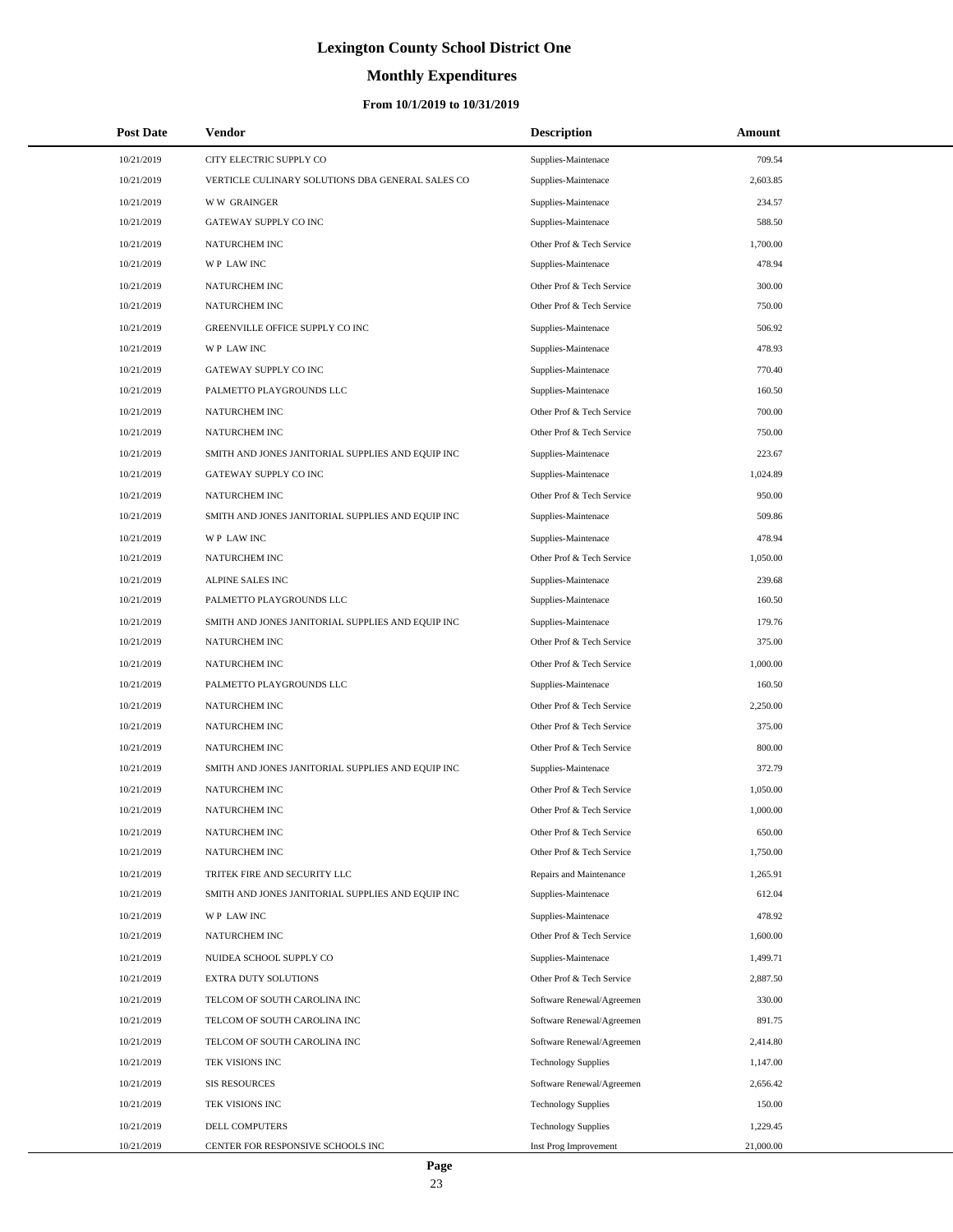# **Monthly Expenditures**

| <b>Post Date</b> | Vendor                                            | <b>Description</b>         | Amount     |
|------------------|---------------------------------------------------|----------------------------|------------|
| 10/21/2019       | NUIDEA SCHOOL SUPPLY CO                           | Supplies                   | 1,699.16   |
| 10/21/2019       | DAVIS FRAWLEY ATTORNEYS AT LAW                    | Land                       | 10,000.00  |
| 10/21/2019       | CODELYNX INC                                      | <b>Technology Supplies</b> | 2,074.87   |
| 10/21/2019       | NUIDEA SCHOOL SUPPLY CO                           | Supplies                   | 340.68     |
| 10/21/2019       | NUIDEA SCHOOL SUPPLY CO                           | Supplies                   | 177,008.12 |
| 10/21/2019       | CAMCOR                                            | <b>Technology Supplies</b> | 12,915.00  |
| 10/21/2019       | <b>HEINEMANN</b>                                  | Pupil Activity             | 1,174.80   |
| 10/21/2019       | <b>BSN SPORTS</b>                                 | Pupil Activity             | 8,976.39   |
| 10/21/2019       | HEALY AWARDS INC                                  | Pupil Activity             | 144.00     |
| 10/21/2019       | CASHMAN, JOSEPH MATTHEW                           | Pupil Activity             | 112.10     |
| 10/21/2019       | CROWELL, JAMES W                                  | Pupil Activity             | 119.30     |
| 10/21/2019       | GIULIANI, ALEX DEAN                               | Pupil Activity             | 135.50     |
| 10/21/2019       | RHODES, RONNIE A                                  | Pupil Activity             | 144.50     |
| 10/21/2019       | DAKTRONICS INC                                    | Pupil Activity             | 101.65     |
| 10/21/2019       | MEDSHORE AMBULANCE SVC GOLD CROSS AMBULANCE SVC   | Pupil Activity             | 325.00     |
| 10/21/2019       | BOSTIC, D LYNN                                    | Pupil Activity             | 118.80     |
| 10/21/2019       | MITCHELL, GEORGE                                  | Pupil Activity             | 140.40     |
| 10/21/2019       | REED, RICO                                        | Pupil Activity             | 110.70     |
| 10/21/2019       | SMITH, EDGAR                                      | Pupil Activity             | 110.70     |
| 10/21/2019       | TEUTON, KENNETH                                   | Pupil Activity             | 163.80     |
| 10/21/2019       | <b>EASTSIDE HIGH SCHOOL</b>                       | Pupil Activity             | 350.00     |
| 10/21/2019       | TRAVELERS REST HIGH SCHOOL                        | Pupil Activity             | 225.00     |
| 10/21/2019       | MACK, PAUL T                                      | Pupil Activity             | 103.00     |
| 10/21/2019       | SC HIGH SCHOOL LEAGUE                             | Pupil Activity             | 200.00     |
| 10/21/2019       | SOUTHERN EXPOSURE LACROSSE                        | Pupil Activity             | 300.00     |
| 10/21/2019       | HI-POD INC                                        | Pupil Activity             | 2,649.00   |
| 10/21/2019       | SC DEPARTMENT OF REVENUE (SALES TAX RETURN)       | Pupil Activity             | 174.93     |
| 10/21/2019       | <b>BSN SPORTS</b>                                 | Pupil Activity             | 1,836.12   |
| 10/21/2019       | FORT MILL HIGH SCHOOL                             | Pupil Activity             | 300.00     |
| 10/21/2019       | MID CAROLINA CLUB                                 | Pupil Activity             | 295.00     |
| 10/21/2019       | <b>MID CAROLINA CLUB</b>                          | Pupil Activity             | 600.00     |
| 10/21/2019       | FLAGSHIP SIGN DESIGNS INC                         | Pupil Activity             | 973.56     |
| 10/21/2019       | HP INC                                            | Pupil Activity             | 683.73     |
| 10/22/2019       | FORMS AND SUPPLY INC (FSI)                        | Supplies                   | 126.22     |
| 10/22/2019       | MUSICAL INNOVATIONS                               | Supplies                   | 626.83     |
| 10/22/2019       | SCHOOL NURSE SUPPLY INC                           | Supplies                   | 308.70     |
| 10/22/2019       | FORMS AND SUPPLY INC (FSI)                        | Supplies                   | 1,427.27   |
| 10/22/2019       | FORMS AND SUPPLY INC (FSI)                        | Supplies                   | 362.09     |
| 10/22/2019       | HALLIGAN MAHONEY AND WILLIAMS                     | <b>Legal Services</b>      | 4,722.50   |
| 10/22/2019       | FORMS AND SUPPLY INC (FSI)                        | Supplies-Maintenace        | 119.32     |
| 10/22/2019       | SOUTHEASTERN PAPER GROUP                          | Supplies-Maintenace        | 267.07     |
| 10/22/2019       | SOUTHEASTERN PAPER GROUP                          | Supplies-Maintenace        | 439.84     |
| 10/22/2019       | SMITH AND JONES JANITORIAL SUPPLIES AND EQUIP INC | Supplies-Maintenace        | 333.84     |
| 10/22/2019       | SOUTHEASTERN PAPER GROUP                          | Supplies-Maintenace        | 303.71     |
| 10/22/2019       | GREENVILLE OFFICE SUPPLY CO INC                   | Supplies-Maintenace        | 232.66     |
| 10/22/2019       | LESESNE INDUSTRIES INC                            | Supplies                   | 630.70     |
| 10/22/2019       | TELCOM OF SOUTH CAROLINA INC                      | Software Renewal/Agreemen  | 550.00     |
| 10/22/2019       | TELCOM OF SOUTH CAROLINA INC                      | Software Renewal/Agreemen  | 710.50     |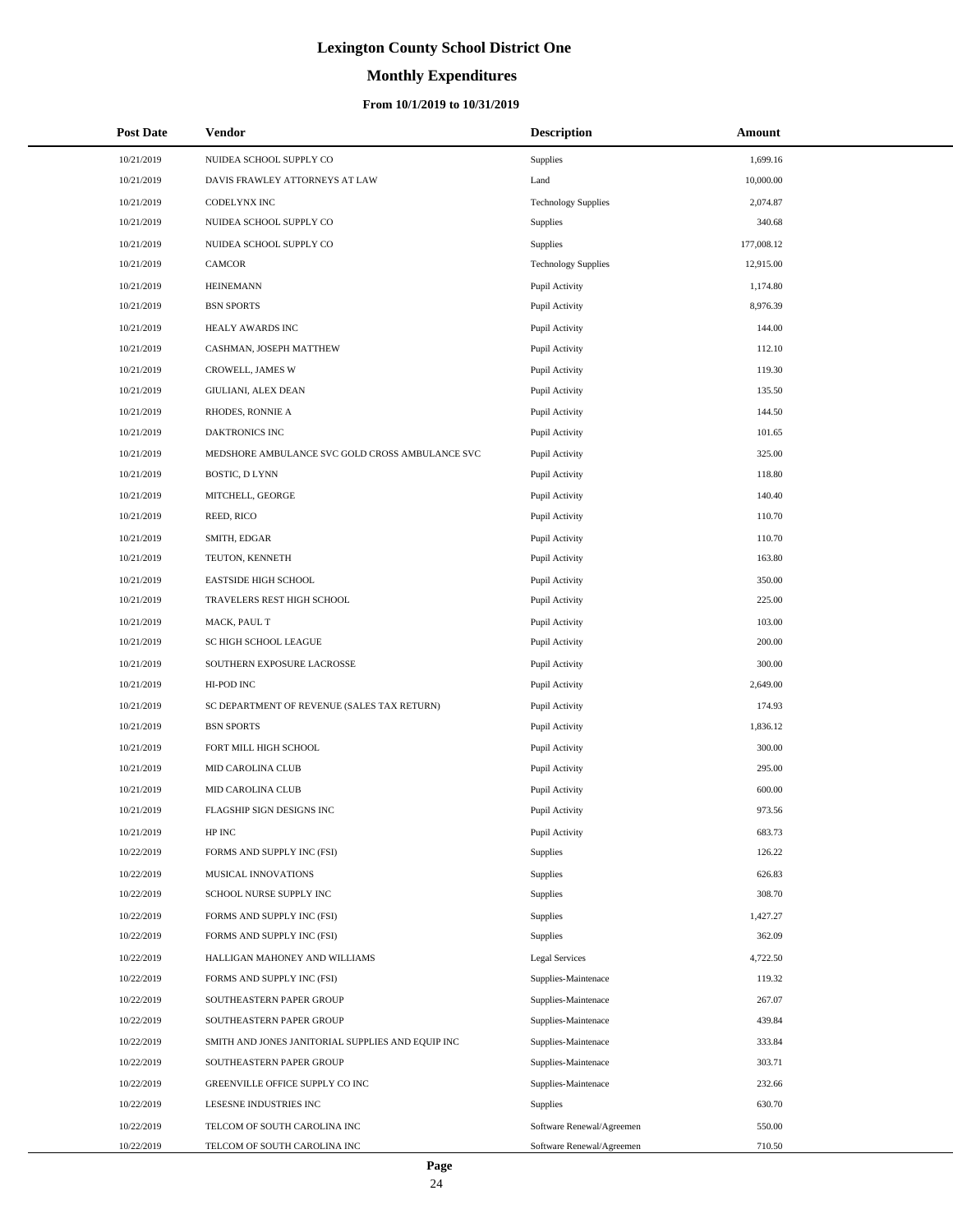# **Monthly Expenditures**

#### **From 10/1/2019 to 10/31/2019**

| <b>Post Date</b> | <b>Vendor</b>                                   | <b>Description</b>         | Amount    |
|------------------|-------------------------------------------------|----------------------------|-----------|
| 10/22/2019       | HP INC                                          | <b>Technology Supplies</b> | 2,919.82  |
| 10/22/2019       | <b>AVID CENTER</b>                              | Travel                     | 2,975.00  |
| 10/22/2019       | EAI (ERIC ARMIN INC)                            | Supplies                   | 3,972.48  |
| 10/22/2019       | SCHOLASTIC INC                                  | Supplies                   | 651.90    |
| 10/22/2019       | FOLLETT SCHOOL SOLUTIONS INC                    | Supplies                   | 155.96    |
| 10/22/2019       | <b>HEINEMANN</b>                                | Supplies                   | 2,976.46  |
| 10/22/2019       | DEERE AND COMPANY                               | Equipment - Nonexpendable  | 23,454.79 |
| 10/22/2019       | ALAMO MUSIC CENTER                              | Supplies                   | 240.00    |
| 10/22/2019       | <b>BAND SHOPPE</b>                              | Supplies                   | 845.65    |
| 10/22/2019       | <b>BSN SPORTS</b>                               | Supplies                   | 5,023.65  |
| 10/22/2019       | <b>GROVE MEDICAL</b>                            | Supplies                   | 4,316.55  |
| 10/22/2019       | STEVE WEISS MUSIC INC                           | Supplies                   | 169.95    |
| 10/22/2019       | <b>BSN SPORTS</b>                               | Supplies                   | 11,026.28 |
| 10/22/2019       | FREY SCIENTIFIC                                 | Supplies                   | 11,163.46 |
| 10/22/2019       | HENRY SCHEIN INC                                | Supplies                   | 160.51    |
| 10/22/2019       | MUSICIAN SUPPLY                                 | Supplies                   | 3,342.68  |
| 10/22/2019       | SC DEPARTMENT OF REVENUE (SALES TAX RETURN)     | Supplies                   | 3,626.22  |
| 10/22/2019       | UNIVERSAL MELODY ONLINE LLC                     | Supplies                   | 980.65    |
| 10/22/2019       | VARSITY SPIRIT FASHIONS AND SUPPLIES LLC        | Supplies                   | 12,927.13 |
| 10/22/2019       | WASHINGTON MUSIC CENTER INC                     | Supplies                   | 52,793.10 |
| 10/22/2019       | <b>INTERNETWORK ENGINEERING</b>                 | Software Renewal/Agreemen  | 16,595.70 |
| 10/22/2019       | <b>INTERNETWORK ENGINEERING</b>                 | Technology Equipment D F   | 29,425.00 |
| 10/22/2019       | SCHOOL SPECIALTY                                | Supplies                   | 14,450.41 |
| 10/22/2019       | LS3P ASSOCIATED LTD                             | <b>Building</b>            | 29,712.15 |
| 10/22/2019       | LS3P ASSOCIATED LTD                             | Building                   | 4,563.00  |
| 10/22/2019       | TOWN OF LEXINGTON                               | Improv Other Than Bldg     | 38,350.00 |
| 10/22/2019       | LEGO EDUCATION NOTH AMERICA                     | Pupil Activity             | 1,694.45  |
| 10/22/2019       | SCHOOL SPECIALTY                                | Pupil Activity             | 132.89    |
| 10/22/2019       | MSC INDUSTRIAL SUPPLY CO                        | Pupil Activity             | 1,086.10  |
| 10/22/2019       | <b>NASPINC</b>                                  | Pupil Activity             | 1,840.00  |
| 10/22/2019       | PECKNEL MUSIC CO INC                            | Pupil Activity             | 134.25    |
| 10/22/2019       | <b>NASPINC</b>                                  | Pupil Activity             | 1,710.00  |
| 10/22/2019       | T AND T SPORTS                                  | Pupil Activity             | 2,365.45  |
| 10/22/2019       | <b>HUDL</b>                                     | Pupil Activity             | 1,924.93  |
| 10/22/2019       | CARDINAL NEWMAN HIGH SCHOOL                     | Pupil Activity             | 450.00    |
| 10/22/2019       | GREENWOOD HIGH SCHOOL                           | Pupil Activity             | 175.00    |
| 10/22/2019       | <b>GILBERT MIDDLE SCHOOL</b>                    | Pupil Activity             | 250.00    |
| 10/22/2019       | CAROLINA SIGNS AND DESIGNS                      | Pupil Activity             | 558.29    |
| 10/22/2019       | COLUMBIA FLAG AND SIGN COMPANY LLC              | <b>Supplies</b>            | 1,912.63  |
| 10/23/2019       | THE OFFICE PAL INC                              | Supplies                   | 4,199.12  |
| 10/23/2019       | SCHOLASTIC INC                                  | Supplies                   | 854.10    |
| 10/23/2019       | THE OFFICE PAL INC                              | Supplies                   | 1,937.56  |
| 10/23/2019       | <b>SHAR PRODUCTS</b>                            | Supplies                   | 2,164.63  |
| 10/23/2019       | NUIDEA SCHOOL SUPPLY CO                         | Supplies                   | 2,403.38  |
| 10/23/2019       | ELEVATION HEALTHCARE                            | Other Prof & Tech Service  | 2,437.50  |
| 10/23/2019       | INTERNATIONAL BACCALAUREATE ORGANIZATION        | Travel                     | 1,488.00  |
| 10/23/2019       | MEDSHORE AMBULANCE SVC GOLD CROSS AMBULANCE SVC | Other Prof & Tech Service  | 325.00    |
| 10/23/2019       | JUNIOR LIBRARY GUILD                            | <b>Library Books</b>       | 1,366.00  |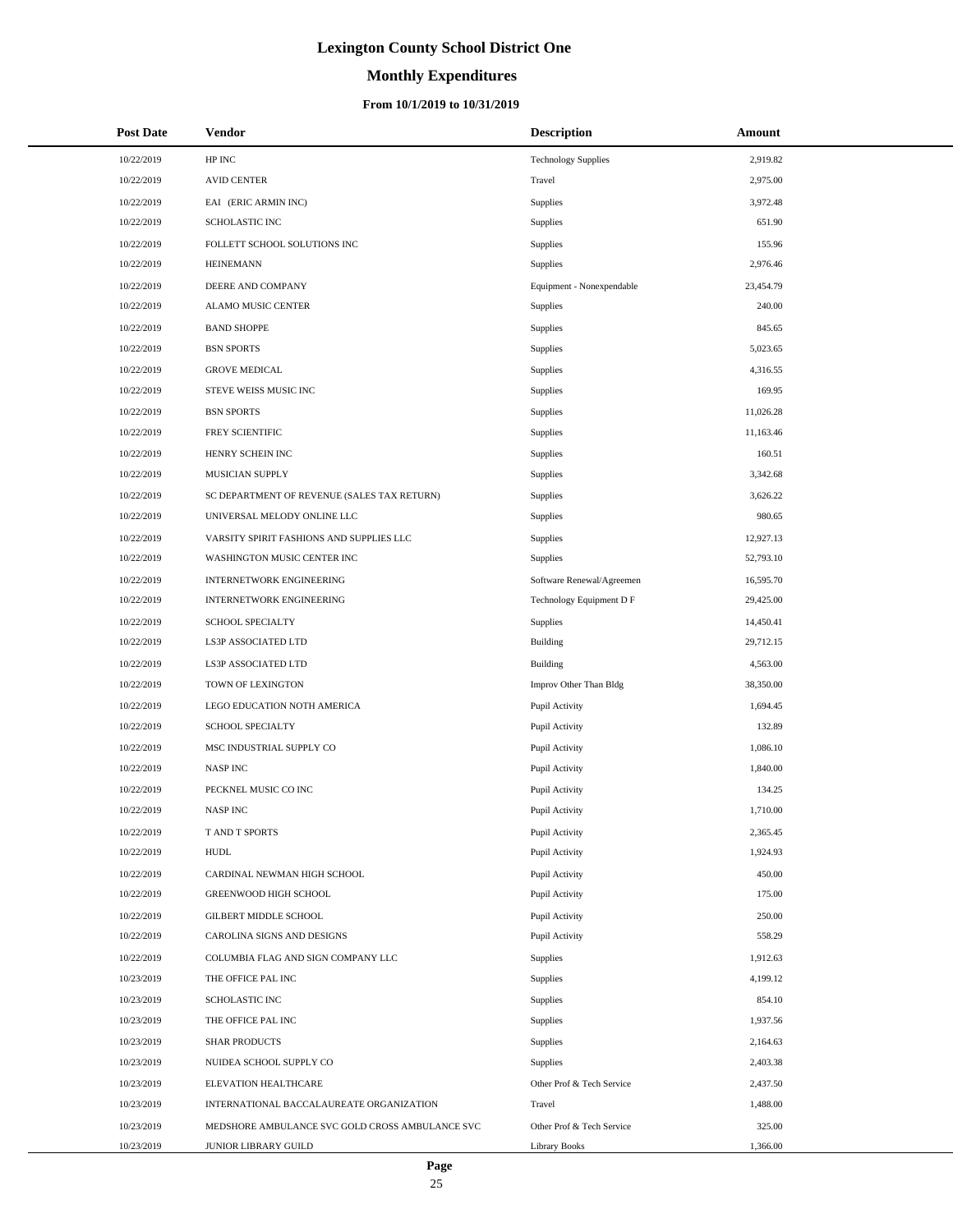# **Monthly Expenditures**

### **From 10/1/2019 to 10/31/2019**

| <b>Post Date</b> | Vendor                                      | <b>Description</b>         | Amount    |  |
|------------------|---------------------------------------------|----------------------------|-----------|--|
| 10/23/2019       | DEAFINITELY TAKING REQUESTS                 | Other Prof & Tech Service  | 130.00    |  |
| 10/23/2019       | CULLUM SERVICES INC                         | Repairs and Maintenance    | 634.94    |  |
| 10/23/2019       | CULLUM SERVICES INC                         | Repairs and Maintenance    | 1,418.03  |  |
| 10/23/2019       | CULLUM SERVICES INC                         | Repairs and Maintenance    | 7,116.68  |  |
| 10/23/2019       | NUIDEA SCHOOL SUPPLY CO                     | Supplies-Maintenace        | 1,162.02  |  |
| 10/23/2019       | CULLUM SERVICES INC                         | Repairs and Maintenance    | 5,128.99  |  |
| 10/23/2019       | TENNICO OF COLUMBIA INC                     | Repairs and Maintenance    | 5,992.00  |  |
| 10/23/2019       | COOK & BOARDMAN LLC                         | Supplies-Maintenace        | 864.78    |  |
| 10/23/2019       | GREENVILLE OFFICE SUPPLY CO INC             | Supplies-Maintenace        | 144.84    |  |
| 10/23/2019       | <b>CULLUM SERVICES INC</b>                  | Repairs and Maintenance    | 501.44    |  |
| 10/23/2019       | GREENVILLE OFFICE SUPPLY CO INC             | Supplies-Maintenace        | 108.63    |  |
| 10/23/2019       | ZINGERS FENCING LLC                         | Repairs and Maintenance    | 4,610.00  |  |
| 10/23/2019       | APPLYA OCCUPATIONAL STRATEGIES              | Other Prof & Tech Service  | 715.52    |  |
| 10/23/2019       | NUIDEA SCHOOL SUPPLY CO                     | <b>Supplies</b>            | 2,744.55  |  |
| 10/23/2019       | <b>CAMCOR</b>                               | <b>Technology Supplies</b> | 200.61    |  |
| 10/23/2019       | DELL COMPUTERS                              | <b>Technology Supplies</b> | 197.65    |  |
| 10/23/2019       | DELL COMPUTERS                              | <b>Technology Supplies</b> | 197.65    |  |
| 10/23/2019       | DELL COMPUTERS                              | <b>Technology Supplies</b> | 197.65    |  |
| 10/23/2019       | <b>DELL COMPUTERS</b>                       | <b>Technology Supplies</b> | 197.65    |  |
| 10/23/2019       | <b>DELL COMPUTERS</b>                       | <b>Technology Supplies</b> | 197.65    |  |
| 10/23/2019       | DELL COMPUTERS                              | <b>Technology Supplies</b> | 197.65    |  |
| 10/23/2019       | BRIDGEWAY SOLUTIONS INC                     | Software Renewal/Agreemen  | 3,375.00  |  |
| 10/23/2019       | SC DEPARTMENT OF REVENUE (SALES TAX RETURN) | Software Renewal/Agreemen  | 236.25    |  |
| 10/23/2019       | VOYAGER SOPRIS LEARNING                     | Software Renewal/Agreemen  | 1,072.00  |  |
| 10/23/2019       | DTC WORLDWIDE                               | <b>Supplies</b>            | 1,458.00  |  |
| 10/23/2019       | SC DEPARTMENT OF REVENUE (SALES TAX RETURN) | <b>Supplies</b>            | 102.06    |  |
| 10/23/2019       | <b>ULINE</b>                                | Supplies                   | 117.70    |  |
| 10/23/2019       | VOYAGER SOPRIS LEARNING                     | <b>Supplies</b>            | 107.20    |  |
| 10/23/2019       | SC DEPARTMENT OF REVENUE (SALES TAX RETURN) | Software Renewal/Agreemen  | 140.42    |  |
| 10/23/2019       | VOYAGER SOPRIS LEARNING                     | Software Renewal/Agreemen  | 2,740.00  |  |
| 10/23/2019       | AIKIDO ACADEMY OF SELF DEFENSE LLC          | Other Prof & Tech Service  | 200.00    |  |
| 10/23/2019       | AIKIDO ACADEMY OF SELF DEFENSE LLC          | Other Prof & Tech Service  | 200.00    |  |
| 10/23/2019       | PEARSON VUE                                 | Other Prof & Tech Service  | 1,616.00  |  |
| 10/23/2019       | MUSIC AND ARTS CENTER                       | Supplies                   | 9,139.94  |  |
| 10/23/2019       | MUSIC AND ARTS CENTER                       | Equipment - Nonexpendable  | 14,861.23 |  |
| 10/23/2019       | CAMCOR                                      | <b>Technology Supplies</b> | 12,810.00 |  |
| 10/23/2019       | <b>CAMCOR</b>                               | Technology Equipment D F   | 17,096.51 |  |
| 10/23/2019       | MCMILLAN PAZDAN SMITH ARCHITECTURE          | Building                   | 66,946.25 |  |
| 10/23/2019       | HERSHEYS ICE CREAM                          | Food                       | 132.20    |  |
| 10/23/2019       | NUIDEA SCHOOL SUPPLY CO                     | Pupil Activity             | 3,559.63  |  |
| 10/23/2019       | OREILLY AUTO PARTS                          | Pupil Activity             | 239.92    |  |
| 10/23/2019       | SOMETHING BORROWED LLC                      | Pupil Activity             | 1,001.52  |  |
| 10/23/2019       | POCKET NURSE                                | Pupil Activity             | 398.00    |  |
| 10/23/2019       | PALMETTO SPORTS FUNDRAISING                 | Pupil Activity             | 4,082.50  |  |
| 10/23/2019       | X GRAIN SPORTWEAR                           | Pupil Activity             | 2,225.60  |  |
| 10/23/2019       | T AND T SPORTS                              | Pupil Activity             | 291.04    |  |
| 10/23/2019       | CAMDEN HIGH SCHOOL                          | Pupil Activity             | 290.00    |  |
| 10/23/2019       | AIKEN DISTRICT SOFTBALL UMPIRES ASSOCIATION | Pupil Activity             | 225.00    |  |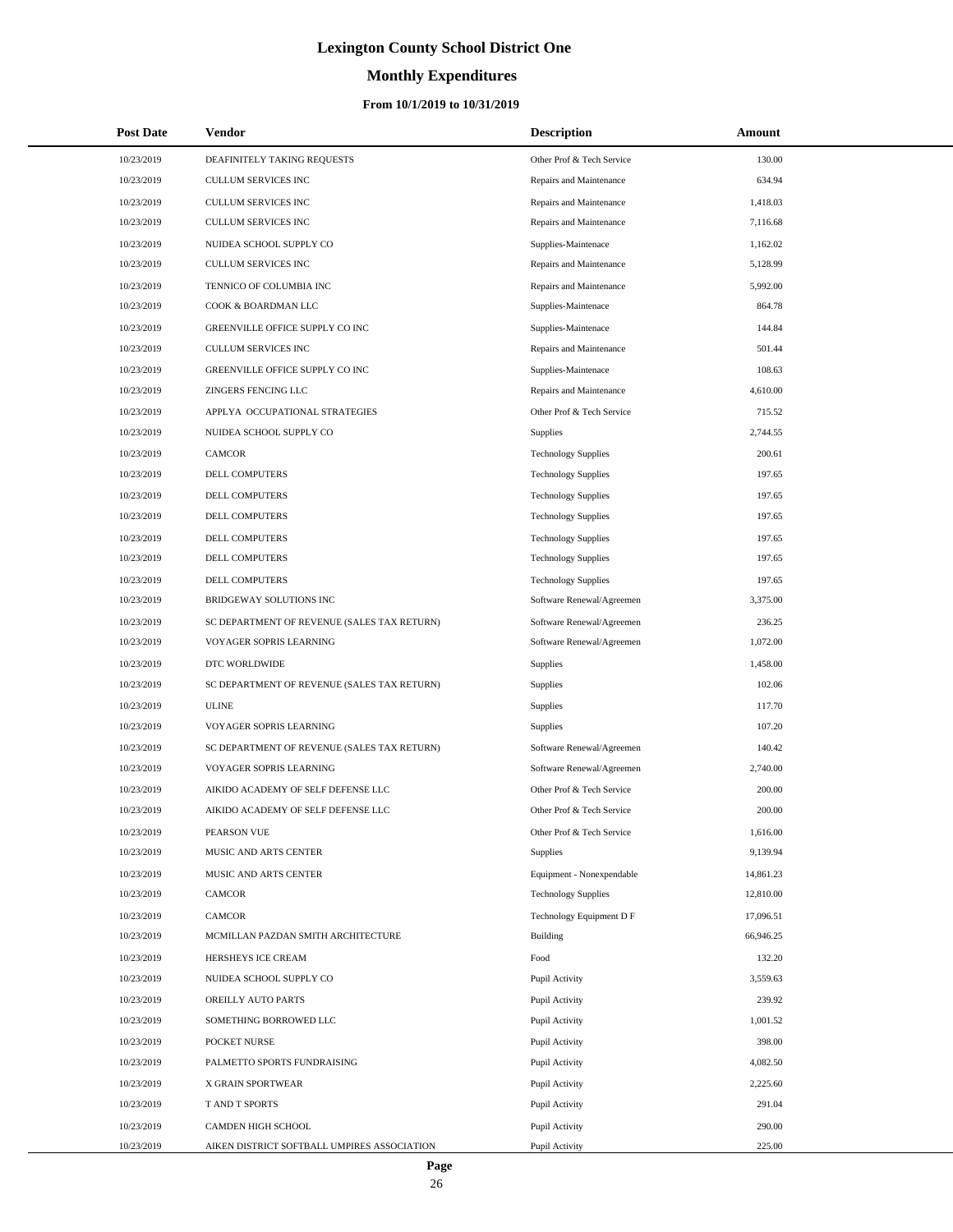# **Monthly Expenditures**

#### **From 10/1/2019 to 10/31/2019**

| <b>Post Date</b> | <b>Vendor</b>                                 | <b>Description</b>          | Amount     |
|------------------|-----------------------------------------------|-----------------------------|------------|
| 10/23/2019       | LUGOFF ELGIN HIGH SCHOOL                      | Pupil Activity              | 200.00     |
| 10/23/2019       | WEST FLORENCE HIGH SCHOOL                     | Pupil Activity              | 200.00     |
| 10/24/2019       | <b>BOOKSOURCE</b>                             | <b>Supplies</b>             | 480.70     |
| 10/24/2019       | <b>IXL LEARNING</b>                           | Software Renewal/Agreemen   | 2,700.00   |
| 10/24/2019       | SC DEPARTMENT OF REVENUE (SALES TAX RETURN)   | Software Renewal/Agreemen   | 189.00     |
| 10/24/2019       | CAMCOR                                        | <b>Technology Supplies</b>  | 471.87     |
| 10/24/2019       | MCGRAW HILL EDUCATION INC                     | Supplies                    | 328.83     |
| 10/24/2019       | INTERNATIONAL TEACHER EXCHANGE SERVICES LLC   | <b>Staff Services</b>       | 51,000.00  |
| 10/24/2019       | CAMCOR                                        | Supplies                    | 475.94     |
| 10/24/2019       | LEXINGTON COUNTY SCHOOL DIST 1                | <b>Pupil Transportation</b> | 110.36     |
| 10/24/2019       | FORMS AND SUPPLY INC (FSI)                    | Supplies-Maintenace         | 131.18     |
| 10/24/2019       | SC SCHOOL BOARDS ASSOCIATION INSURANCE TRUST  | Property Insurance          | 703,053.00 |
| 10/24/2019       | HYMAN PAPER CO INC                            | Supplies-Maintenace         | 290.88     |
| 10/24/2019       | SOUTHEASTERN PAPER GROUP                      | Supplies-Maintenace         | 1,335.36   |
| 10/24/2019       | DATA MANAGEMENT INC                           | Repairs and Maintenance     | 1,901.28   |
| 10/24/2019       | DODGE LEARNING RESOURCES                      | Supplies                    | 241.90     |
| 10/24/2019       | FOLLETT SCHOOL SOLUTIONS INC                  | <b>Library Books</b>        | 65,768.69  |
| 10/24/2019       | DATA MANAGEMENT INC                           | <b>Technology Supplies</b>  | 12,493.33  |
| 10/24/2019       | NUIDEA SCHOOL SUPPLY CO                       | <b>Supplies</b>             | 224.70     |
| 10/24/2019       | MCGRAW HILL EDUCATION INC                     | Pupil Activity              | 935.32     |
| 10/24/2019       | BETCHER, HENRY C                              | Pupil Activity              | 101.00     |
| 10/24/2019       | DODD, ANDREW M                                | Pupil Activity              | 101.00     |
| 10/24/2019       | JONES, SAMUEL H                               | Pupil Activity              | 128.45     |
| 10/24/2019       | LOVETT, JR, ANDREW                            | Pupil Activity              | 106.00     |
| 10/24/2019       | MACK, BOBBY                                   | Pupil Activity              | 108.00     |
| 10/24/2019       | STILES, JAMES M                               | Pupil Activity              | 106.40     |
| 10/24/2019       | ASHEVILLE BUNCOMBE REGIONAL SPORTS COMMISSION | Pupil Activity              | 225.00     |
| 10/24/2019       | FORT MILL HIGH SCHOOL                         | Pupil Activity              | 300.00     |
| 10/24/2019       | JEFF DAVIS HIGH SCHOOL                        | Pupil Activity              | 350.00     |
| 10/24/2019       | LUGOFF ELGIN MIDDLE SCHOOL                    | Pupil Activity              | 200.00     |
| 10/24/2019       | PENINSULA WRESTLING ASSOCIATION INC           | Pupil Activity              | 600.00     |
| 10/24/2019       | TIMBERLAND HIGH SCHOOL                        | Pupil Activity              | 175.00     |
| 10/24/2019       | UNION PINES HIGH SCHOOL                       | Pupil Activity              | 160.00     |
| 10/24/2019       | <b>BANKS, JAMIE</b>                           | Pupil Activity              | 150.00     |
| 10/24/2019       | WEST FLORENCE HIGH SCHOOL                     | Pupil Activity              | 200.00     |
| 10/24/2019       | BROWN, NICOLE                                 | Pupil Activity              | 183.00     |
| 10/24/2019       | CLARK, GWENDOLYN                              | Pupil Activity              | 167.40     |
| 10/24/2019       | WALLACE, ARLENE                               | Pupil Activity              | 183.00     |
| 10/24/2019       | ZYBRICK, DEBORAH A                            | Pupil Activity              | 133.20     |
| 10/24/2019       | MACK, PAUL T                                  | Pupil Activity              | 155.00     |
| 10/25/2019       | <b>EMPLOYEE</b>                               | Travel                      | 161.53     |
| 10/25/2019       | EMPLOYEE                                      | Travel                      | 350.90     |
| 10/25/2019       | <b>EMPLOYEE</b>                               | Travel                      | 200.39     |
| 10/25/2019       | <b>EMPLOYEE</b>                               | Travel                      | 119.48     |
| 10/25/2019       | FORMS AND SUPPLY INC (FSI)                    | Supplies                    | 308.16     |
| 10/25/2019       | <b>EMPLOYEE</b>                               | Travel                      | 213.50     |
| 10/25/2019       | SCHOOL SPECIALTY                              | Supplies                    | 187.79     |
| 10/25/2019       | <b>EMPLOYEE</b>                               | Travel                      | 522.04     |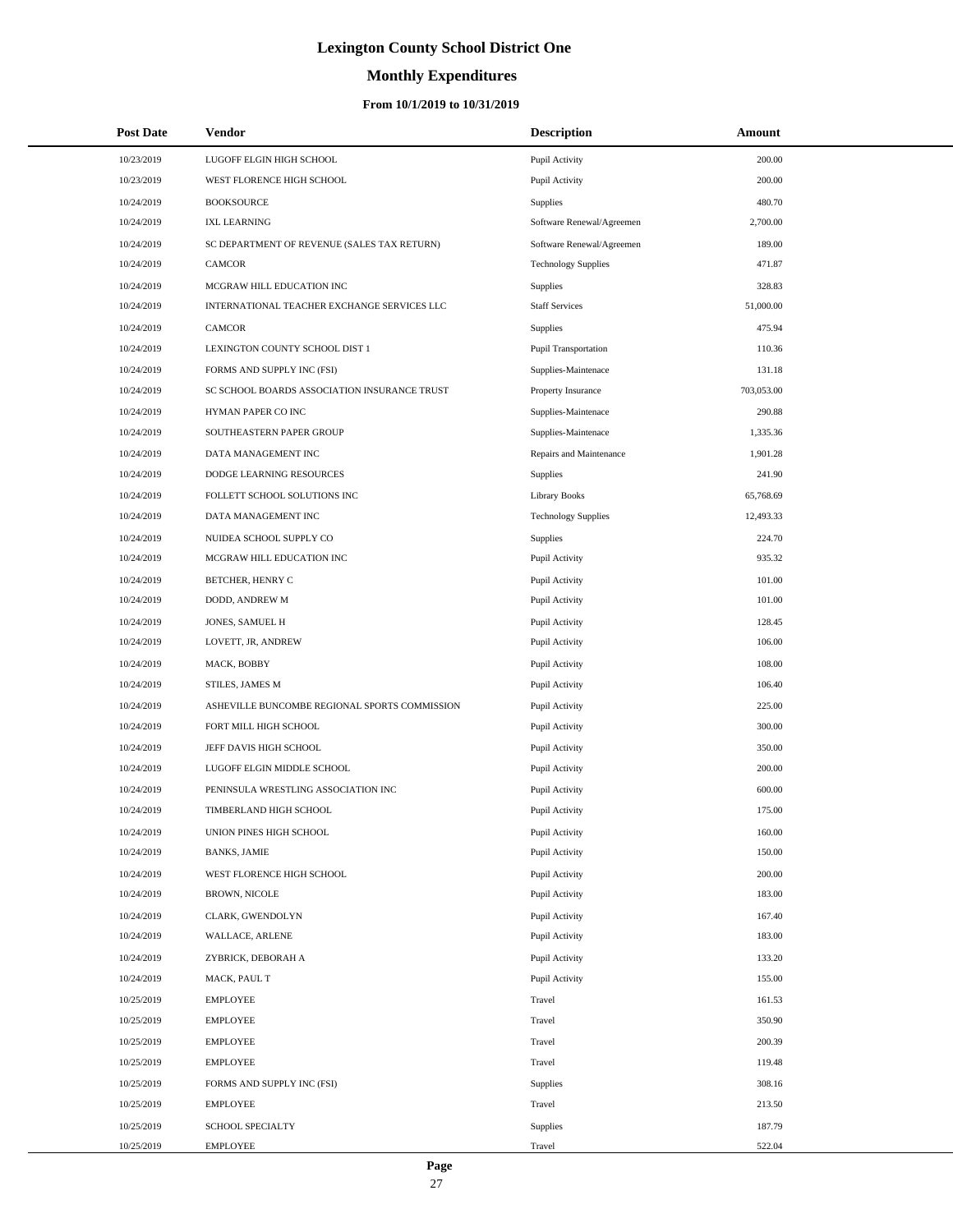# **Monthly Expenditures**

| <b>Post Date</b> | Vendor                                   | <b>Description</b>        | Amount    |
|------------------|------------------------------------------|---------------------------|-----------|
| 10/25/2019       | <b>EMPLOYEE</b>                          | Travel                    | 409.52    |
| 10/25/2019       | <b>EMPLOYEE</b>                          | Travel                    | 522.04    |
| 10/25/2019       | <b>EMPLOYEE</b>                          | Travel                    | 297.00    |
| 10/25/2019       | <b>EMPLOYEE</b>                          | Travel                    | 297.00    |
| 10/25/2019       | <b>SCHOOL SPECIALTY</b>                  | Supplies                  | 585.01    |
| 10/25/2019       | NATIONAL ASSOCIATION FOR GIFTEN CHILDREN | Dues and Fees             | 119.00    |
| 10/25/2019       | LORICK, STAN                             | Supplies                  | 285.00    |
| 10/25/2019       | <b>BOOKPOINT LIMITED</b>                 | Supplies                  | 3,020.00  |
| 10/25/2019       | <b>EMPLOYEE</b>                          | Travel                    | 364.60    |
| 10/25/2019       | <b>EMPLOYEE</b>                          | Travel                    | 187.22    |
| 10/25/2019       | <b>EMPLOYEE</b>                          | Travel                    | 453.44    |
| 10/25/2019       | EDTECH TEAM INC                          | Inst Prog Improvement     | 21,250.00 |
| 10/25/2019       | <b>EMPLOYEE</b>                          | Travel                    | 383.71    |
| 10/25/2019       | <b>EMPLOYEE</b>                          | Travel                    | 213.50    |
| 10/25/2019       | <b>EMPLOYEE</b>                          | Travel                    | 234.84    |
| 10/25/2019       | <b>EMPLOYEE</b>                          | Travel                    | 331.59    |
| 10/25/2019       | <b>EMPLOYEE</b>                          | Travel                    | 326.84    |
| 10/25/2019       | CERTIFIED TRANSLATION SERVICES           | Other Prof & Tech Service | 134.60    |
| 10/25/2019       | DEAFINITELY TAKING REQUESTS              | Other Prof & Tech Service | 130.00    |
| 10/25/2019       | <b>EMPLOYEE</b>                          | Travel                    | 192.33    |
| 10/25/2019       | <b>EMPLOYEE</b>                          | Travel-Teacher Staff Dev  | 634.26    |
| 10/25/2019       | <b>EMPLOYEE</b>                          | Travel                    | 176.10    |
| 10/25/2019       | <b>EMPLOYEE</b>                          | Travel                    | 368.52    |
| 10/25/2019       | <b>EMPLOYEE</b>                          | Travel                    | 221.44    |
| 10/25/2019       | SPARROW AND KENNEDY TRACTOR CO INC       | Supplies-Maintenace       | 299.07    |
| 10/25/2019       | <b>INTERSTATE SOLUTIONS</b>              | Supplies-Maintenace       | 124.12    |
| 10/25/2019       | <b>INTERSTATE SOLUTIONS</b>              | Supplies-Maintenace       | 310.30    |
| 10/25/2019       | NUIDEA SCHOOL SUPPLY CO                  | Supplies-Maintenace       | 974.87    |
| 10/25/2019       | TMS TOTAL MAINTENANCE SOLUTIONS          | Supplies-Maintenace       | 267.72    |
| 10/25/2019       | ACE GLASS CO INC                         | Supplies-Maintenace       | 1,284.00  |
| 10/25/2019       | ACE GLASS CO INC                         | Supplies-Maintenace       | 1,284.00  |
| 10/25/2019       | GREENVILLE OFFICE SUPPLY CO INC          | Supplies-Maintenace       | 148.00    |
| 10/25/2019       | INTERSTATE SOLUTIONS                     | Supplies-Maintenace       | 310.30    |
| 10/25/2019       | GARRETT, LAKEYLA                         | Pupil Transportation      | 200.90    |
| 10/25/2019       | <b>EMPLOYEE</b>                          | Travel                    | 114.26    |
| 10/25/2019       | <b>EMPLOYEE</b>                          | Travel                    | 436.16    |
| 10/25/2019       | <b>EMPLOYEE</b>                          | Travel                    | 128.76    |
| 10/25/2019       | <b>EMPLOYEE</b>                          | Travel                    | 600.30    |
| 10/25/2019       | <b>READABLE INK</b>                      | Other Prof & Tech Service | 2,000.00  |
| 10/25/2019       | <b>EMPLOYEE</b>                          | Travel                    | 276.08    |
| 10/25/2019       | PITNEY BOWES (RENTMAINTSUPPLIES)         | Software Renewal/Agreemen | 165.25    |
| 10/25/2019       | <b>EMERGENT LLC</b>                      | Software Renewal/Agreemen | 680.52    |
| 10/25/2019       | SCHOOL SPECIALTY                         | Supplies                  | 4,798.48  |
| 10/25/2019       | <b>ANOTHER PRINTER</b>                   | Supplies                  | 2,658.13  |
| 10/25/2019       | <b>GROVE MEDICAL</b>                     | Supplies                  | 134.50    |
| 10/25/2019       | <b>EMPLOYEE</b>                          | Travel                    | 136.30    |
| 10/25/2019       | <b>EMPLOYEE</b>                          | Travel                    | 374.68    |
| 10/25/2019       | <b>EMPLOYEE</b>                          | Travel                    | 103.24    |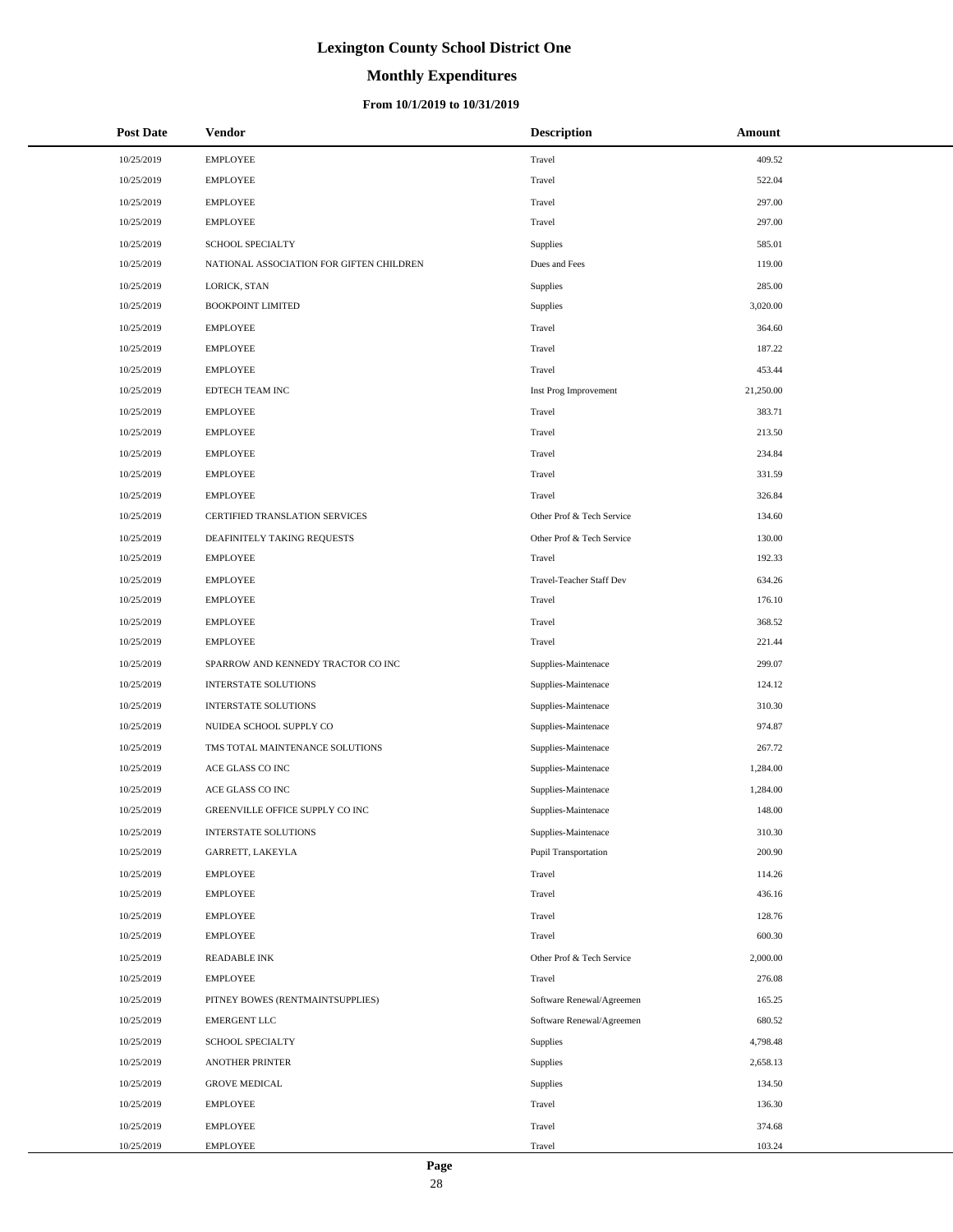# **Monthly Expenditures**

| <b>Post Date</b> | <b>Vendor</b>                               | <b>Description</b>        | Amount    |
|------------------|---------------------------------------------|---------------------------|-----------|
| 10/25/2019       | <b>EMPLOYEE</b>                             | Travel                    | 144.00    |
| 10/25/2019       | FRONTLINE EDUCATION                         | Software Renewal/Agreemen | 8,318.94  |
| 10/25/2019       | <b>EMPLOYEE</b>                             | Travel                    | 308.44    |
| 10/25/2019       | <b>EMPLOYEE</b>                             | Travel                    | 149.00    |
| 10/25/2019       | <b>BOOKSOURCE</b>                           | Supplies                  | 266.97    |
| 10/25/2019       | NUIDEA SCHOOL SUPPLY CO                     | Supplies                  | 189.52    |
| 10/25/2019       | BRAINPOP.COM LLC                            | Pupil Activity            | 1,895.00  |
| 10/25/2019       | SC DEPARTMENT OF REVENUE (SALES TAX RETURN) | Pupil Activity            | 132.65    |
| 10/25/2019       | FISHER SCIENTIFIC COMPANY LLC               | Pupil Activity            | 152.07    |
| 10/25/2019       | <b>BSN SPORTS</b>                           | Pupil Activity            | 192.60    |
| 10/25/2019       | 323 SPORTS                                  | Pupil Activity            | 1,198.40  |
| 10/25/2019       | <b>BSN SPORTS</b>                           | Pupil Activity            | 164.91    |
| 10/25/2019       | <b>BSN SPORTS</b>                           | Pupil Activity            | 166.92    |
| 10/25/2019       | <b>BSN SPORTS</b>                           | Pupil Activity            | 439.77    |
| 10/25/2019       | HALO BRANDED SOLUTIONS INC                  | Pupil Activity            | 257.17    |
| 10/25/2019       | <b>EMPLOYEE</b>                             | Travel                    | 183.50    |
| 10/25/2019       | <b>EMPLOYEE</b>                             | Travel                    | 117.24    |
| 10/25/2019       | <b>EMPLOYEE</b>                             | Travel                    | 133.75    |
| 10/28/2019       | FORMS AND SUPPLY INC (FSI)                  | Supplies                  | 1,260.89  |
| 10/28/2019       | STEVE WEISS MUSIC INC                       | Supplies                  | 444.95    |
| 10/28/2019       | HYATT REGENCY GREENVILLE                    | Travel                    | 346.68    |
| 10/28/2019       | ADVANCED TRAVEL THERAPY                     | Other Prof & Tech Service | 2,625.00  |
| 10/28/2019       | PINE GROVE                                  | Tuition                   | 323.76    |
| 10/28/2019       | FOLLETT SCHOOL SOLUTIONS INC                | <b>Library Books</b>      | 2,804.39  |
| 10/28/2019       | SCHOOL SPECIALTY                            | Supplies                  | 109.64    |
| 10/28/2019       | G AND G SALES AND SERVICE LLC               | Repairs and Maintenance   | 7,930.95  |
| 10/28/2019       | L AND W SUPPLY CORPORATION                  | Supplies-Maintenace       | 404.04    |
| 10/28/2019       | CENTRAL POLY BAG CORPORATION                | Supplies-Maintenace       | 262.15    |
| 10/28/2019       | CONSOLIDATED ELECTRICAL DISTRIBUTORS INC    | Supplies-Maintenace       | 205.44    |
| 10/28/2019       | CONSOLIDATED ELECTRICAL DISTRIBUTORS INC    | Supplies-Maintenace       | 1,486.23  |
| 10/28/2019       | CENTRAL POLY BAG CORPORATION                | Supplies-Maintenace       | 262.15    |
| 10/28/2019       | CONSOLIDATED ELECTRICAL DISTRIBUTORS INC    | Supplies-Maintenace       | 969.42    |
| 10/28/2019       | MIDLANDS FIRE PROTECTION INC                | Repairs and Maintenance   | 3,519.78  |
| 10/28/2019       | CENTRAL POLY BAG CORPORATION                | Supplies-Maintenace       | 262.15    |
| 10/28/2019       | CONSOLIDATED ELECTRICAL DISTRIBUTORS INC    | Supplies-Maintenace       | 2,173.17  |
| 10/28/2019       | MIDCAROLINA ELEC COOP INC                   | <b>Public Utilities</b>   | 17,419.00 |
| 10/28/2019       | CENTRAL POLY BAG CORPORATION                | Supplies-Maintenace       | 262.15    |
| 10/28/2019       | MIDCAROLINA ELEC COOP INC                   | <b>Public Utilities</b>   | 11,495.00 |
| 10/28/2019       | MIDCAROLINA ELEC COOP INC                   | <b>Public Utilities</b>   | 9,605.00  |
| 10/28/2019       | CENTRAL POLY BAG CORPORATION                | Supplies-Maintenace       | 262.15    |
| 10/28/2019       | MIDCAROLINA ELEC COOP INC                   | <b>Public Utilities</b>   | 11,127.00 |
| 10/28/2019       | FORMS AND SUPPLY INC (FSI)                  | Supplies                  | 157.61    |
| 10/28/2019       | EMBASSY SUITES AT KINGSTON PLANTATION       | Travel                    | 3,003.84  |
| 10/28/2019       | CAROLINA BIOLOGICAL SUPPLY CO               | Supplies                  | 106.91    |
| 10/28/2019       | SCHOOL SPECIALTY                            | Supplies                  | $-3.23$   |
| 10/28/2019       | WARDS NATURAL SCIENCE EST LLC               | Supplies                  | 127.12    |
| 10/28/2019       | <b>SCHOLASTIC INC</b>                       | Supplies                  | 221.74    |
| 10/28/2019       | <b>HEINEMANN</b>                            | Supplies                  | 425.00    |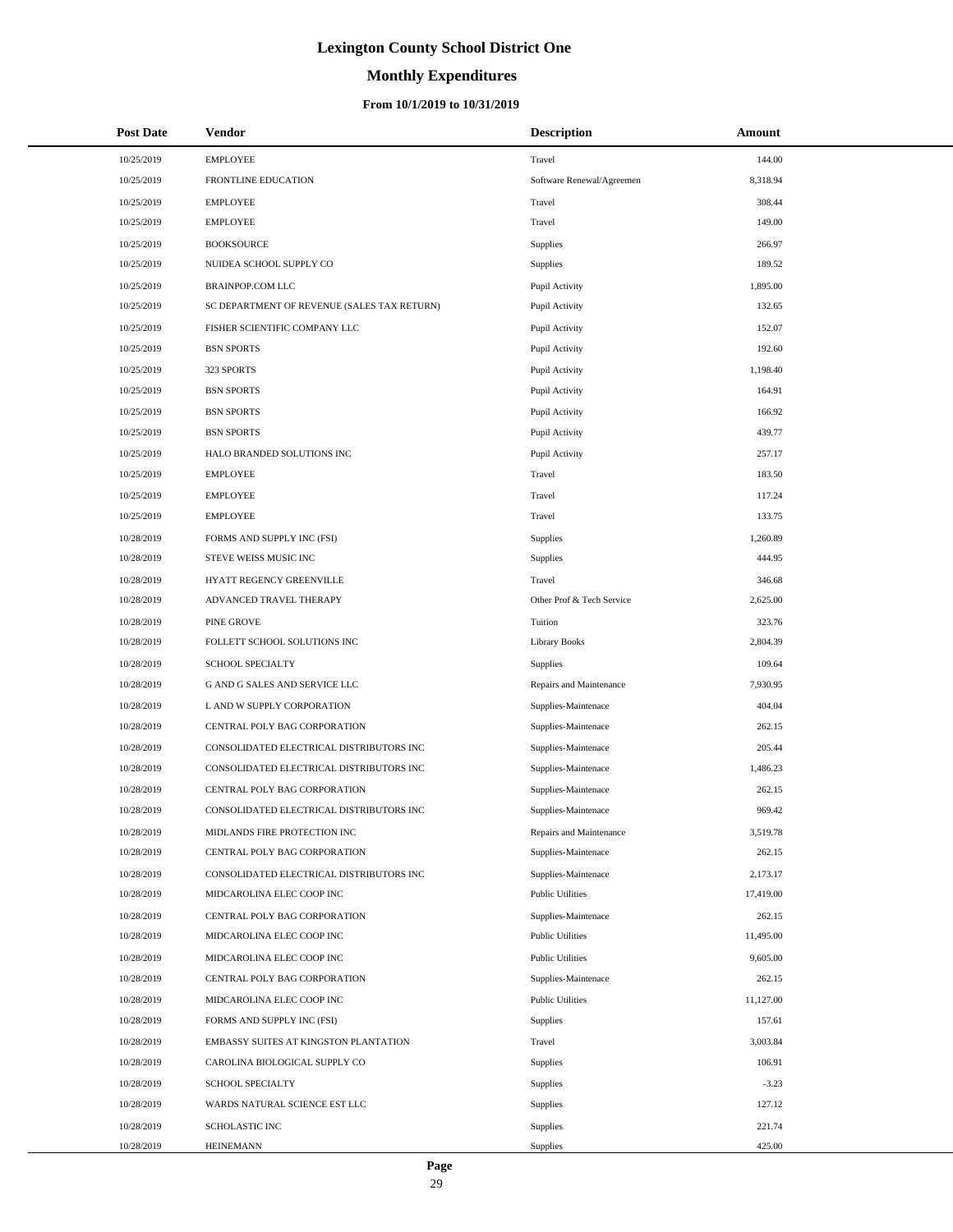# **Monthly Expenditures**

### **From 10/1/2019 to 10/31/2019**

| <b>Post Date</b> | Vendor                             | <b>Description</b>     | Amount       |
|------------------|------------------------------------|------------------------|--------------|
| 10/28/2019       | FRANCIS MARION UNIVERSITY          | Inst Prog Improvement  | 12,800.00    |
| 10/28/2019       | <b>SCHOOL SPECIALTY</b>            | Supplies               | 15,900.65    |
| 10/28/2019       | SCHOOL SPECIALTY                   | Supplies               | 22,475.98    |
| 10/28/2019       | <b>SCHOOL SPECIALTY</b>            | Supplies               | 2,517.38     |
| 10/28/2019       | <b>SCHOOL SPECIALTY</b>            | Supplies               | 27,592.98    |
| 10/28/2019       | MCMILLAN PAZDAN SMITH ARCHITECTURE | Building               | 5,737.50     |
| 10/28/2019       | MCMILLAN PAZDAN SMITH ARCHITECTURE | Building               | 46,935.00    |
| 10/28/2019       | H G REYNOLDS COMPANY INC           | <b>Building</b>        | 1,434,837.27 |
| 10/28/2019       | CAROLINA STORM WATER SERVICES      | Improv Other Than Bldg | 810.00       |
| 10/28/2019       | EARTHGRAINS BAKING COMPANIES INC   | <b>Bread</b>           | 192.41       |
| 10/28/2019       | BORDEN DAIRY CO OF SC LLC          | Milk                   | 655.80       |
| 10/28/2019       | SENN BROTHERS INC                  | Produce                | 281.25       |
| 10/28/2019       | BORDEN DAIRY CO OF SC LLC          | Milk                   | 850.72       |
| 10/28/2019       | SENN BROTHERS INC                  | Produce                | 164.90       |
| 10/28/2019       | BORDEN DAIRY CO OF SC LLC          | Milk                   | 678.38       |
| 10/28/2019       | SENN BROTHERS INC                  | Produce                | 296.05       |
| 10/28/2019       | BORDEN DAIRY CO OF SC LLC          | Milk                   | 1,314.39     |
| 10/28/2019       | SENN BROTHERS INC                  | Produce                | 228.35       |
| 10/28/2019       | BORDEN DAIRY CO OF SC LLC          | Milk                   | 503.52       |
| 10/28/2019       | SENN BROTHERS INC                  | Produce                | 202.40       |
| 10/28/2019       | EARTHGRAINS BAKING COMPANIES INC   | <b>Bread</b>           | 149.50       |
| 10/28/2019       | BORDEN DAIRY CO OF SC LLC          | Milk                   | 1,374.74     |
| 10/28/2019       | SENN BROTHERS INC                  | Produce                | 523.55       |
| 10/28/2019       | BORDEN DAIRY CO OF SC LLC          | Milk                   | 52.18        |
| 10/28/2019       | SENN BROTHERS INC                  | Produce                | 282.45       |
| 10/28/2019       | BORDEN DAIRY CO OF SC LLC          | Milk                   | 1,441.37     |
| 10/28/2019       | EARTHGRAINS BAKING COMPANIES INC   | <b>Bread</b>           | 122.50       |
| 10/28/2019       | BORDEN DAIRY CO OF SC LLC          | Milk                   | 1,897.47     |
| 10/28/2019       | SENN BROTHERS INC                  | Produce                | 294.95       |
| 10/28/2019       | BORDEN DAIRY CO OF SC LLC          | Milk                   | 1,678.98     |
| 10/28/2019       | SENN BROTHERS INC                  | Produce                | 487.75       |
| 10/28/2019       | BORDEN DAIRY CO OF SC LLC          | Milk                   | 1,210.55     |
| 10/28/2019       | SENN BROTHERS INC                  | Produce                | 674.40       |
| 10/28/2019       | EARTHGRAINS BAKING COMPANIES INC   | <b>Bread</b>           | 169.08       |
| 10/28/2019       | BORDEN DAIRY CO OF SC LLC          | Milk                   | 850.03       |
| 10/28/2019       | SENN BROTHERS INC                  | Produce                | 522.75       |
| 10/28/2019       | EARTHGRAINS BAKING COMPANIES INC   | <b>Bread</b>           | 229.50       |
| 10/28/2019       | BORDEN DAIRY CO OF SC LLC          | Milk                   | 947.84       |
| 10/28/2019       | SENN BROTHERS INC                  | Produce                | 790.15       |
| 10/28/2019       | BORDEN DAIRY CO OF SC LLC          | Milk                   | 1,173.09     |
| 10/28/2019       | SENN BROTHERS INC                  | Produce                | 332.90       |
| 10/28/2019       | BORDEN DAIRY CO OF SC LLC          | Milk                   | 586.25       |
| 10/28/2019       | SENN BROTHERS INC                  | Produce                | 282.65       |
| 10/28/2019       | BORDEN DAIRY CO OF SC LLC          | Milk                   | 503.76       |
| 10/28/2019       | SENN BROTHERS INC                  | Produce                | 269.85       |
| 10/28/2019       | BORDEN DAIRY CO OF SC LLC          | Milk                   | 691.32       |
| 10/28/2019       | BORDEN DAIRY CO OF SC LLC          | Milk                   | 1,442.32     |
| 10/28/2019       | SENN BROTHERS INC                  | Produce                | 652.25       |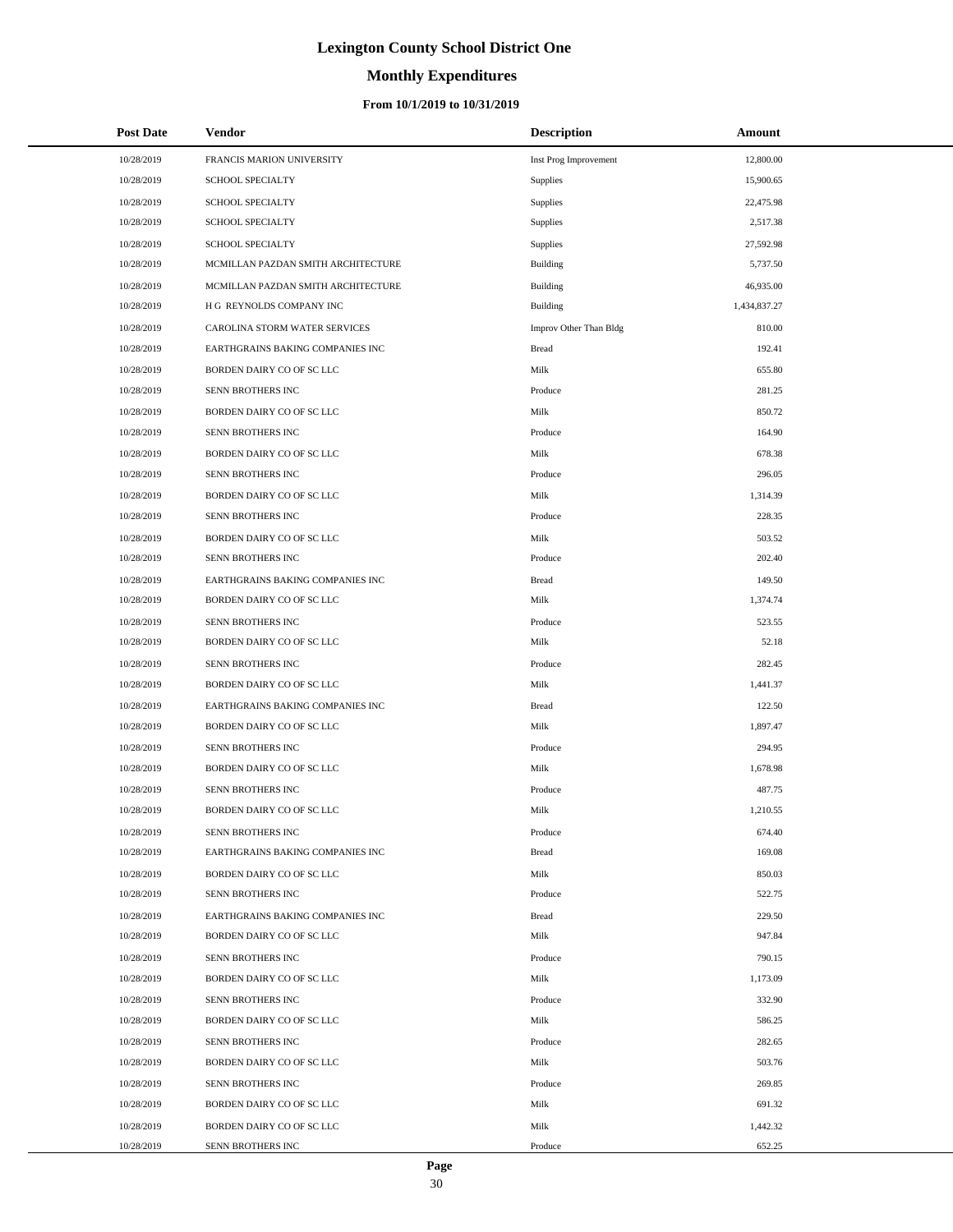# **Monthly Expenditures**

#### **From 10/1/2019 to 10/31/2019**

| <b>Post Date</b> | Vendor                                      | <b>Description</b>         | Amount    |
|------------------|---------------------------------------------|----------------------------|-----------|
| 10/28/2019       | BORDEN DAIRY CO OF SC LLC                   | Milk                       | 440.77    |
| 10/28/2019       | SENN BROTHERS INC                           | Produce                    | 114.15    |
| 10/28/2019       | BORDEN DAIRY CO OF SC LLC                   | Milk                       | 781.17    |
| 10/28/2019       | SENN BROTHERS INC                           | Produce                    | 572.35    |
| 10/28/2019       | BORDEN DAIRY CO OF SC LLC                   | Milk                       | 902.58    |
| 10/28/2019       | SENN BROTHERS INC                           | Produce                    | 448.65    |
| 10/28/2019       | BORDEN DAIRY CO OF SC LLC                   | Milk                       | 1,079.90  |
| 10/28/2019       | SENN BROTHERS INC                           | Produce                    | 249.40    |
| 10/28/2019       | BORDEN DAIRY CO OF SC LLC                   | Milk                       | 1,132.12  |
| 10/28/2019       | SENN BROTHERS INC                           | Produce                    | 164.80    |
| 10/28/2019       | BORDEN DAIRY CO OF SC LLC                   | Milk                       | 544.57    |
| 10/28/2019       | SENN BROTHERS INC                           | Produce                    | 228.20    |
| 10/28/2019       | BORDEN DAIRY CO OF SC LLC                   | Milk                       | 615.76    |
| 10/28/2019       | BORDEN DAIRY CO OF SC LLC                   | Milk                       | 537.46    |
| 10/28/2019       | SENN BROTHERS INC                           | Produce                    | 110.15    |
| 10/28/2019       | BORDEN DAIRY CO OF SC LLC                   | Milk                       | 325.41    |
| 10/28/2019       | SENN BROTHERS INC                           | Produce                    | 102.40    |
| 10/28/2019       | BORDEN DAIRY CO OF SC LLC                   | Milk                       | 934.41    |
| 10/28/2019       | SENN BROTHERS INC                           | Produce                    | 794.00    |
| 10/28/2019       | BORDEN DAIRY CO OF SC LLC                   | Milk                       | 910.42    |
| 10/28/2019       | SENN BROTHERS INC                           | Produce                    | 249.40    |
| 10/28/2019       | EARTHGRAINS BAKING COMPANIES INC            | <b>Bread</b>               | 114.45    |
| 10/28/2019       | BORDEN DAIRY CO OF SC LLC                   | Milk                       | 377.68    |
| 10/28/2019       | SENN BROTHERS INC                           | Produce                    | 385.00    |
| 10/28/2019       | SCHOOL SPECIALTY                            | Pupil Activity             | 212.15    |
| 10/28/2019       | CAMCOR                                      | Pupil Activity             | 706.18    |
| 10/28/2019       | GUERRY, MICHAEL H                           | Pupil Activity             | 111.20    |
| 10/28/2019       | FLACK, RANDY                                | Pupil Activity             | 143.60    |
| 10/28/2019       | HICKSON, SHERMAN R                          | Pupil Activity             | 128.30    |
| 10/28/2019       | LOVETT, JR, ANDREW                          | Pupil Activity             | 121.10    |
| 10/28/2019       | PONDEXTER, GEORGE                           | Pupil Activity             | 120.20    |
| 10/28/2019       | TWITTY, GREGG                               | Pupil Activity             | 118.40    |
| 10/28/2019       | THE NEFF CO                                 | Pupil Activity             | 317.50    |
| 10/29/2019       | MUSICAL INNOVATIONS                         | Supplies                   | 348.00    |
| 10/29/2019       | BLICK ART MATERIALS LLC                     | Supplies                   | 187.72    |
| 10/29/2019       | PECKNEL MUSIC COMPANY INC                   | Repairs and Maintenance    | 148.00    |
| 10/29/2019       | SC DEPARTMENT OF REVENUE (SALES TAX RETURN) | Supplies                   | $-0.35$   |
| 10/29/2019       | SCHOOL NURSE SUPPLY INC                     | Supplies                   | $-5.00$   |
| 10/29/2019       | FOLLETT SCHOOL SOLUTIONS INC                | <b>Library Books</b>       | 291.72    |
| 10/29/2019       | <b>LRP MEDIA GROUP</b>                      | Dues and Fees              | 220.00    |
| 10/29/2019       | FLORIDA LEAGUE OF IB SCHOOLS (FLIBS)        | Travel-Teacher Staff Dev   | 925.00    |
| 10/29/2019       | SOUTHEASTERN PAPER GROUP                    | Supplies-Maintenace        | 333.84    |
| 10/29/2019       | CAMCOR                                      | <b>Technology Supplies</b> | 334.44    |
| 10/29/2019       | CAMCOR                                      | <b>Technology Supplies</b> | 141.55    |
| 10/29/2019       | VOYAGER SOPRIS LEARNING                     | Software Renewal/Agreemen  | 15,996.50 |
| 10/29/2019       | DAKTRONICS INC                              | <b>Technology Supplies</b> | 535.00    |
| 10/29/2019       | <b>EMPLOYEE</b>                             | Travel                     | 355.83    |
| 10/29/2019       | <b>EMPLOYEE</b>                             | Travel                     | 150.80    |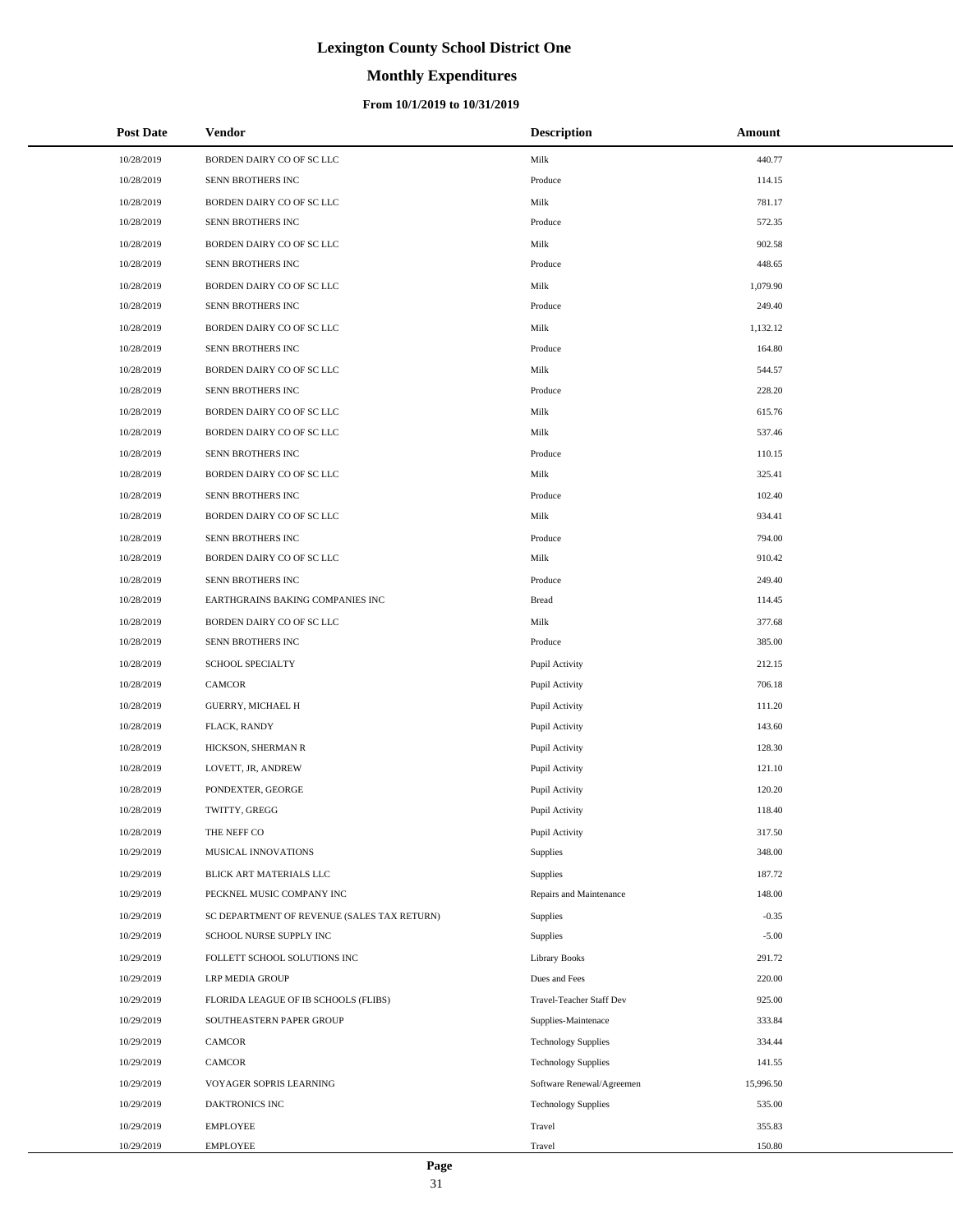# **Monthly Expenditures**

| <b>Post Date</b> | Vendor                                            | <b>Description</b>             | Amount     |  |
|------------------|---------------------------------------------------|--------------------------------|------------|--|
| 10/29/2019       | SCHOOL SPECIALTY                                  | Supplies                       | 269.90     |  |
| 10/29/2019       | SCHOOL SPECIALTY                                  | Supplies                       | 145.31     |  |
| 10/29/2019       | <b>PASS ASSURED</b>                               | Software Renewal/Agreemen      | 2,996.00   |  |
| 10/29/2019       | SC DEPARTMENT OF REVENUE (SALES TAX RETURN)       | Software Renewal/Agreemen      | 146.51     |  |
| 10/29/2019       | <b>EMPLOYEE</b>                                   | <b>Supplies</b>                | 225.60     |  |
| 10/29/2019       | GREENVILLE OFFICE SUPPLY CO INC                   | Supplies                       | 2,498.40   |  |
| 10/29/2019       | GREENVILLE OFFICE SUPPLY CO INC                   | Supplies                       | 2,498.40   |  |
| 10/29/2019       | FISHER SCIENTIFIC COMPANY LLC                     | Supplies                       | 850.28     |  |
| 10/29/2019       | MUSIC AND ARTS CENTER                             | Supplies                       | 4,915.58   |  |
| 10/29/2019       | MOBILE COMMUNICATIONS AMERICA INC                 | <b>Technology Supplies</b>     | 8,251.55   |  |
| 10/29/2019       | AMTECK COMMUNICATION MANAGEMENT LLC               | Software Renewal/Agreemen      | 23,596.77  |  |
| 10/29/2019       | <b>EDCON INC</b>                                  | Building                       | 364,694.71 |  |
| 10/29/2019       | WHITE KNOLL MIDDLE SCHOOL                         | Pupil Act-Fee/Collection Refnd | 140.00     |  |
| 10/29/2019       | SCHOLASTIC INC                                    | Pupil Activity                 | 254.70     |  |
| 10/29/2019       | PELION MIDDLE SCHOOL                              | Pupil Activity                 | 120.00     |  |
| 10/29/2019       | STUDIES WEEKLY DBA AMERICAN LEGACY PUBLISHING INC | Pupil Activity                 | 2,528.10   |  |
| 10/29/2019       | PELION MIDDLE SCHOOL                              | Pupil Act-Fee/Collection Refnd | 250.00     |  |
| 10/29/2019       | GOPHER SPORT PLAY WITH A PURPOSE MOVING MINDS     | Pupil Activity                 | 1,116.18   |  |
| 10/29/2019       | ROZZY LEARNING COMPANY LLC                        | Pupil Activity                 | 200.00     |  |
| 10/29/2019       | <b>BSN SPORTS</b>                                 | Pupil Activity                 | 719.04     |  |
| 10/29/2019       | <b>BECKHAM, RICKY</b>                             | Pupil Activity                 | 110.00     |  |
| 10/29/2019       | BYRD, GARY S                                      | Pupil Activity                 | 110.00     |  |
| 10/29/2019       | MEGGETT, LARRY                                    | Pupil Activity                 | 110.00     |  |
| 10/29/2019       | THOMPSON, CHRISTOPHER LAMONT                      | Pupil Activity                 | 110.00     |  |
| 10/29/2019       | <b>BSN SPORTS</b>                                 | Pupil Activity                 | 545.70     |  |
| 10/29/2019       | STRICTLY RUNNING                                  | Pupil Activity                 | 354.40     |  |
| 10/29/2019       | <b>BSN SPORTS</b>                                 | Pupil Activity                 | 5,653.35   |  |
| 10/29/2019       | <b>BSN SPORTS</b>                                 | Pupil Activity                 | 823.90     |  |
| 10/29/2019       | VARSITY SPIRIT FASHIONS AND SUPPLIES LLC          | Pupil Activity                 | 7,953.54   |  |
| 10/29/2019       | WHITE KNOLL HIGH SCHOOL                           | Pupil Act-Fee/Collection Refnd | 2,474.50   |  |
| 10/30/2019       | PEARSON EDUCATION INC                             | Supplies                       | 2,997.28   |  |
| 10/30/2019       | FORMS AND SUPPLY INC (FSI)                        | Supplies                       | 1,576.11   |  |
| 10/30/2019       | FORMS AND SUPPLY INC (FSI)                        | Supplies                       | 2,521.78   |  |
| 10/30/2019       | <b>ACT CUSTOMER SERVICES (68)</b>                 | Other Prof & Tech Service      | 337.05     |  |
| 10/30/2019       | <b>EMPLOYEE</b>                                   | Travel                         | 146.16     |  |
| 10/30/2019       | VALERIO, WENDY                                    | Other Prof & Tech Service      | 200.00     |  |
| 10/30/2019       | SCHOOL SPECIALTY                                  | Supplies                       | 385.16     |  |
| 10/30/2019       | MEDSHORE AMBULANCE SVC GOLD CROSS AMBULANCE SVC   | Other Prof & Tech Service      | 1,399.98   |  |
| 10/30/2019       | FIRST PRIORITY INC                                | Other Prof & Tech Service      | 1,800.00   |  |
| 10/30/2019       | BURR AND FORMAN LLP                               | Legal Services                 | 5,685.50   |  |
| 10/30/2019       | <b>DOMINION ENERGY</b>                            | <b>Public Utilities</b>        | 15,283.17  |  |
| 10/30/2019       | <b>DOMINION ENERGY</b>                            | <b>Public Utilities</b>        | 62,672.31  |  |
| 10/30/2019       | JACKSONVILLE SOUND AND COMMUNICATIONS             | Repairs and Maintenance        | 687.50     |  |
| 10/30/2019       | <b>BELCO</b>                                      | Supplies-Maintenace            | 141.24     |  |
| 10/30/2019       | <b>DOMINION ENERGY</b>                            | <b>Public Utilities</b>        | 13,107.88  |  |
| 10/30/2019       | DADE PAPER AND BAG LLC DBA IMPERIAL DADE          | Supplies-Maintenace            | 264.29     |  |
| 10/30/2019       | GILBERTSUMMIT RURAL WATER DISTRICT                | <b>Public Utilities</b>        | 2,868.91   |  |
| 10/30/2019       | ADVANCED DOOR SYSTEMS INC                         | Repairs and Maintenance        | 814.27     |  |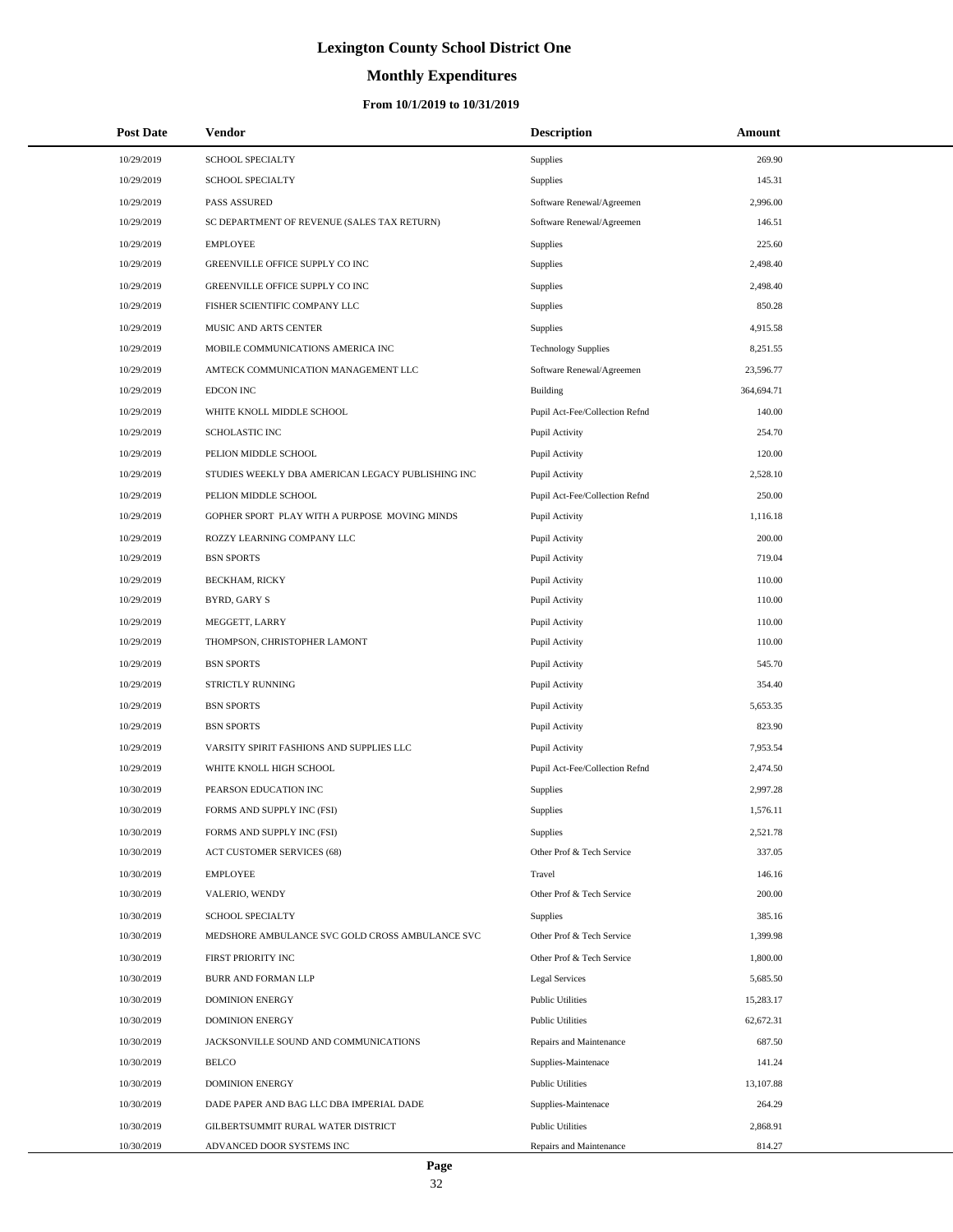# **Monthly Expenditures**

| <b>Post Date</b> | <b>Vendor</b>                                     | <b>Description</b>         | Amount    |
|------------------|---------------------------------------------------|----------------------------|-----------|
| 10/30/2019       | <b>BELCO</b>                                      | Supplies-Maintenace        | 1,037.90  |
| 10/30/2019       | <b>DAKTRONICS INC</b>                             | Supplies-Maintenace        | 1,631.75  |
| 10/30/2019       | GREENVILLE OFFICE SUPPLY CO INC                   | Supplies-Maintenace        | 147.98    |
| 10/30/2019       | <b>SUBURBAN PROPANE</b>                           | Energy                     | 502.65    |
| 10/30/2019       | GILBERTSUMMIT RURAL WATER DISTRICT                | <b>Public Utilities</b>    | 793.16    |
| 10/30/2019       | DADE PAPER AND BAG LLC DBA IMPERIAL DADE          | Supplies-Maintenace        | 566.89    |
| 10/30/2019       | <b>DOMINION ENERGY</b>                            | <b>Public Utilities</b>    | 6,988.82  |
| 10/30/2019       | <b>DOMINION ENERGY</b>                            | <b>Public Utilities</b>    | 20,953.83 |
| 10/30/2019       | <b>DOMINION ENERGY</b>                            | <b>Public Utilities</b>    | 19,380.69 |
| 10/30/2019       | GREENVILLE OFFICE SUPPLY CO INC                   | Supplies-Maintenace        | 224.96    |
| 10/30/2019       | <b>DOMINION ENERGY</b>                            | <b>Public Utilities</b>    | 12,813.43 |
| 10/30/2019       | <b>DOMINION ENERGY</b>                            | <b>Public Utilities</b>    | 10,510.14 |
| 10/30/2019       | DADE PAPER AND BAG LLC DBA IMPERIAL DADE          | Supplies-Maintenace        | 283.44    |
| 10/30/2019       | <b>DOMINION ENERGY</b>                            | <b>Public Utilities</b>    | 17,537.19 |
| 10/30/2019       | GILBERTSUMMIT RURAL WATER DISTRICT                | <b>Public Utilities</b>    | 989.00    |
| 10/30/2019       | <b>INTERSTATE SOLUTIONS</b>                       | Supplies-Maintenace        | 310.30    |
| 10/30/2019       | GILBERTSUMMIT RURAL WATER DISTRICT                | <b>Public Utilities</b>    | 1,177.31  |
| 10/30/2019       | GREENVILLE OFFICE SUPPLY CO INC                   | Supplies-Maintenace        | 144.84    |
| 10/30/2019       | <b>DOMINION ENERGY</b>                            | <b>Public Utilities</b>    | 202.13    |
| 10/30/2019       | GREENVILLE OFFICE SUPPLY CO INC                   | Supplies-Maintenace        | 289.67    |
| 10/30/2019       | <b>DOMINION ENERGY</b>                            | <b>Public Utilities</b>    | 11,106.91 |
| 10/30/2019       | GREENVILLE OFFICE SUPPLY CO INC                   | Supplies-Maintenace        | 248.24    |
| 10/30/2019       | <b>DOMINION ENERGY</b>                            | <b>Public Utilities</b>    | 100.23    |
| 10/30/2019       | GILBERTSUMMIT RURAL WATER DISTRICT                | <b>Public Utilities</b>    | 635.01    |
| 10/30/2019       | DADE PAPER AND BAG LLC DBA IMPERIAL DADE          | Supplies-Maintenace        | 264.29    |
| 10/30/2019       | SMITH AND JONES JANITORIAL SUPPLIES AND EQUIP INC | Supplies-Maintenace        | 837.17    |
| 10/30/2019       | EXTRA DUTY SOLUTIONS                              | Other Prof & Tech Service  | 3,126.20  |
| 10/30/2019       | <b>TOWN OF PELION</b>                             | Other Prof & Tech Service  | 11,623.01 |
| 10/30/2019       | TOWN OF LEXINGTON                                 | Other Prof & Tech Service  | 4,587.75  |
| 10/30/2019       | TOWN OF LEXINGTON                                 | Other Prof & Tech Service  | 6,740.53  |
| 10/30/2019       | TOWN OF LEXINGTON                                 | Other Prof & Tech Service  | 5,966.25  |
| 10/30/2019       | <b>TOWN OF LEXINGTON</b>                          | Other Prof & Tech Service  | 4,587.75  |
| 10/30/2019       | TOWN OF LEXINGTON                                 | Other Prof & Tech Service  | 4,587.75  |
| 10/30/2019       | TOWN OF LEXINGTON                                 | Other Prof & Tech Service  | 7,026.55  |
| 10/30/2019       | TOWN OF LEXINGTON                                 | Other Prof & Tech Service  | 12,032.22 |
| 10/30/2019       | SERVICE PRINTING CO INC                           | Printing and Binding       | 341.33    |
| 10/30/2019       | SPLASH OMNIMEDIA LLC                              | Advertising                | 3,750.00  |
| 10/30/2019       | DATA NETWORK SOLUTIONS                            | <b>Technology Supplies</b> | 226.80    |
| 10/30/2019       | POLLOCK FINANCIAL SERVICES INC                    | Repairs and Maintenance    | 3,051.96  |
| 10/30/2019       | POWER SCHOOL GROUP LLC                            | Software Renewal/Agreemen  | 556.81    |
| 10/30/2019       | SC DEPARTMENT OF REVENUE (SALES TAX RETURN)       | Supplies                   | 150.83    |
| 10/30/2019       | SCHOOL DATEBOOKS INC                              | <b>Supplies</b>            | 2,326.73  |
| 10/30/2019       | <b>HEINEMANN</b>                                  | Inst Prog Improvement      | 6,999.98  |
| 10/30/2019       | FORMS AND SUPPLY INC (FSI)                        | <b>Supplies</b>            | 330.51    |
| 10/30/2019       | <b>HEINEMANN</b>                                  | Inst Prog Improvement      | 1,900.02  |
| 10/30/2019       | PERFORMANCE HEALTH SUPPLY INC DBA MEDCO SUPPLY    | <b>Supplies</b>            | 1,924.93  |
| 10/30/2019       | GREENVILLE OFFICE SUPPLY CO INC                   | Supplies                   | 2,498.40  |
| 10/30/2019       | MOODY'S INVESTORS SERVICE                         | Dues and Fees              | 95,000.00 |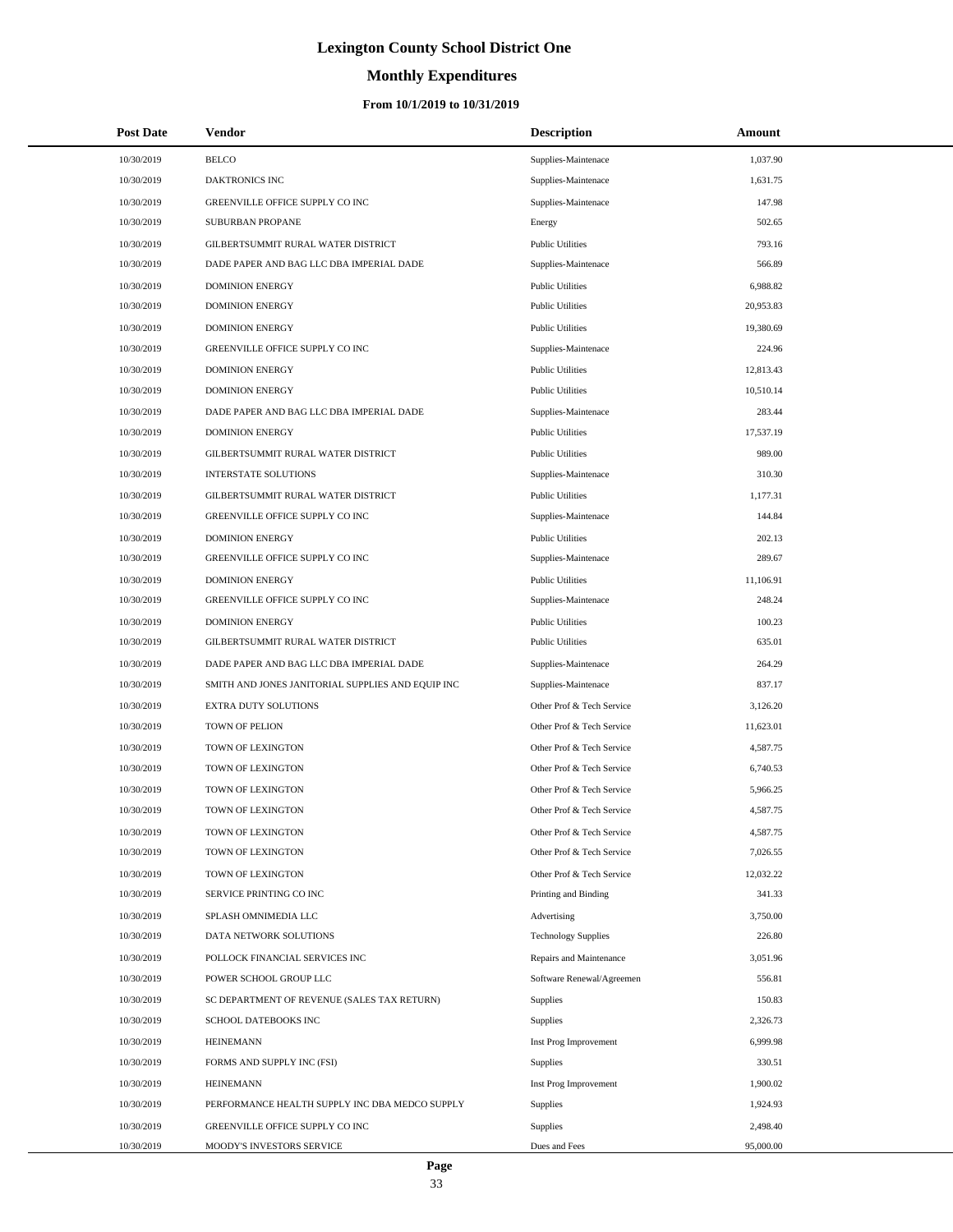# **Monthly Expenditures**

#### **From 10/1/2019 to 10/31/2019**

| <b>Post Date</b> | <b>Vendor</b>            | <b>Description</b>         | Amount    |
|------------------|--------------------------|----------------------------|-----------|
| 10/30/2019       | STANDARD AND POOR'S      | Dues and Fees              | 85,025.00 |
| 10/30/2019       | ADVANCED VIDEO GROUP INC | <b>Technology Supplies</b> | 11,403.83 |
| 10/30/2019       | SCHOOL SPECIALTY         | Supplies                   | 15,279.52 |
| 10/30/2019       | US FOODS                 | Supplies                   | 1,139.23  |
| 10/30/2019       | <b>US FOODS</b>          | Food                       | 14,311.24 |
| 10/30/2019       | <b>US FOODS</b>          | Supplies                   | 704.28    |
| 10/30/2019       | <b>US FOODS</b>          | Food                       | 4,554.81  |
| 10/30/2019       | <b>US FOODS</b>          | Supplies                   | 926.27    |
| 10/30/2019       | <b>US FOODS</b>          | Food                       | 9,868.68  |
| 10/30/2019       | <b>US FOODS</b>          | Supplies                   | 866.33    |
| 10/30/2019       | <b>US FOODS</b>          | $\operatorname*{Food}$     | 6,363.09  |
| 10/30/2019       | <b>US FOODS</b>          | Supplies                   | 478.24    |
| 10/30/2019       | <b>US FOODS</b>          | $\operatorname*{Food}$     | 5,111.30  |
| 10/30/2019       | <b>US FOODS</b>          | Supplies                   | 718.91    |
| 10/30/2019       | <b>US FOODS</b>          | Food                       | 7,863.25  |
| 10/30/2019       | <b>US FOODS</b>          | Supplies                   | 209.16    |
| 10/30/2019       | <b>US FOODS</b>          | Food                       | 1,995.47  |
| 10/30/2019       | <b>US FOODS</b>          | Supplies                   | 148.38    |
| 10/30/2019       | <b>US FOODS</b>          | Food                       | 4,352.96  |
| 10/30/2019       | <b>US FOODS</b>          | Supplies                   | 1,050.46  |
| 10/30/2019       | <b>US FOODS</b>          | Food                       | 6,748.68  |
| 10/30/2019       | <b>US FOODS</b>          | Supplies                   | 575.73    |
| 10/30/2019       | <b>US FOODS</b>          | Food                       | 8,103.11  |
| 10/30/2019       | <b>US FOODS</b>          | Supplies                   | 1,546.06  |
| 10/30/2019       | <b>US FOODS</b>          | Food                       | 10,659.69 |
| 10/30/2019       | <b>US FOODS</b>          | Supplies                   | 665.07    |
| 10/30/2019       | <b>US FOODS</b>          | Food                       | 7,635.94  |
| 10/30/2019       | US FOODS                 | Supplies                   | 1,001.99  |
| 10/30/2019       | US FOODS                 | Food                       | 8,634.97  |
| 10/30/2019       | <b>US FOODS</b>          | Supplies                   | 1,265.85  |
| 10/30/2019       | <b>US FOODS</b>          | Food                       | 12,777.31 |
| 10/30/2019       | <b>US FOODS</b>          | Supplies                   | 591.60    |
| 10/30/2019       | <b>US FOODS</b>          | Food                       | 4,971.04  |
| 10/30/2019       | <b>US FOODS</b>          | Supplies                   | 631.20    |
| 10/30/2019       | <b>US FOODS</b>          | Food                       | 6,540.09  |
| 10/30/2019       | <b>US FOODS</b>          | Supplies                   | 543.82    |
| 10/30/2019       | <b>US FOODS</b>          | Food                       | 5,821.50  |
| 10/30/2019       | <b>US FOODS</b>          | Supplies                   | 460.54    |
| 10/30/2019       | <b>US FOODS</b>          | Food                       | 3,538.13  |
| 10/30/2019       | US FOODS                 | Supplies                   | 767.32    |
| 10/30/2019       | US FOODS                 | Food                       | 9,377.51  |
| 10/30/2019       | <b>US FOODS</b>          | Supplies                   | 201.74    |
| 10/30/2019       | <b>US FOODS</b>          | Food                       | 4,604.54  |
| 10/30/2019       | <b>US FOODS</b>          | Supplies                   | 579.79    |
| 10/30/2019       | <b>US FOODS</b>          | Food                       | 3,948.92  |
| 10/30/2019       | <b>US FOODS</b>          | Supplies                   | 929.74    |
| 10/30/2019       | <b>US FOODS</b>          | Food                       | 7,983.63  |
| 10/30/2019       | US FOODS                 | Supplies                   | 878.93    |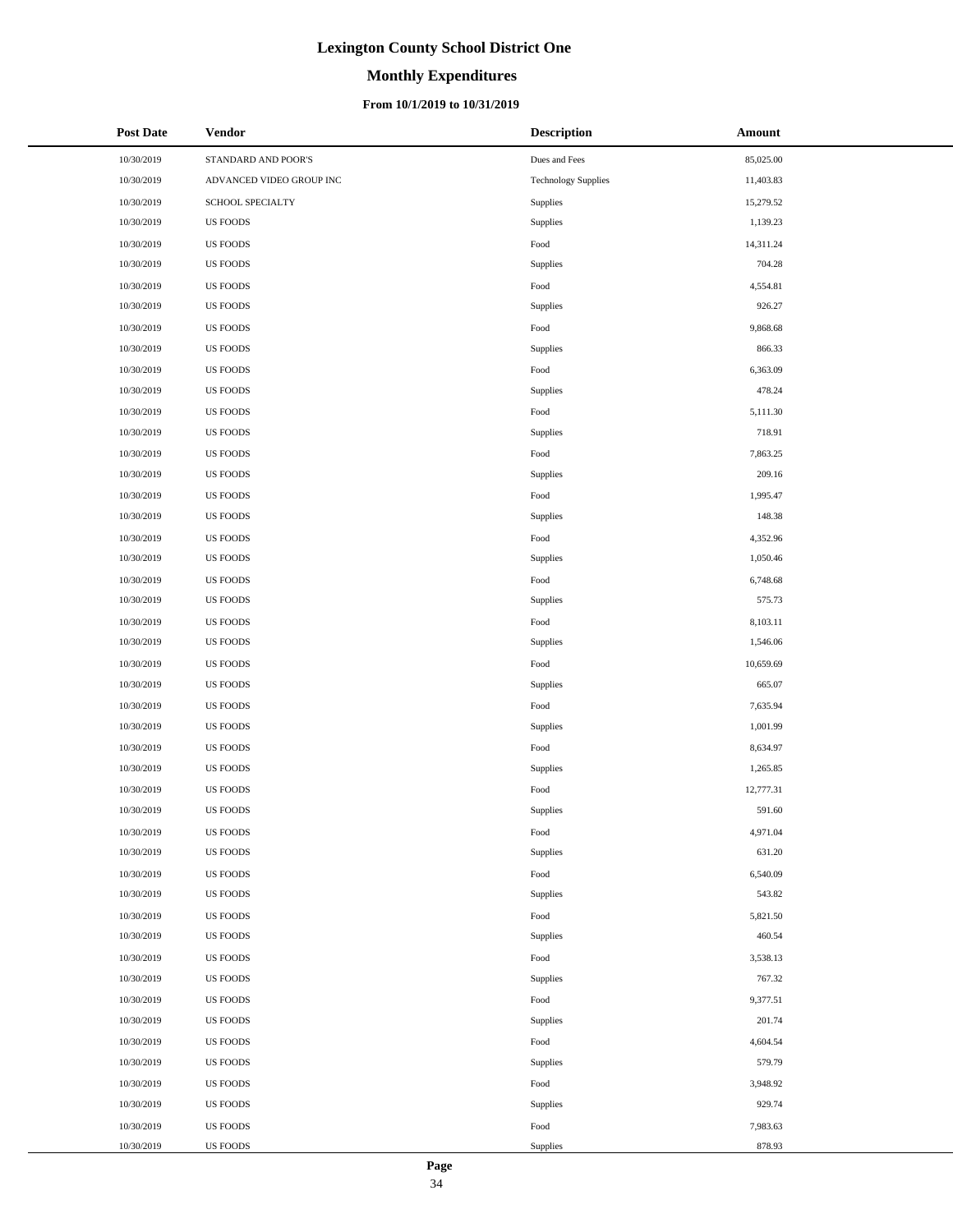# **Monthly Expenditures**

#### **From 10/1/2019 to 10/31/2019**

| <b>Post Date</b> | Vendor                                             | <b>Description</b>         | Amount    |
|------------------|----------------------------------------------------|----------------------------|-----------|
| 10/30/2019       | <b>US FOODS</b>                                    | Food                       | 6,489.28  |
| 10/30/2019       | <b>US FOODS</b>                                    | Supplies                   | 1,274.41  |
| 10/30/2019       | <b>US FOODS</b>                                    | Food                       | 9,316.87  |
| 10/30/2019       | <b>US FOODS</b>                                    | Supplies                   | 558.83    |
| 10/30/2019       | <b>US FOODS</b>                                    | Food                       | 2,762.55  |
| 10/30/2019       | <b>US FOODS</b>                                    | Supplies                   | 519.46    |
| 10/30/2019       | <b>US FOODS</b>                                    | Food                       | 4,211.31  |
| 10/30/2019       | <b>US FOODS</b>                                    | Supplies                   | 223.97    |
| 10/30/2019       | <b>US FOODS</b>                                    | Food                       | 2,532.97  |
| 10/30/2019       | <b>US FOODS</b>                                    | Supplies                   | 375.03    |
| 10/30/2019       | <b>US FOODS</b>                                    | Food                       | 5,218.25  |
| 10/30/2019       | <b>US FOODS</b>                                    | Supplies                   | 1,487.95  |
| 10/30/2019       | <b>US FOODS</b>                                    | Food                       | 11,000.09 |
| 10/30/2019       | <b>US FOODS</b>                                    | Supplies                   | 925.90    |
| 10/30/2019       | <b>US FOODS</b>                                    | Food                       | 5,379.97  |
| 10/30/2019       | <b>US FOODS</b>                                    | Supplies                   | 742.50    |
| 10/30/2019       | <b>US FOODS</b>                                    | Food                       | 4,340.63  |
| 10/30/2019       | <b>HUBERT CO</b>                                   | Supplies                   | 288.20    |
| 10/30/2019       | <b>EMPLOYEE</b>                                    | Pupil Activity             | 151.93    |
| 10/30/2019       | MEDSHORE AMBULANCE SVC GOLD CROSS AMBULANCE SVC    | Pupil Activity             | 325.00    |
| 10/30/2019       | BOY SCOUT OF AMERICA TROOP 60                      | Pupil Activity             | 250.00    |
| 10/30/2019       | COACHCOMM LLC                                      | Pupil Activity             | 146.00    |
| 10/30/2019       | MASON, CAMERON                                     | Pupil Activity             | 133.20    |
| 10/30/2019       | VARSITY SPIRIT FASHIONS AND SUPPLIES LLC           | Pupil Activity             | 1,100.44  |
| 10/30/2019       | <b>HEINEMANN</b>                                   | Supplies                   | 3,706.00  |
| 10/31/2019       | PECKNEL MUSIC CO INC                               | Repairs and Maintenance    | 170.00    |
| 10/31/2019       | THE OFFICE PAL INC                                 | Supplies                   | 116.80    |
| 10/31/2019       | HP INC                                             | <b>Technology Supplies</b> | 426.93    |
| 10/31/2019       | MUSICIAN SUPPLY                                    | Repairs and Maintenance    | 1,635.00  |
| 10/31/2019       | MACHINE AND WELDING SUPPLY CO DBA ARC3 GASES SOUTH | Supplies                   | 2,254.38  |
| 10/31/2019       | SC THEATRE ASSOCIATION                             | Pupil Transportation       | 1,140.00  |
| 10/31/2019       | MUSICIAN SUPPLY                                    | Supplies                   | 1,249.56  |
| 10/31/2019       | CAMCOR                                             | Supplies                   | 619.80    |
| 10/31/2019       | SOUTHEASTERN REGIONAL READING RECOVERY ASSOC       | Travel                     | 6,810.00  |
| 10/31/2019       | SECURITAS ELECTRONIC SECURITY INC                  | Repairs and Maintenance    | 371.88    |
| 10/31/2019       | SMITH AND JONES JANITORIAL SUPPLIES AND EQUIP INC  | Supplies-Maintenace        | 119.42    |
| 10/31/2019       | GREENVILLE OFFICE SUPPLY CO INC                    | Supplies-Maintenace        | 108.63    |
| 10/31/2019       | SMITH AND JONES JANITORIAL SUPPLIES AND EQUIP INC  | Supplies-Maintenace        | 192.60    |
| 10/31/2019       | SMITH AND JONES JANITORIAL SUPPLIES AND EQUIP INC  | Supplies-Maintenace        | 154.08    |
| 10/31/2019       | SOUTHEASTERN PAPER GROUP                           | Supplies-Maintenace        | 267.07    |
| 10/31/2019       | SOUTHEASTERN PAPER GROUP                           | Supplies-Maintenace        | 667.68    |
| 10/31/2019       | SMITH AND JONES JANITORIAL SUPPLIES AND EQUIP INC  | Supplies-Maintenace        | 257.32    |
| 10/31/2019       | SOUTHEASTERN PAPER GROUP                           | Supplies-Maintenace        | 400.61    |
| 10/31/2019       | SMITH AND JONES JANITORIAL SUPPLIES AND EQUIP INC  | Supplies-Maintenace        | 385.20    |
| 10/31/2019       | SOUTHEASTERN PAPER GROUP                           | Supplies-Maintenace        | 667.68    |
| 10/31/2019       | SOUTHEASTERN PAPER GROUP                           | Supplies-Maintenace        | 400.61    |
| 10/31/2019       | SMITH AND JONES JANITORIAL SUPPLIES AND EQUIP INC  | Supplies-Maintenace        | 342.40    |
| 10/31/2019       | CENTRAL POLY BAG CORPORATION                       | Supplies-Maintenace        | 262.15    |

 $\overline{a}$  $\overline{a}$